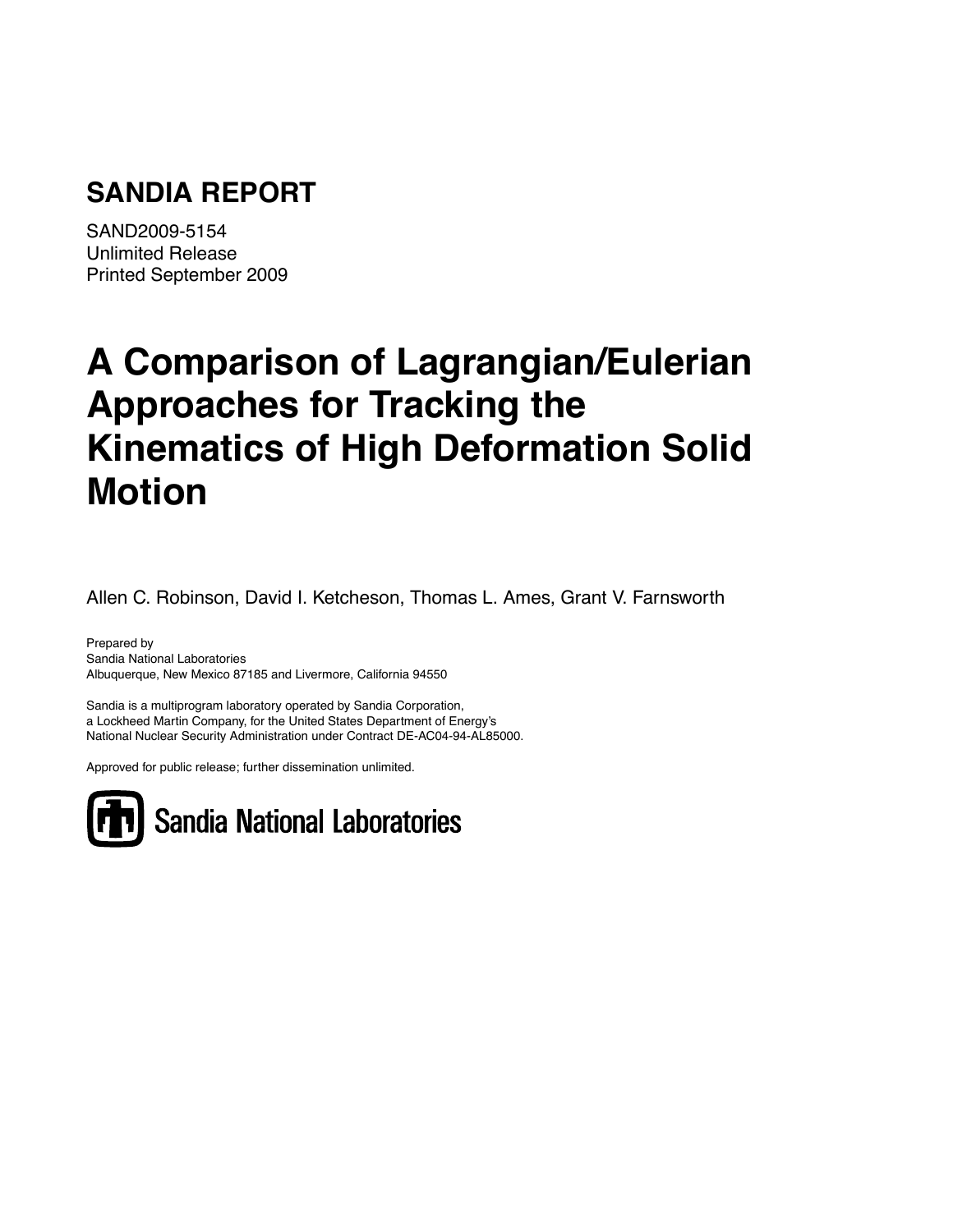Issued by Sandia National Laboratories, operated for the United States Department of Energy by Sandia Corporation.

**NOTICE:** This report was prepared as an account of work sponsored by an agency of the United States Government. Neither the United States Government, nor any agency thereof, nor any of their employees, nor any of their contractors, subcontractors, or their employees, make any warranty, express or implied, or assume any legal liability or responsibility for the accuracy, completeness, or usefulness of any information, apparatus, product, or process disclosed, or represent that its use would not infringe privately owned rights. Reference herein to any specific commercial product, process, or service by trade name, trademark, manufacturer, or otherwise, does not necessarily constitute or imply its endorsement, recommendation, or favoring by the United States Government, any agency thereof, or any of their contractors or subcontractors. The views and opinions expressed herein do not necessarily state or reflect those of the United States Government, any agency thereof, or any of their contractors.

Printed in the United States of America. This report has been reproduced directly from the best available copy.

Available to DOE and DOE contractors from U.S. Department of Energy Office of Scientific and Technical Information P.O. Box 62 Oak Ridge, TN 37831

> Telephone: (865) 576-8401 Facsimile: (865) 576-5728 E-Mail: reports@adonis.osti.gov Online ordering: http://www.doe.gov/bridge

Available to the public from U.S. Department of Commerce National Technical Information Service 5285 Port Royal Rd Springfield, VA 22161

> Telephone: (800) 553-6847 Facsimile: (703) 605-6900 E-Mail: orders@ntis.fedworld.gov Online ordering: http://www.ntis.gov/help/ordermethods.asp?loc=7-4-0#online

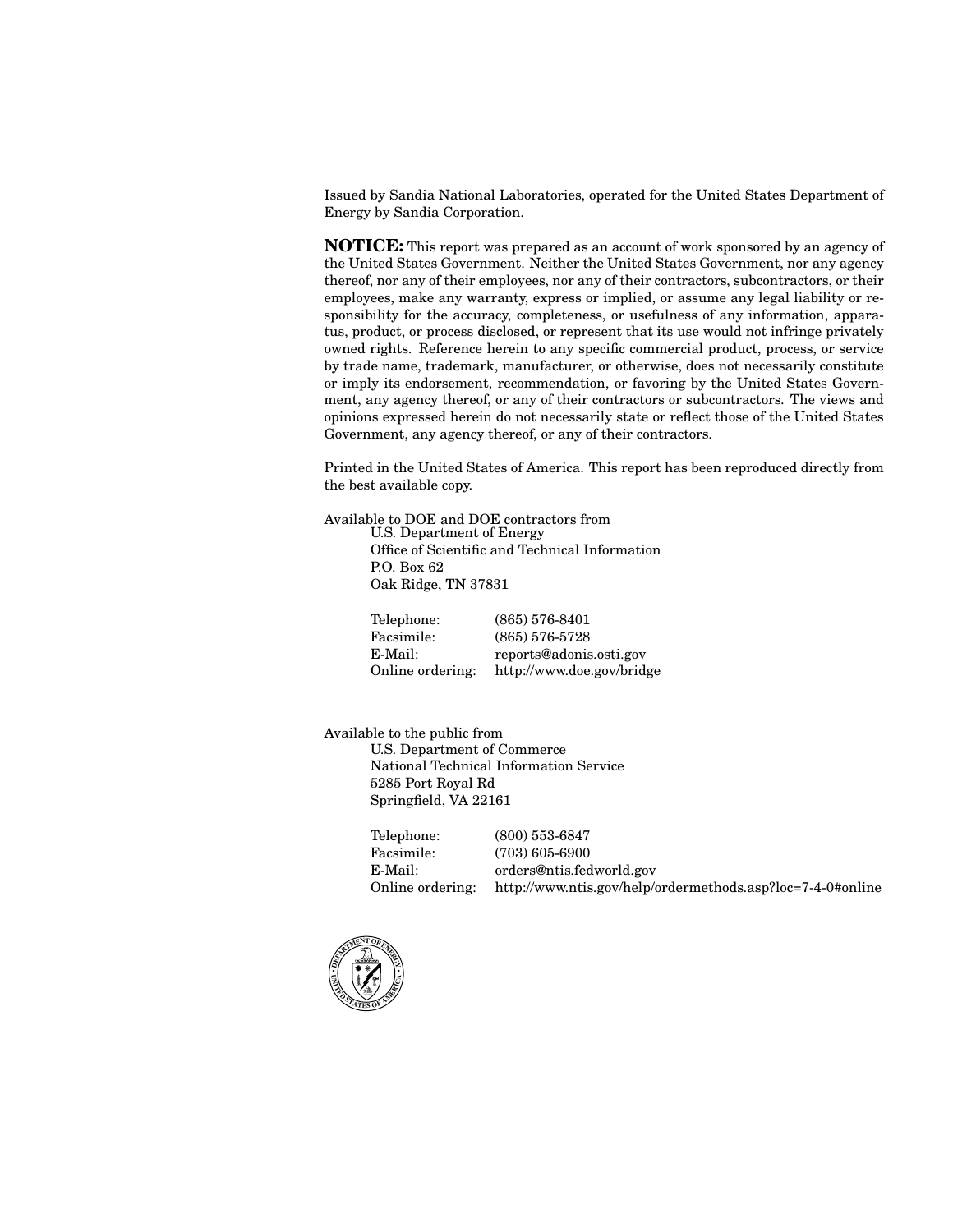SAND2009-5154 Unlimited Release Printed September 2009

## A Comparison of Lagrangian/Eulerian Approaches for Tracking the Kinematics of High Deformation Solid Motion

Allen C. Robinson, David I. Ketcheson, Thomas L. Ames, and Grant V. Farnsworth Computational Shock & Multiphysics Department Sandia National Laboratories MS-0378, P.O. Box 5800 Albuquerque, NM 87185-0378

#### Abstract

The modeling of solids is most naturally placed within a Lagrangian framework because it requires constitutive models which depend on knowledge of the original material orientations and subsequent deformations. Detailed kinematic information is needed to ensure material frame indifference which is captured through the deformation gradient F. Such information can be tracked easily in a Lagrangian code. Unfortunately, not all problems can be easily modeled using Lagrangian concepts due to severe distortions in the underlying motion. Either a Lagrangian/Eulerian or a pure Eulerian modeling framework must be introduced. We discuss and contrast several Lagrangian/Eulerian approaches for keeping track of the details of material kinematics.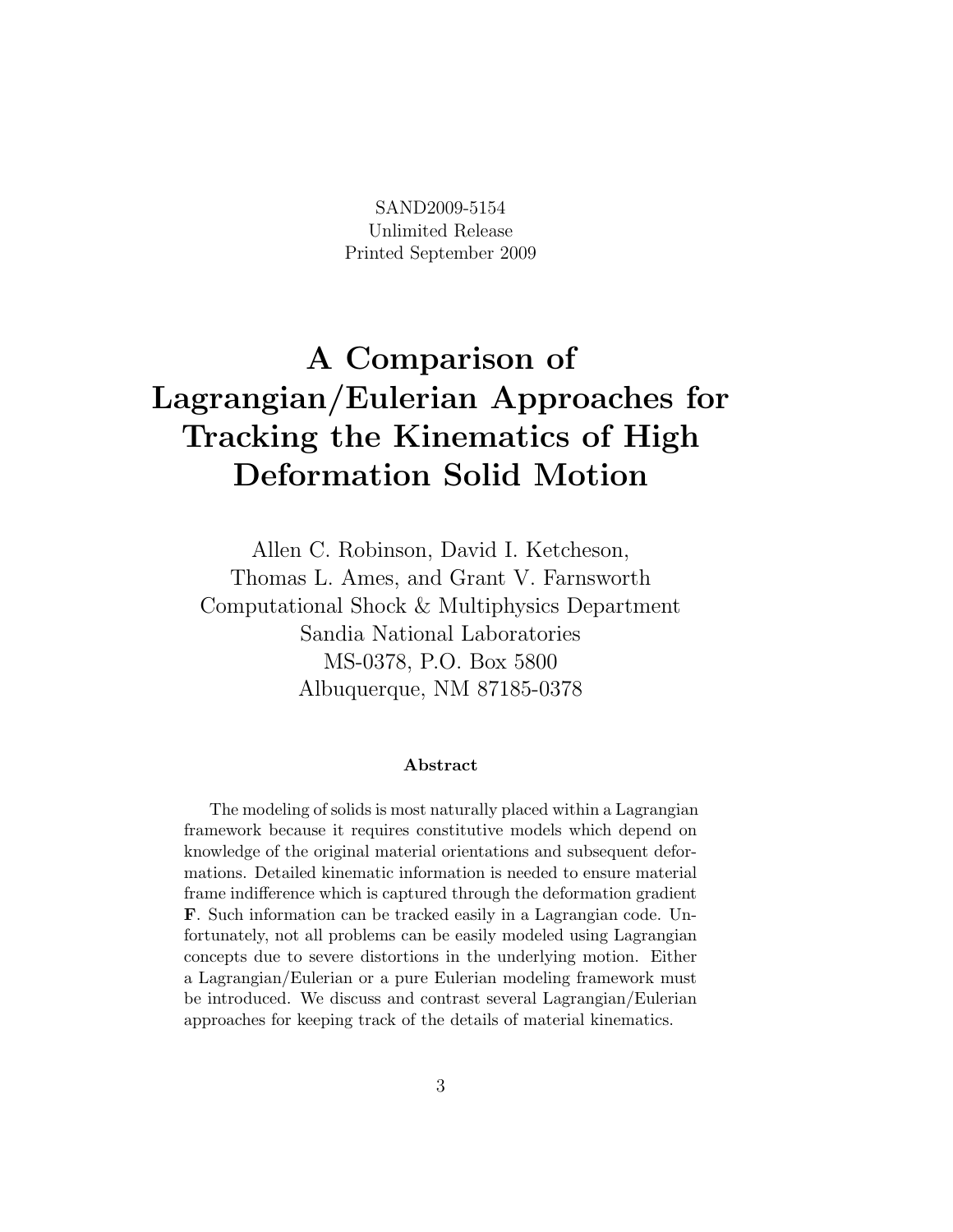### Acknowledgments

The authors acknowledge helpful discussions, interactions and communications with our colleagues including Rebecca Brannon, Kevin Brown, Christopher Garasi, Mark Christon, Greg Miller, Sharon Petney, Duane Labreche, William Scherzinger and Michael Wong. Ed Love pointed out the utility and form of the rotation preserving midstep interpolation formulae and kindly reviewed a draft of this report.

The student intern program at Sandia provided opportunities for authors Ames, Ketcheson and Farnsworth to provide contributions to this work.

Sandia is a multiprogram laboratory operated by Sandia Corporation, a Lockheed Martin Company, for the United States Department of Energy's National Nuclear Security Administration under contract DE-AC04- 94AL85000.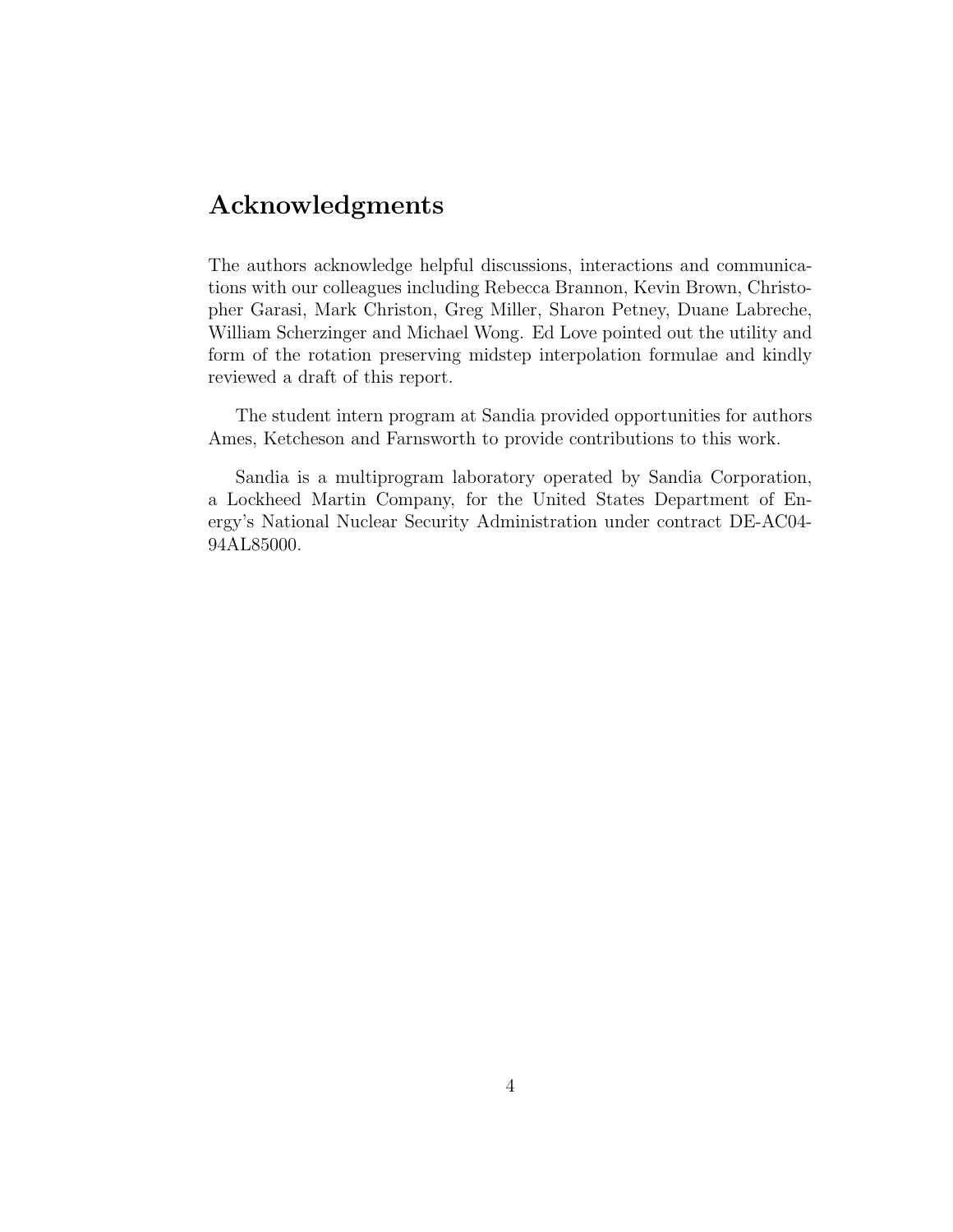## Contents

| 1              | Introduction                              | 9  |
|----------------|-------------------------------------------|----|
| $\bf{2}$       | Stretch and Rotation Update Method (VR)   | 12 |
|                | 2.1                                       | 15 |
| 3              | Quaternion Representation VR Method (QVR) | 22 |
|                | 3.1                                       | 24 |
| 4              | Inverse Deformation Gradient Method (IDG) | 26 |
|                | DG Constrained Transport Remap<br>4.1     | 26 |
| $\overline{5}$ | <b>Results for Given 2D Motions</b>       | 33 |
|                | 5.1                                       | 34 |
|                | 5.2                                       | 35 |
|                | 5.3                                       | 38 |
|                | 5.4                                       | 40 |
|                | 5.5                                       | 42 |
| 6              | <b>Results for Given 3D Motions</b>       | 45 |
|                | 6.1                                       | 46 |
|                | 6.2                                       | 48 |
| 7              | A Three Dimensional Impact Problem        | 51 |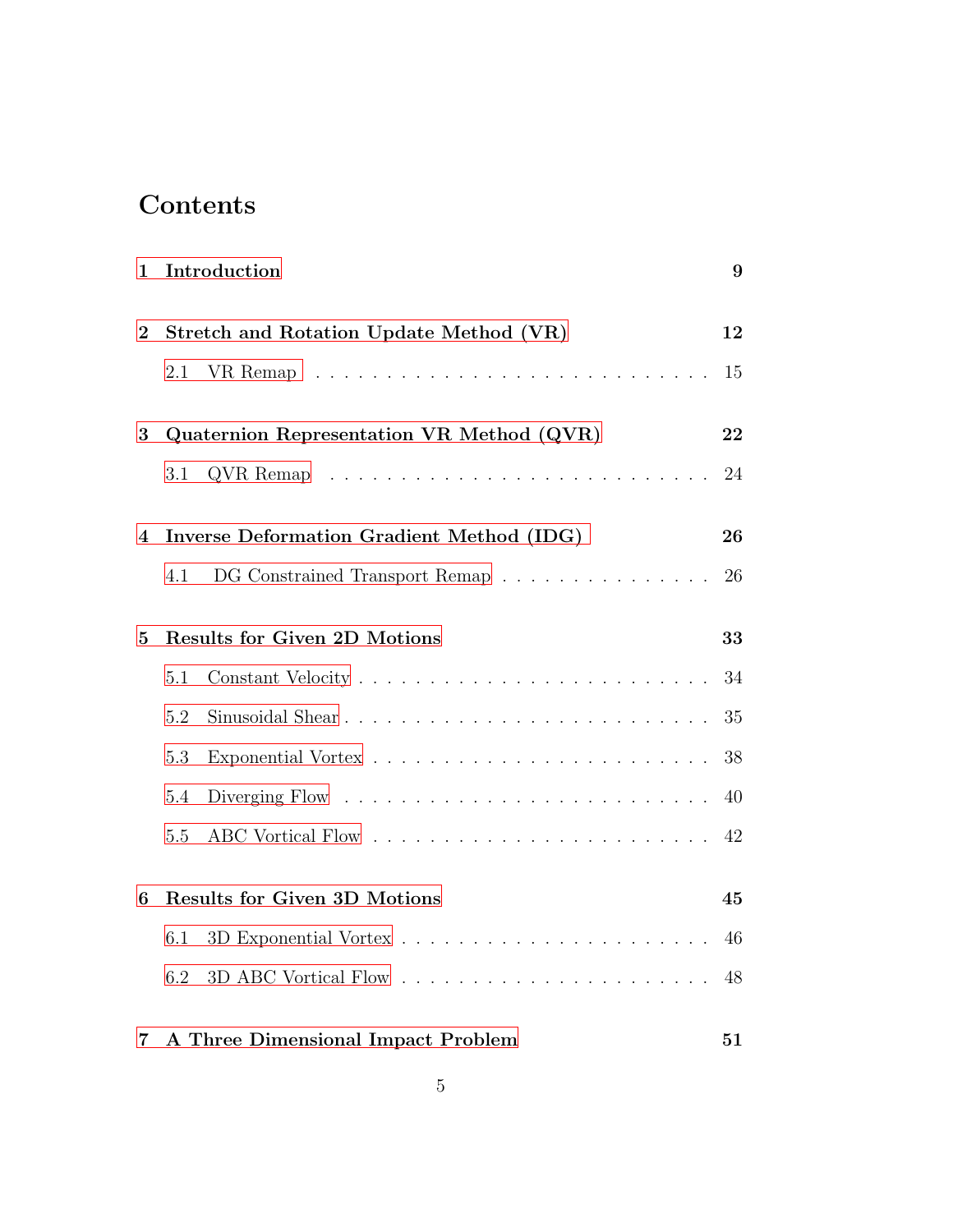A Alternative Method For [Calculating](#page-56-0) Exact Solutions 57

## List of Figures

| 4 VR versus QVR rotation comparison 25 |  |
|----------------------------------------|--|

## List of Tables

| $\mathbf{1}$   | Lag. Constant Velocity CPU time comparison $\ldots \ldots \ldots$ 34 |    |
|----------------|----------------------------------------------------------------------|----|
| $\overline{2}$ | ALE Constant Velocity CPU time comparison 35                         |    |
| 3              | Lag. Sinusoidal Shear stretch eigenvalue convergence rates 36        |    |
| $\overline{4}$ | Lag. Sinusoidal Shear rotation matrix convergence rates $\ldots$ 36  |    |
| 5              | ALE Sinusoidal Shear stretch eigenvalue convergence rates 36         |    |
| 6              | ALE Sinusoidal Shear rotation matrix convergence rates 37            |    |
| $\overline{7}$ | Lag. Sinusoidal Shear CPU time comparison $\ldots \ldots \ldots$ 37  |    |
| 8              | ALE Sinusoidal Shear CPU time comparison 37                          |    |
| 9              | Lag. Exponential Vortex stretch eigenvalue convergence rates.        | 38 |
| 10             | Lag. Exponential Vortex rotation matrix convergence rates            | 39 |
| 11             | ALE Exponential Vortex stretch eigenvalue convergence rates          | 39 |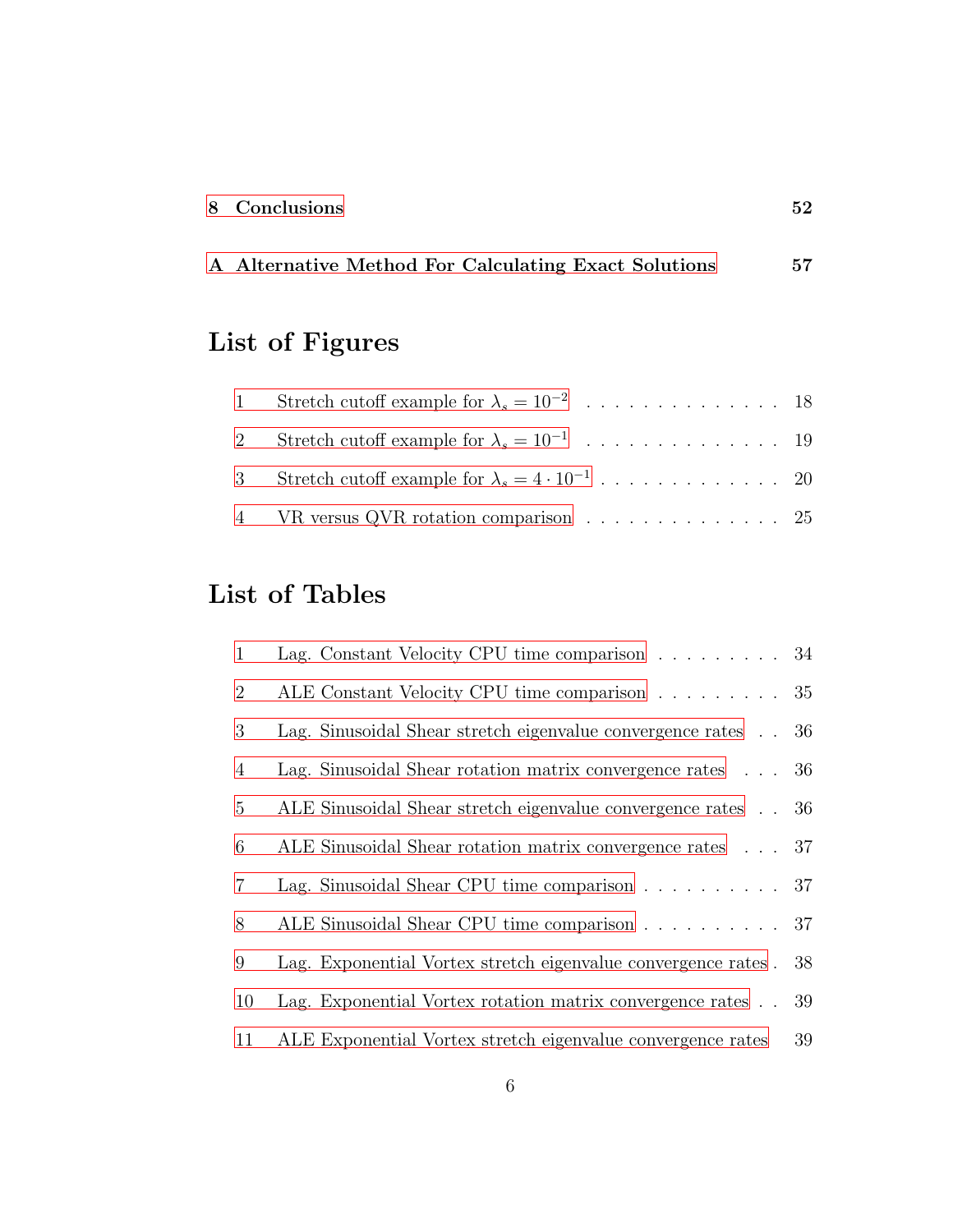| 12 | Lag. Exponential Vortex CPU time comparison $\ldots \ldots$       | 39     |
|----|-------------------------------------------------------------------|--------|
| 13 | ALE Exponential Vortex CPU time comparison                        | 40     |
| 14 | Lag. Diverging Flow stretch eigenvalue convergence rates $\ldots$ | 41     |
| 15 | ALE Diverging Flow stretch eigenvalue convergence rates           | 41     |
| 16 | Lag. Diverging Flow CPU time comparison $\ldots \ldots \ldots$    | 41     |
| 17 | ALE Diverging Flow CPU time comparison                            | $42\,$ |
| 18 | Lag. ABC Vortical Flow stretch eigenvalue convergence rates.      | 43     |
| 19 | Lag. ABC Vortical Flow rotation matrix convergence rates          | 43     |
| 20 | ALE ABC Vortical Flow stretch eigenvalue convergence rates.       | 44     |
| 21 | ALE ABC Vortical Flow rotation matrix convergence rates           | 44     |
| 22 | Lag. ABC Vortical Flow CPU time comparison $\dots \dots$          | $45\,$ |
| 23 | ALE ABC Vortical Flow CPU time comparison                         | 45     |
| 24 | Lag. 3D Exp. Vortex stretch eigenvalue convergence rates          | 46     |
| 25 | ALE 3D Exp. Vortex stretch eigenvalue convergence rates           | 46     |
| 26 | Lag. 3D Exp. Vortex rotation matrix convergence rates $\ldots$ .  | 47     |
| 27 | ALE 3D Exp. Vortex rotation matrix convergence rates              | 47     |
| 28 | Lag. 3D Exponential Vortex CPU time comparison $\dots \dots$      | 47     |
| 29 | ALE 3D Exponential Vortex CPU time comparison                     | 48     |
| 30 | Lag. 3D ABC Vort. Flow stretch eigenvalue convergence rates       | $48\,$ |
| 31 | ALE 3D ABC Vort. Flow stretch eigenvalue convergence rates        | 49     |
| 32 | Lag. 3D ABC Vort. Flow rotation matrix convergence rates          | 49     |
| 33 | ALE 3D ABC Vort. Flow rotation matrix convergence rates           | 49     |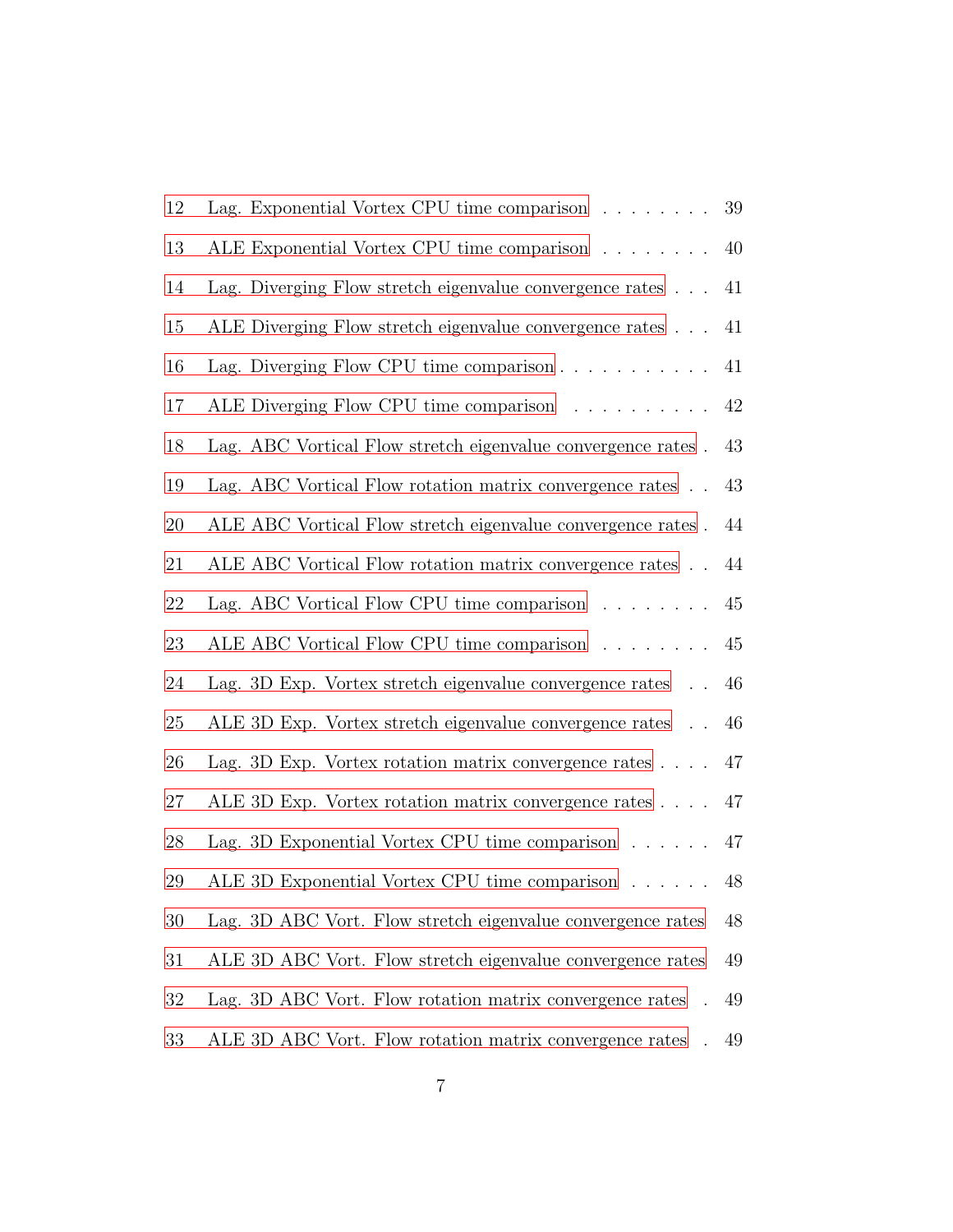| 34 Lag. 3D ABC Vortical Flow CPU time comparison 50                       |  |
|---------------------------------------------------------------------------|--|
| 35 ALE 3D ABC Vortical Flow CPU time comparison 50                        |  |
| 36 3D impact test time comparison $\ldots \ldots \ldots \ldots \ldots 51$ |  |
| This page intentially left blank.                                         |  |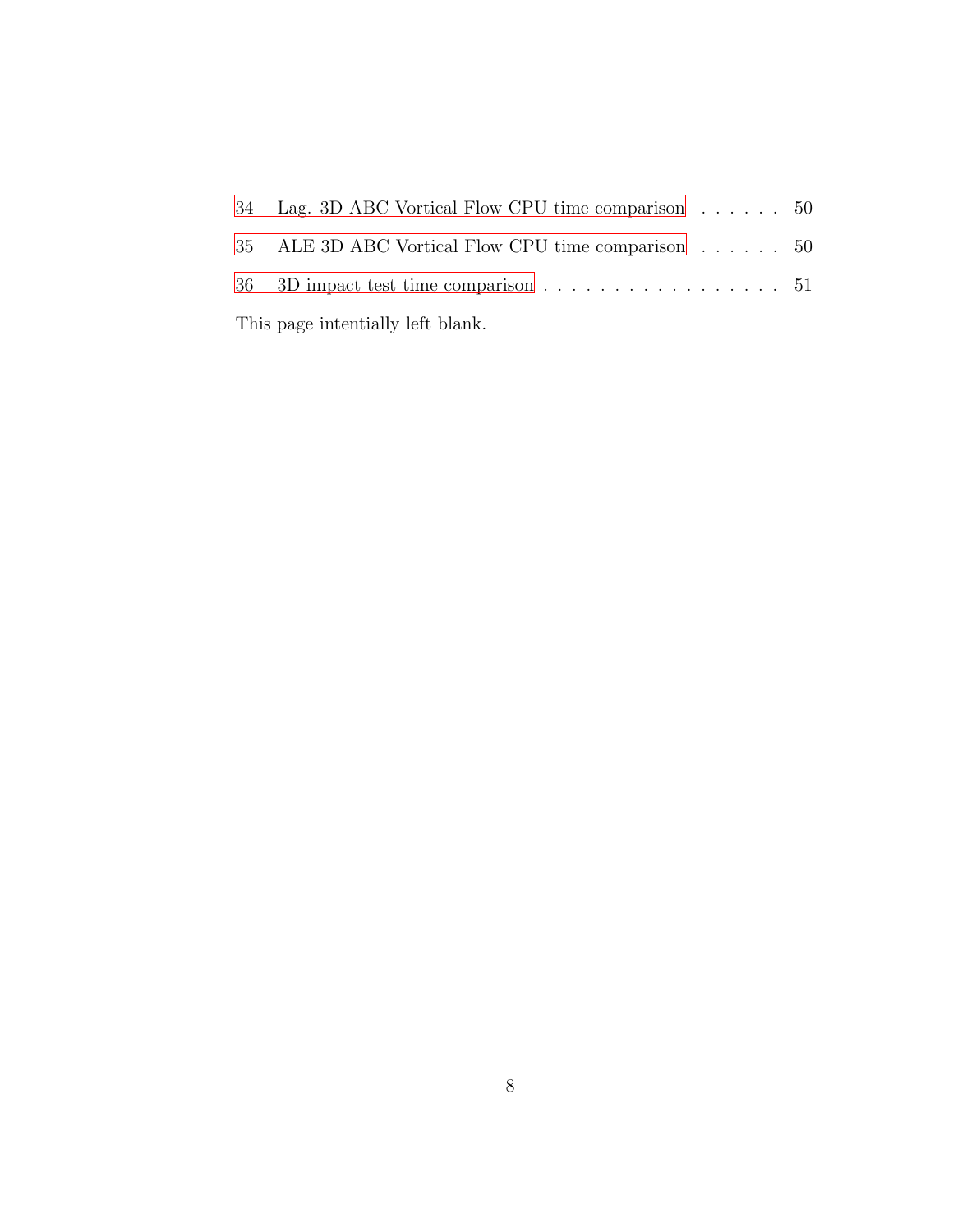### <span id="page-8-0"></span>1 Introduction

A Lagrangian framework is ideal for modeling the response of solids to external loads because such modeling typically requires constitutive models which depend on detailed knowledge of the material motion. This relationship is captured through the deformation gradient F. However, some motions cannot be described on a Lagrangian grid and Eulerian concepts must be introduced. Arbitrary Lagrangian-Eulerian (ALE) codes accomplish this by taking a Lagrangian step followed by an optional remap step.<sup>[20](#page-53-0)</sup> The Lagrangian step solves the equations of motion in the frame of reference of the moving material. The Eulerian or remap step moves the mesh coordinates back to their original configuration or to some other convenient position determined by the remesh step. Some approaches remap to nearby meshes using conservative interpolation concepts from hyperbolic equations, and for this reason, the remap step can be referred to as an advection step. Other technologies implement a remap step that is more general.

A pure Eulerian framework for solid dynamic modeling is also possible. The general approach is to write the equations in conservation form, analyze their relevant mathematical properties and then solve numerically. Equa-tions for elastic flow in Eulerian form are discussed by Plohr and Sharp.<sup>[22](#page-54-0)</sup> This work was subsequently extended to include rate-dependent and rateindependent plasticity. [23](#page-54-1) One-dimensional numerical solution techniques for this type of model were later presented.<sup>[37](#page-55-0)</sup> The 20-component equation system for rate-dependent metals includes the inverse deformation gradient (9), momentum  $(3)$  and energy conservation  $(1)$ , plastic strain  $(6)$  and a work hardening equation. (If the assumption of an initial uniform density is relaxed then one more equation would be required for a total of 21 variables.) Application of these equations to shear band modeling has also been presented.[10](#page-52-0) One of the difficulties of solid dynamics modeling is that the most effective and universal modeling framework and associated constitutive forms have not been completely agreed upon. Careful and thoughtful reasoning based on physical principles and experimental data is required.<sup>[21,](#page-53-1)[36](#page-55-1)</sup> Multidimensional modeling results from this group are relatively recent and are associated with a front tracking numerical method.<sup>[34,](#page-55-2) [35](#page-55-3)</sup> The issue of the use of stable, properly posed equations for the inverse deformation gradient is discussed briefly by Walter, et al.<sup>[35](#page-55-3)</sup> in relationship to an interface equation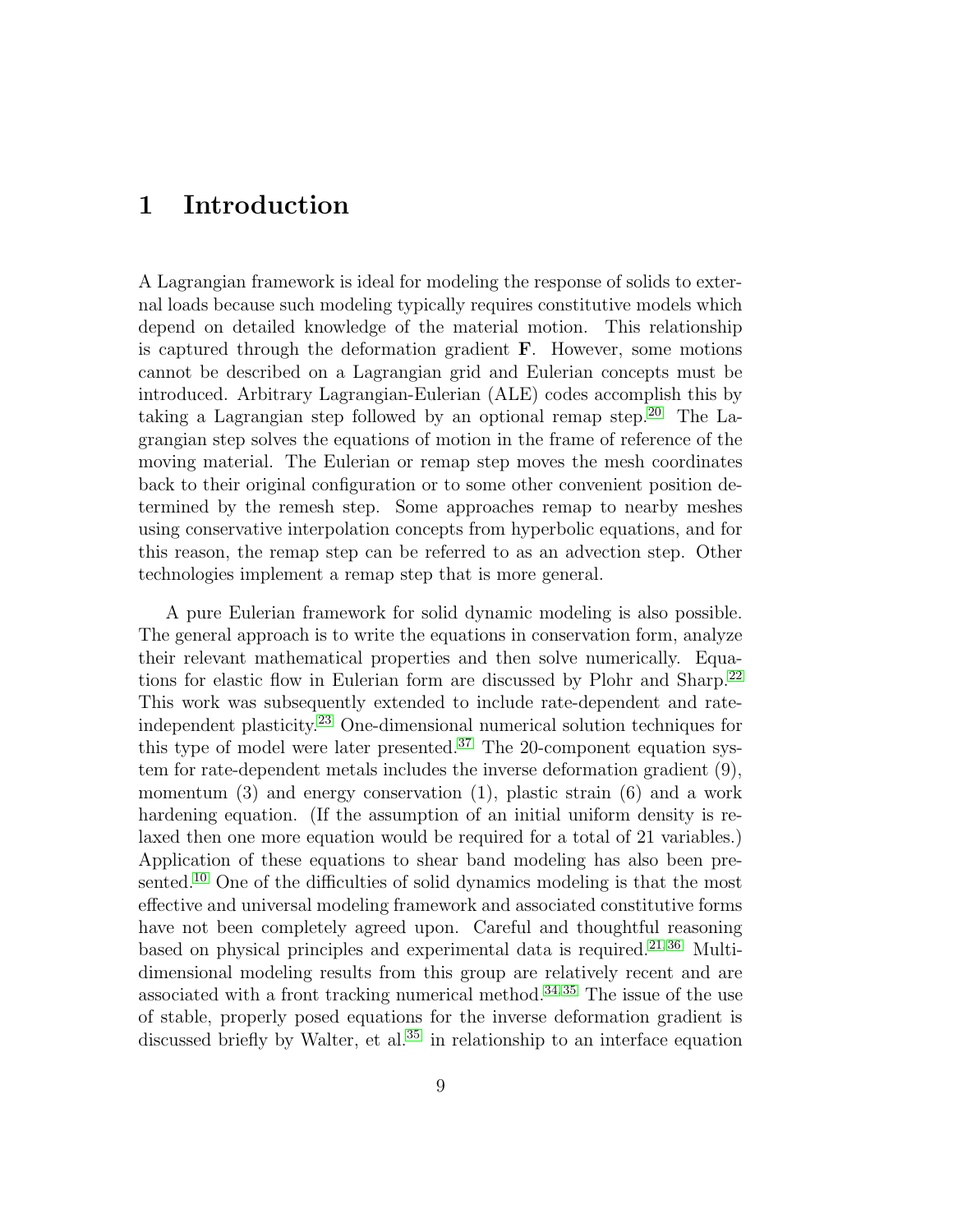and in detail by Miller and Colella.[18,](#page-53-2) [19](#page-53-3)

Trangenstein and Collella introduced a general framework for modeling finite deformation in solids.<sup>[30](#page-54-2)</sup> Their paper details many of the difficulties of modeling finite deformation in solids in an Eulerian framework. Additional papers by Trangenstein and coauthors have also appeared.<sup>[29,](#page-54-3) [31,](#page-54-4) [32](#page-55-4)</sup> More recently, work by Miller and Collella discusses the stability requirements for the inverse deformation gradient equations in Eulerian form and presents both elastic and elastic-plastic results.[18,](#page-53-2) [19](#page-53-3) The model presented is very similar but involves 24 independent variables because the plastic deformation gradient is solved for in place of the symmetric plastic strain and an additional mass density equation is used.

Lin and Ballmann develop a conservative Godunov formulation based on the solution of a Riemann problem for one-dimensional motion of a thin-walled tube with longitudinal and torsional stress wave propagation.<sup>[16](#page-53-4)</sup> The system maintains longitudinal and circumferential velocities and strains as independent degrees-of-freedom. A Godunov approach is also followed by Udaykumar, et. al.<sup>[33](#page-55-5)</sup> They solve a two-dimensional conservation law system for mass, momentum, energy, equivalent plastic strain and deviatoric stress. This system only keeps advective terms for the deviatoric stress in the conservative flux leaving the elastic contributions to be discretized as source terms.

Fundamentally, solid dynamic modeling must include first, a description of the kinematics of material motion; and second, an optional set of state variables which may evolve with the motion and track local material state properties. Linear elastic or hyperelastic models provide the stress given information about the current deformation. However, for large elasto-plastic deformations, the stress in general depends on the history of the deformation. Hypoelastic models, which relate invariant stress rate measures to deformation rates, have long been popular despite concerns about the thermodynamic validity of commonly used simple hypoelastic forms.[28](#page-54-5) This report touches on an ALE formulation developed from a hypoelastic model point of view in terms of the Green-Naghdi rate. All constitutive models are cast in the unrotated configuration and the rotation tensor is used to transform the stress from the unrotated to the current configuration. The fundamental kinematic variables related to the deformation gradient are evaluated at element cen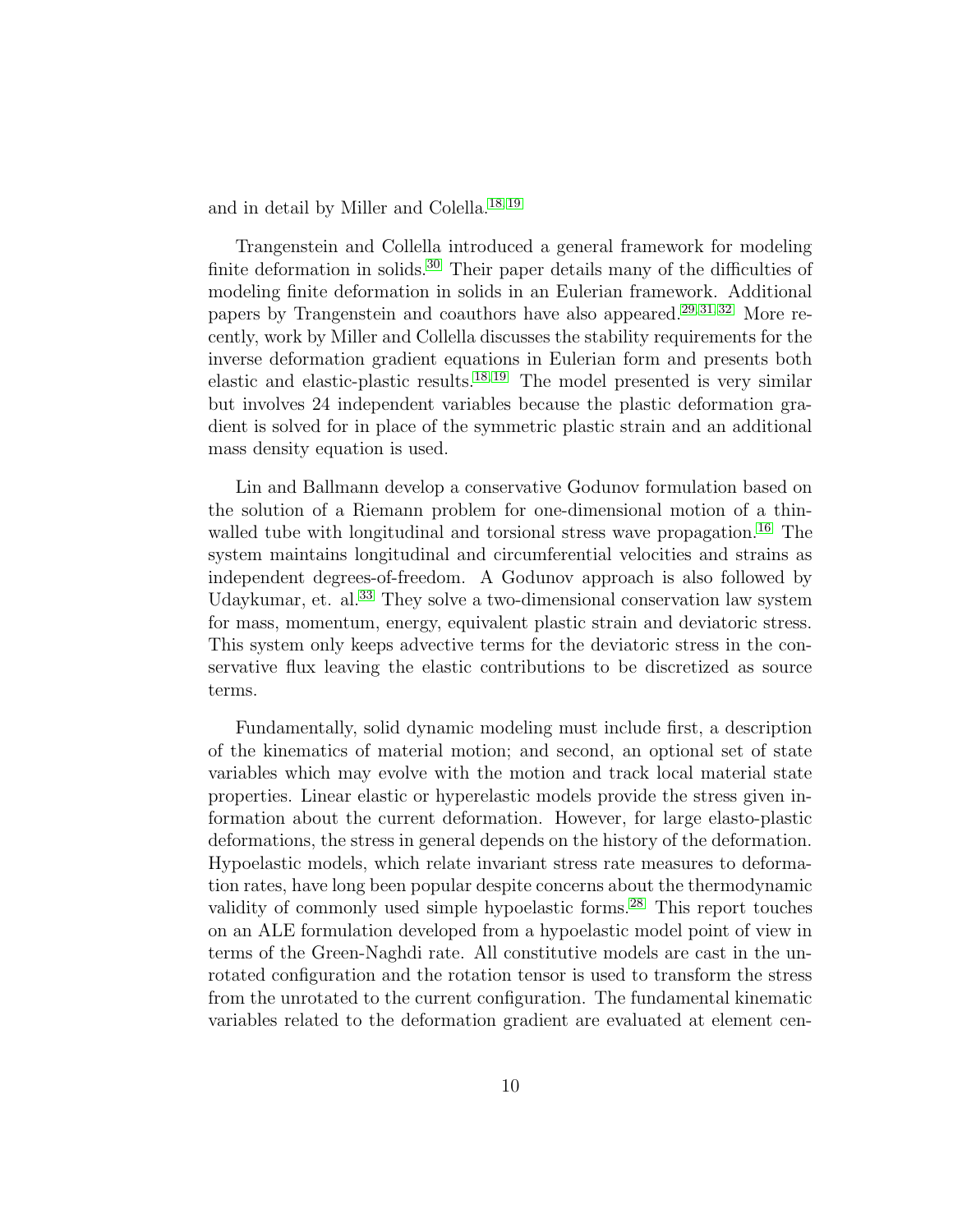ters. This is equivalent to the average value in the element to second order in the element size. A conservative interpolation method is used to update element centered average values across a remap step. Thus, we effectively solve

$$
\phi_t + \nabla \cdot (\phi \mathbf{v}_m) = 0
$$

where  $\phi$  is a scalar value and  $\mathbf{v}_m$  is the effective remesh velocity. In this document components of tensors are remapped individually. In the remap operations, both the kinematic descriptors and state descriptors may be moved off any constraint surface where they are supposed to lie. For example, the determinant of a deformation gradient must be positive in order to create a physically relevant one-to-one mapping between each material point and its current location. Furthermore, curls of gradients should vanish identically. A given remapping method may not preserve these properties, and the results may not be desirable. As another example, it may be difficult to preserve a stress state that is constrained to lie on a yield surface in the remap step. Issues associated with remap of material state information are difficult, and tradeoffs may be necessary.<sup>[24](#page-54-6)</sup>

Any Eulerian or ALE scheme for tracking the kinematics of solid deformation is bound to eventually break down given enough deformation. Solid dynamics intrinsically depends on the one-to-one mapping between a reference set of coordinates and the current coordinates. Because it is always possible to generate a flow which is distorted enough that this mapping is difficult or impossible to achieve, some sort of implicit or explicit regularization or correction is required. Thus, it is essential to determine which techniques are the most accurate and robust in the face of a variety of difficult material motions.

In this report we are concerned with understanding issues associated with the choice of algorithms for modeling the kinematics of solid motion as well as the consequences of these choices with respect to speed and accuracy. We will lay the state descriptor issue aside and concentrate on approaches for maintaining the kinematic information in the form of the deformation gradient or its inverse. We shall investigate a traditional approach for updating components of the polar decomposition, a more compact form based on quaternions and an approach based on a direct computation of the inverse deformation gradient. We propose a few simple test problems with exact solutions and make comparisons of the methods in Lagrangian and ALE frameworks.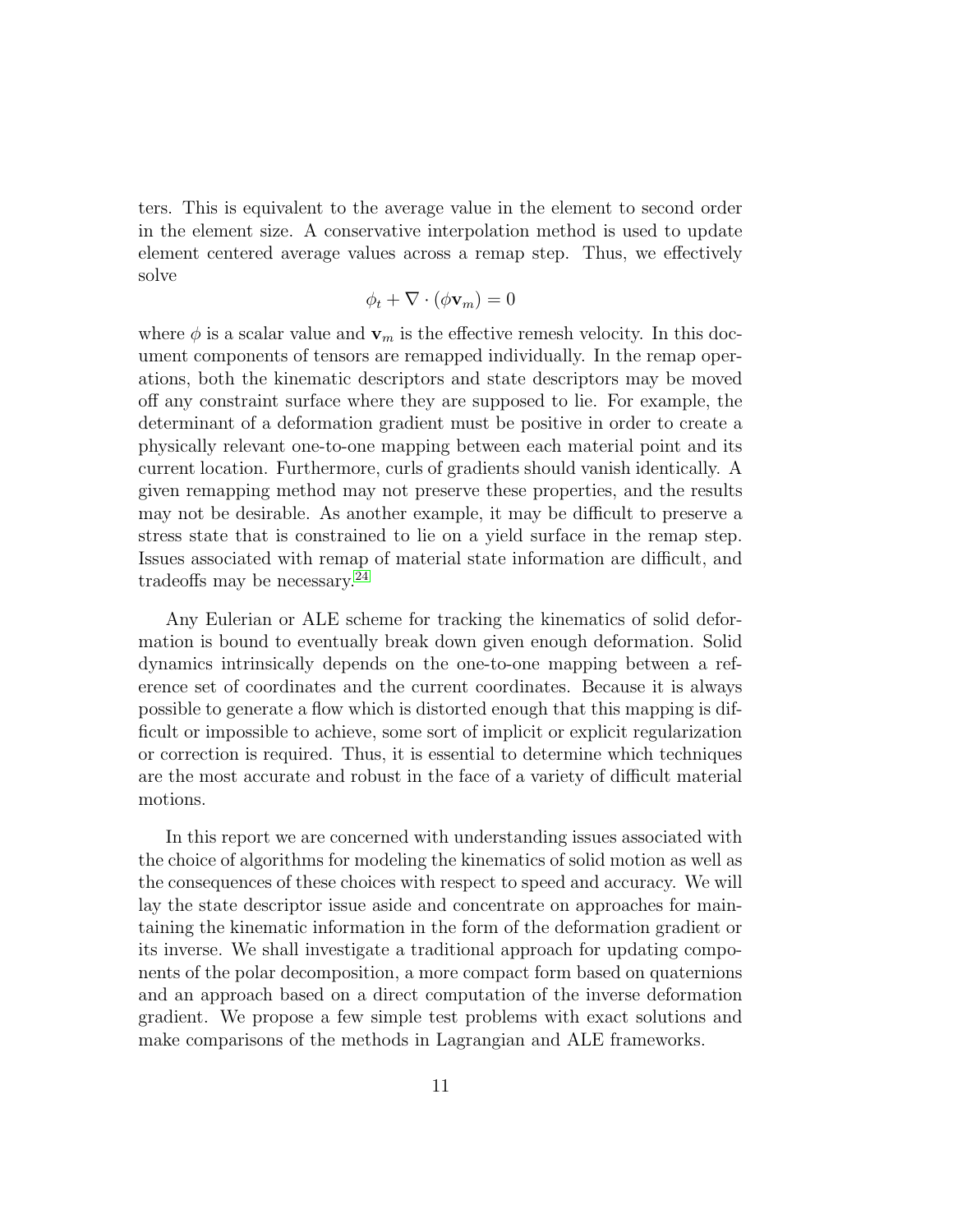#### <span id="page-11-0"></span>2 Stretch and Rotation Update Method (VR)

We define the Lagrangian motion  $\mathbf{x}(\mathbf{a},t)$ , where x represents the current coordinates as a function of the initial Lagrangian positions  $\bf{a}$  and time t, and the corresponding velocity,  $\mathbf{v} = \dot{\mathbf{x}}(\mathbf{a},t) = \partial \mathbf{x}/\partial t$ . Vector differential operators  $\nabla, \nabla \times$  and  $\nabla \cdot$  are always with respect to the specified spatial coordinates, x. Also, w is the axial vector corresponding to the skew-symmetric tensor W (i.e.  $\mathbf{W} \mathbf{u} = \mathbf{w} \times \mathbf{u}$  for every vector **u**). We assume a time step  $\Delta t$  and mesh spacing  $\Delta x$ .

The kinematics of modeling continuum solids is described via a motion,  $\mathbf{x}(\mathbf{a},t)$ , where x is the current position as a function of the initial Lagrangian coordinates **a** and time  $t$ . Of particular interest is the deformation gradient tensor  $\partial x/\partial a$  which is needed in order to properly compute material stress states through the constitutive assumptions.

<span id="page-11-2"></span>One common approach is to decompose the deformation gradient at the initial time,

$$
\mathbf{F} = \frac{\partial \mathbf{x}}{\partial \mathbf{a}} = \mathbf{V} \mathbf{R} \tag{2.1}
$$

into a symmetric positive definite left stretch tensor  $V$  and an orthonormal rotation tensor  $\bf R$ . The  $\bf V$  and  $\bf R$  matrices are then updated separately in a Lagrangian sense using a rate equation based on the mid-point velocity gradient tensor  $\mathbf{L}^{5,8,14}$  $\mathbf{L}^{5,8,14}$  $\mathbf{L}^{5,8,14}$  $\mathbf{L}^{5,8,14}$  $\mathbf{L}^{5,8,14}$  That is,

$$
\mathbf{L}_{n+1/2} = \nabla_{n+1/2} \mathbf{v}_{n+1/2} = (\nabla \mathbf{v})_{n+1/2}
$$
 (2.2)

and

$$
\mathbf{D}_{n+1/2} = \frac{1}{2} (\mathbf{L}_{n+1/2} + \mathbf{L}_{n+1/2}^T) \tag{2.3}
$$

$$
\mathbf{W}_{n+1/2} = \frac{1}{2} (\mathbf{L}_{n+1/2} - \mathbf{L}_{n+1/2}^T). \tag{2.4}
$$

<span id="page-11-1"></span>An angular velocity (or spin) tensor  $\Omega$  is calculated from  $D_{n+1/2}$  and  $V_n$ using

$$
\omega_{n+1/2} = \mathbf{w}_{n+1/2} + [tr(\mathbf{V}_n)\mathbf{I} - \mathbf{V}_n]^{-1} \mathbf{z}_{n+1/2},
$$
(2.5)

where  $z_{n+1/2}$ ,  $w_{n+1/2}$  and  $\omega_{n+1/2}$  are the axial vectors corresponding to the skew-symmetric tensors  $\mathbf{Z}_{n+1/2} = \mathbf{D}_{n+1/2} \mathbf{V}_n - \mathbf{V}_n \mathbf{D}_{n+1/2}$ ,  $\mathbf{W}_{n+1/2}$  and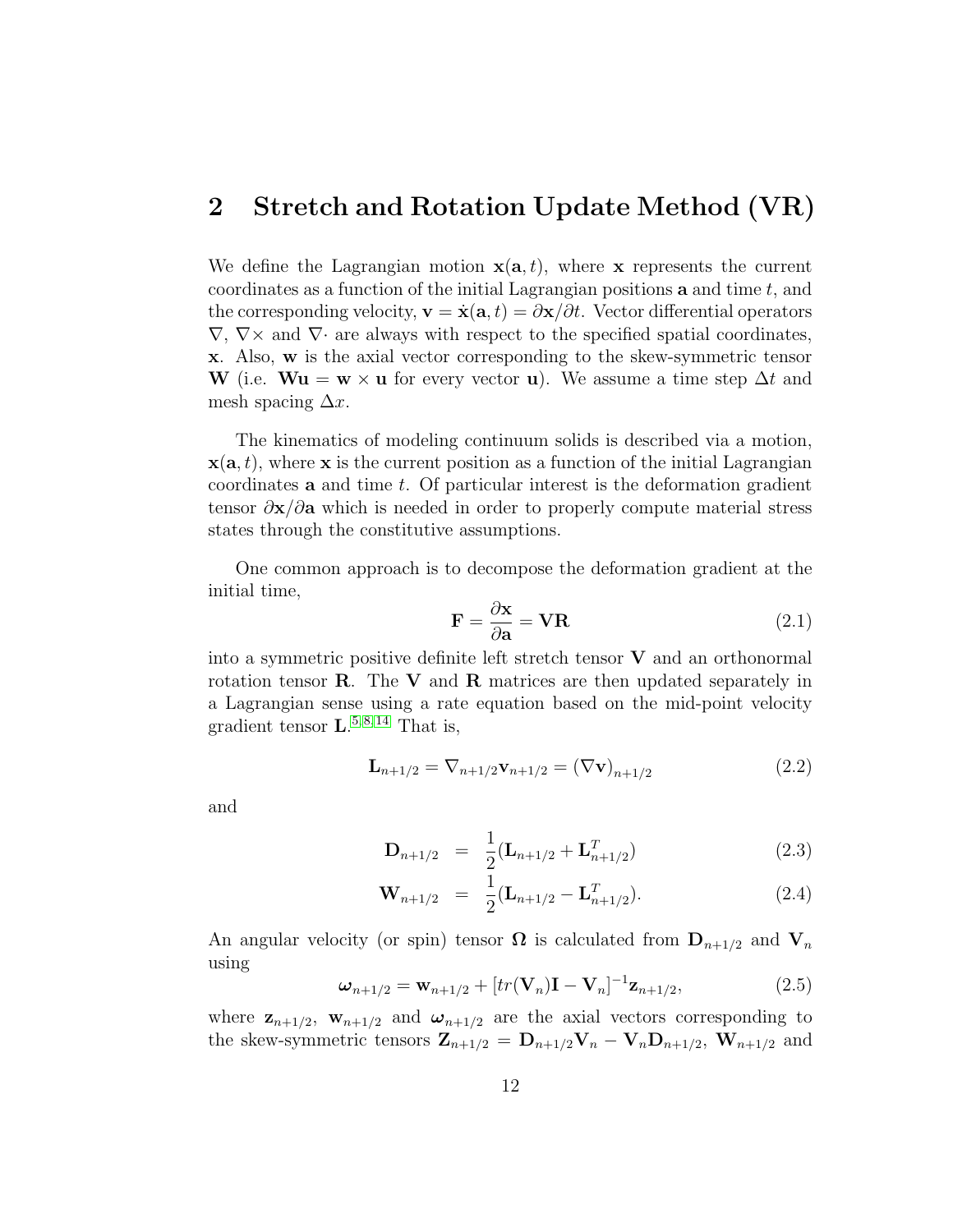<span id="page-12-0"></span> $\Omega_{n+1/2}$ , respectively. A common first-order in time algorithm for  $V_n$  and  $\mathbf{R}_n, ^{5,8}$  $\mathbf{R}_n, ^{5,8}$  $\mathbf{R}_n, ^{5,8}$  $\mathbf{R}_n, ^{5,8}$  is

$$
\mathbf{V}_{n+1} = \mathbf{V}_n + \Delta t (\mathbf{L}_{n+1/2} \mathbf{V}_n - \mathbf{V}_n \Omega_{n+1/2})
$$
(2.6)

$$
\mathbf{R}_{n+1} = [\mathbf{I} - \frac{1}{2}\Delta t \mathbf{\Omega}_{n+1/2}]^{-1} [\mathbf{I} + \frac{1}{2}\Delta t \mathbf{\Omega}_{n+1/2}] \mathbf{R}_n.
$$
 (2.7)

Note that the right hand side of Equation [2.7](#page-12-0) is an approximation to the matrix exponential solution

$$
\mathbf{R}_{n+1} = \exp[\mathbf{\Omega}_{n+1/2}\Delta t] \mathbf{R}_n.
$$

which is exact if  $\Omega$  is constant. The overall algorithm is first-order accurate because the derivative is computed using  $V_n$  instead of  $V_{n+1/2}$  in Equation [2.5.](#page-11-1)

<span id="page-12-1"></span>For staggered space-time discretizations, the velocity gradient  $\bf{L}$  is known only at the mid-point time, but the  $V$  and  $R$  tensors are known at the time step. After obtaining  $\Omega_n$ , we can compute an estimate of **V** at the mid-point time using

$$
\mathbf{V}_{n+1/2} = \mathbf{V}_n + \frac{1}{2} \Delta t (\mathbf{L}_{n+1/2} \mathbf{V}_n - \mathbf{V}_n \Omega_n)
$$
(2.8)

and then use this estimate of  $V_{n+1/2}$  to compute  $\Omega_{n+1/2}$  as in Equation [2.5.](#page-11-1)

$$
\boldsymbol{\omega}_{n+1/2} = \mathbf{w}_{n+1/2} + [tr(\mathbf{V}_{n+1/2})\mathbf{I} - \mathbf{V}_{n+1/2}]^{-1} \mathbf{z}_{n+1/2},
$$
(2.9)

<span id="page-12-2"></span>with  $\mathbf{Z}_{n+1/2} = \mathbf{D}_{n+1/2} \mathbf{V}_{n+1/2} - \mathbf{V}_{n+1/2} \mathbf{D}_{n+1/2}$ . The final update then becomes

$$
\mathbf{V}_{n+1} = \mathbf{V}_n + \Delta t (\mathbf{L}_{n+1/2} \mathbf{V}_{n+1/2} - \mathbf{V}_{n+1/2} \Omega_{n+1/2}), \tag{2.10}
$$

$$
\mathbf{R}_{n+1} = [\mathbf{I} - \frac{1}{2} \Delta t \mathbf{\Omega}_{n+1/2}]^{-1} [\mathbf{I} + \frac{1}{2} \Delta t \mathbf{\Omega}_{n+1/2}] \mathbf{R}_n.
$$
 (2.11)

Equations [2.8](#page-12-1) through [2.10](#page-12-2) amount to a mid-point Runge-Kutta integration and thus lead to a second-order accurate time integration algorithm. Additional computational cost involves little more than one extra tensor inversion per cycle. Equation [2.11](#page-12-2) is directly derivable from a second order time discretization of the rotation differential equation  $\mathbf{R} = \Omega \mathbf{R}$  and, as can easily be shown, provides an orthonormal rotation update.<sup>[14,](#page-53-5) [27](#page-54-7)</sup> Both the first-order accuracy of the original algorithm and the second-order accuracy of the algorithm described in this section have been verified numerically. We refer to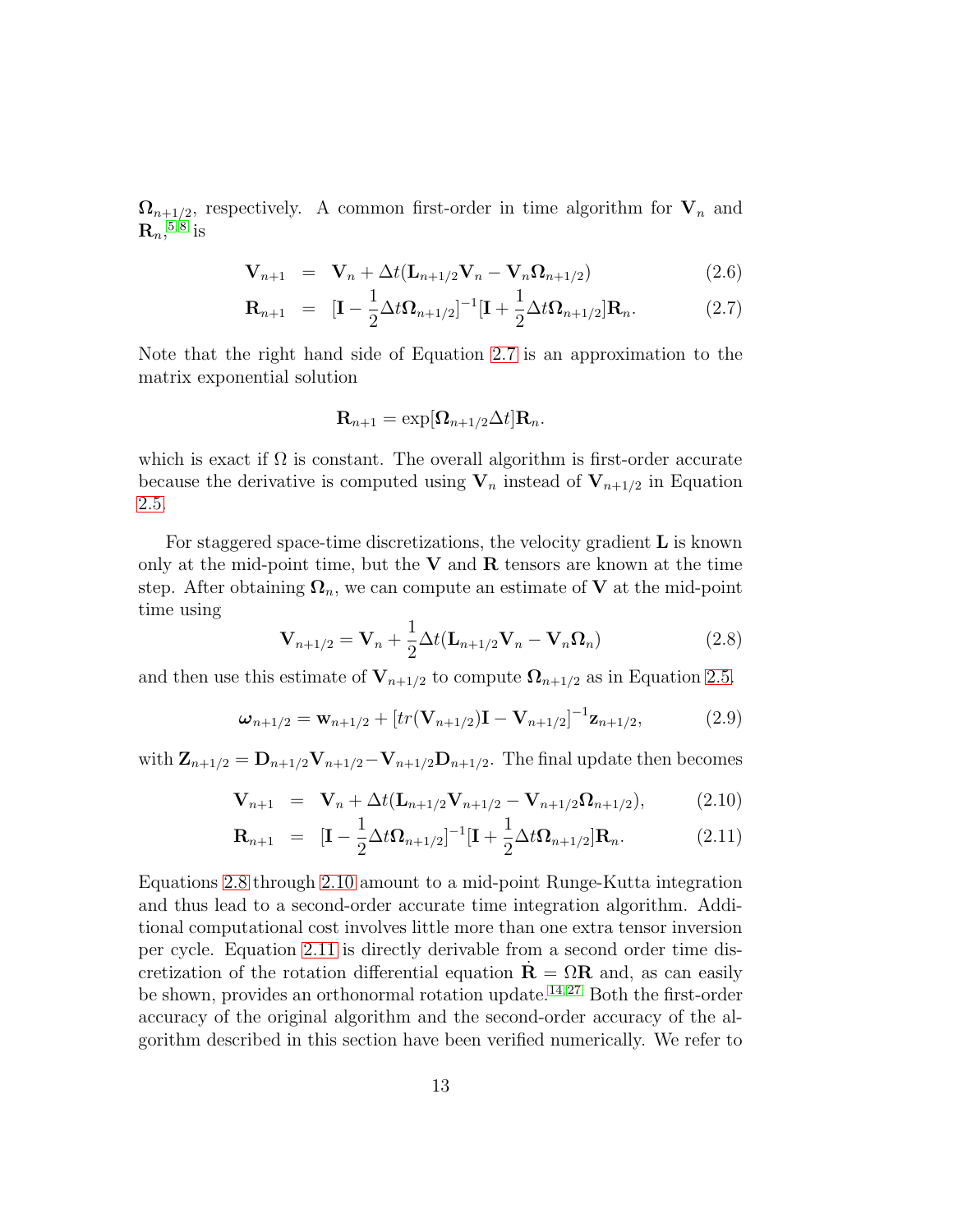these algorithms as the Hughes-Winget (HW) algorithms based on the intial motivation by Thomas Hughes and James Winget.

The principal reason for calculating  $\bf{R}$  is for use in satisfying the principle of material frame indifference in material models. The Cauchy stress , T, is required to integrate the equations of motion however what is stored is the unrotated or reference stress configuration,  $\Sigma$ . They are related by

$$
\Sigma_n = \mathbf{R}_n^T \mathbf{T}_n \mathbf{R}_n. \tag{2.12}
$$

For example, a hypo-elastic material model may take the form

$$
\mathbf{d}_{n+1/2} = \mathbf{R}_{n+1/2}^T \mathbf{D}_{n+1/2} \mathbf{R}_{n+1/2} \tag{2.13}
$$

$$
\Sigma_{n+1} = \Sigma_n + \Delta t \mathbf{f}(\mathbf{d}_{n+1/2}, \Sigma_n). \tag{2.14}
$$

where we see that the rate-of-strain tensor,  $\mathbf{D}_{n+1/2}$ , is rotated into the material frame as  $\mathbf{d}_{n+1/2}$  for use by the constitutive equations.  $\mathbf{R}_{n+1}$  may also be used instead of  $\mathbf{R}_{n+1/2}$  but this reduces the overall order of the stress update equations. Whenever  $\mathbf T$  is needed, it is extracted using

<span id="page-13-0"></span>
$$
\mathbf{T}_{n+1} = \mathbf{R}_{n+1} \boldsymbol{\Sigma}_{n+1} \mathbf{R}_{n+1}^T.
$$
\n(2.15)

We point out that Equation [2.11](#page-12-2) is only one of several forms for updating rotation tensors in terms of  $\Omega_{n+1/2}$ . Various forms of the Euler-Rodrigues formula or exponential map are possible. The exponential map transforms skew-symmetric matrices into orthogonal matrices according to the expression

<span id="page-13-1"></span>
$$
\exp[\Omega] = \sum_{n=0}^{\infty} \frac{1}{n!} [\Omega]^n.
$$
\n(2.16)

Rodrigues is attributed with showing that this has the closed form solution

$$
\exp[\Omega] = \mathbf{I} + \frac{\sin(\|\omega\|)}{\|\omega\|} \Omega + \frac{1}{2} \left[ \frac{\sin(\frac{\|\omega\|}{2})}{\frac{\|\omega\|}{2}} \right]^2 \Omega^2.
$$
 (2.17)

where  $\omega$  is the axial vector corresponding to  $\Omega$ . This can then be used to update  $\mathbf{R}_n$  using the expression

$$
\mathbf{R}_{n+1} = \exp[\Delta t \mathbf{\Omega}_{n+1/2}] \mathbf{R}_n \tag{2.18}
$$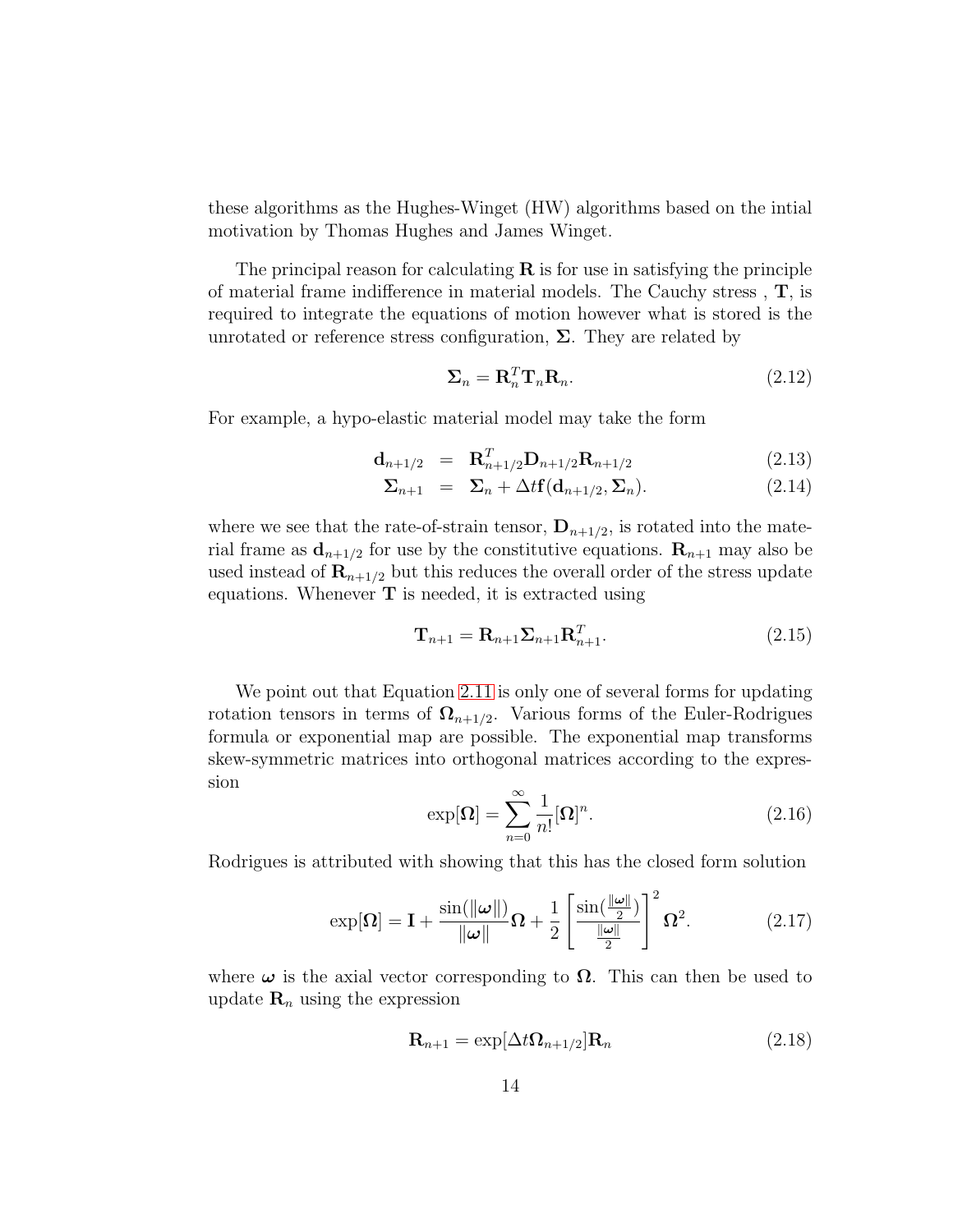This algorithmn has the advantage of being an exact solution for constant spins, and is second-order accurate. $4,27$  $4,27$ 

Lagrangian motion algorithms and associated material models require one or both of  $\mathbf{R}_{n+1/2}$  (e.g. for stress integration algorithms) and  $\mathbf{R}_{n+1}$  for rotation to the current frame as in Equation [2.15.](#page-13-0) Due to the Lie algebra generated by skew symmetric tensors, very tight and efficient closed form equations can be obtained for these quantities.  $\mathbf{R}_{n+1/2} = \hat{\mathbf{Q}}^{1/2} \mathbf{R}_n$  has been proposed by Trangenstein.[30](#page-54-2) For the exponential map form, this is equivalent to

$$
\mathbf{R}_{n+1/2} = \exp[\frac{\Delta t}{2}\mathbf{\Omega}_{n+1/2}]\mathbf{R}_n = \exp[-\frac{\Delta t}{2}\mathbf{\Omega}_{n+1/2}]\mathbf{R}_{n+1} = \hat{\mathbf{Q}}^{1/2}\mathbf{R}_n = \hat{\mathbf{Q}}^{-1/2}\mathbf{R}_{n+1}
$$
\n(2.19)

Thus, simple efficient expressions are possible for  $\mathbf{R}_{n+1/2}$  in terms of  $\mathbf{\Omega}_{n+1/2}$ ,  $\hat{\mathbf{Q}}^{1/2}$  or  $\hat{\mathbf{Q}}^{-1/2}$ . Alternatively, if storing the rotations at n and  $n+1$  is more desirable than storing the midpoint rotations in some representation, we can compute the midpoint rotation from  $\mathbf{R}_{n+1}$  and  $\mathbf{R}_n$  using the following formula derived from Equation [2.17.](#page-13-1) Define  $\mathbf{R}_{n+1} \mathbf{R}_n^T = \exp[\mathbf{\Omega}]$ . By taking the trace of Equation [2.17](#page-13-1)

$$
\cos(\|\omega\|) = \frac{Tr(\exp[\Omega]) - 1}{2} \tag{2.20}
$$

which allows the computation of  $\|\omega\|$ . In addition using Equation [2.17](#page-13-1) we find that

$$
\exp[\Omega] - \exp[\Omega]^T = \frac{2\sin(\|\omega\|)}{\|\omega\|} \Omega \tag{2.21}
$$

giving  $\Omega$  which thus allows for the straightforward computation of  $\mathbf{R}_{n+1/2}$  as

$$
\mathbf{R}_{n+1/2} = \exp[\mathbf{\Omega}/2]\mathbf{R}_n. \tag{2.22}
$$

#### <span id="page-14-0"></span>2.1 VR Remap

One approach for accomplishing the remap step is to advect the stretch and rotation matrices componentwise using a volume-based element remap algorithm that preserves the integral of the components.<sup>[20](#page-53-0)</sup> This means that 9 components are remapped in 2D (4 from the stretch tensor and 5 from the rotation tensor), and 15 components are remapped in 3D (6 from stretch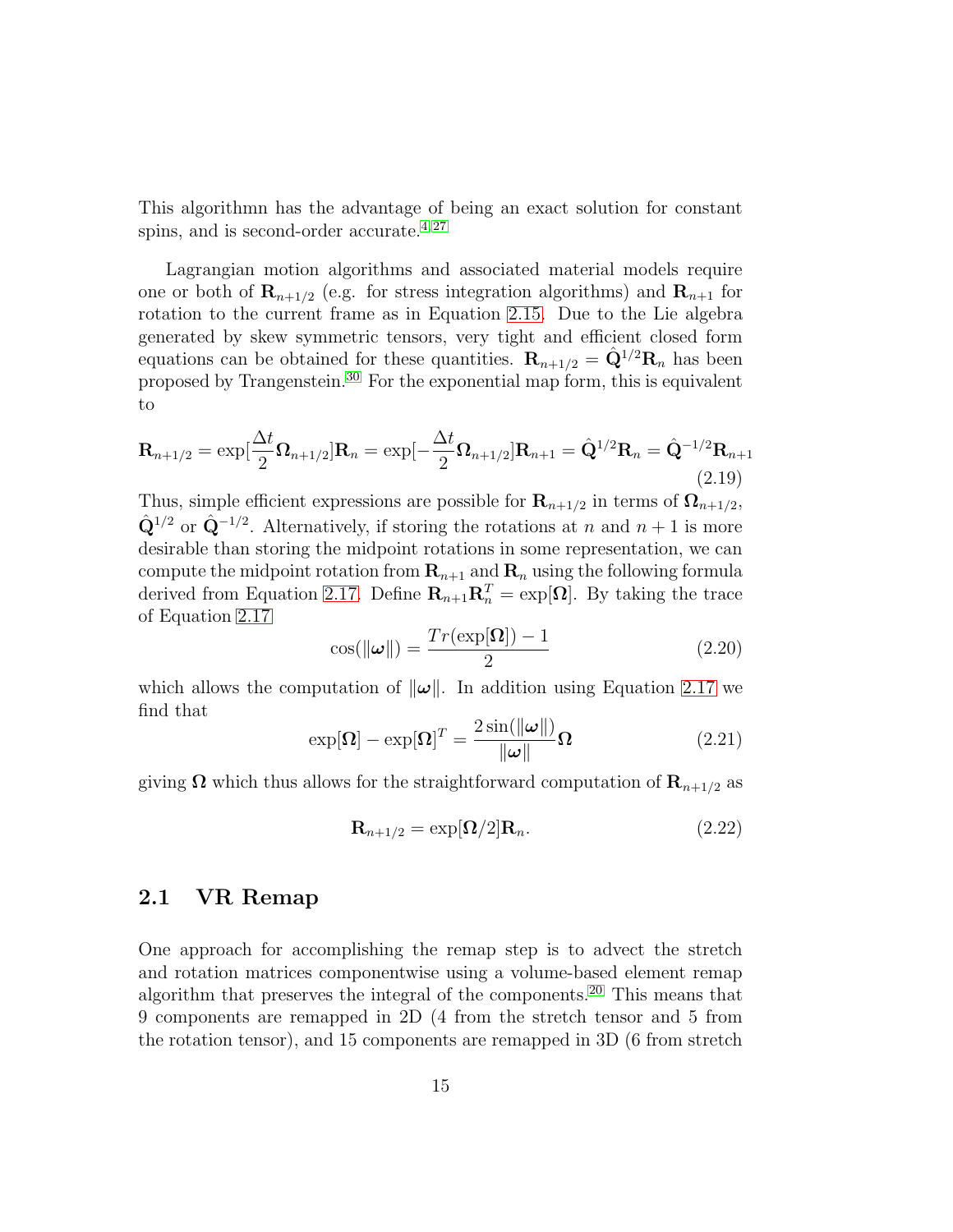and 9 from rotation). (Note that in 2D we have included the  $V_{33}$  and  $R_{33}$ components as these are advected even if they are equal to one.) Because the VR update algorithm is local in nature, only materials in the problem that need to track the rotation tensor do so. In our implementation, the rotation and stretch are associated only with those materials needing them for material modeling purposes.

After the componentwise remap operation is completed we have new stretch and rotation matrices  $V$  and  $R$ . This algorithm does not violate the symmetry of  $V$ , but it may not preserve the orthonormality of  $R$ . For large deformations, successive remaps may cause the stretch tensor to lose the property of positive definiteness. A stretch that is sufficiently large or small will cause numerical round-off issues. Additionally, it is possible that very large stretch rates may be introduced relative to the chosen time step and there appears to be no reason why loss of positive definiteness may not occur directly in the Lagrangian time integration step. These issues represent fundamental errors relative to the modeling assumption that  $\det(\mathbf{F}) > 0$ and must be corrected or at least managed in some way.

A negative eigenvalue in the stretch tensor indicates a breakdown in the kinematic description as a result of finite resolution and remap errors. For sufficiently large deformations, these errors are inevitable. The errors are often spatially localized and it may be desirable to minimize the impact of these errors on the rest of the grid while pushing the computation through to completion. To do so, it is important to detect when possible fatal errors are developing and take measures to reduce them.

We propose that the eigenvalues of the stretch tensor be required to lie in a user selectable interval  $(\lambda_s, \lambda_l)$ . The eigenvalues of  $\tilde{V}$  will lie in this range if  $\tilde{\mathbf{V}} - \lambda_s \mathbf{I}$  and  $\lambda_l \mathbf{I} - \tilde{\mathbf{V}}$  are both positive definite. A useful test for positive definiteness is to verify that all of the principal determinants of the tensors are positive.[9](#page-52-4) If this test fails, we propose a fast spectral decomposition solver to examine the eigenvalues of the stretch tensor at each time step and force them to remain positive. The eigenvalue solver used for our work was provided by Scherzinger.[25](#page-54-8) Let

$$
\tilde{\mathbf{V}}\tilde{\mathbf{Q}} = \tilde{\mathbf{Q}}\Lambda \tag{2.23}
$$

represent an eigenvalue/eigenvector diagonalization of **V** and let  $\lambda_s$  be a preselected floor value and  $1/\lambda_s$  be a the preselected ceiling value. If  $\lambda_1 \leq$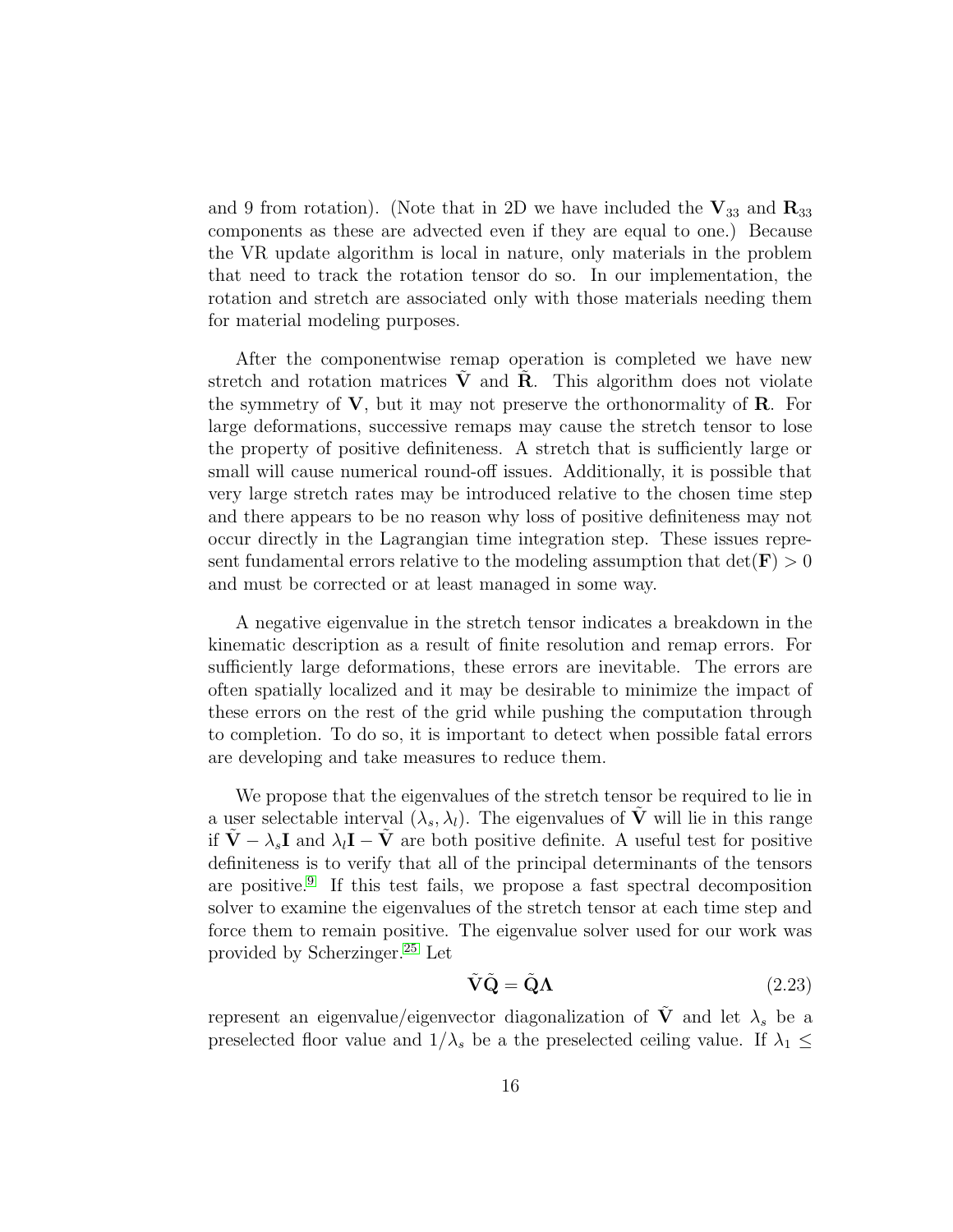$\lambda_2 \leq \lambda_3$  are the ordered eigenvalues of **V**, then we modify the elements of  $\Lambda$ according to

$$
\hat{\lambda}_1 = \min(1/\lambda_s, \max(\lambda_1, \lambda_s)) \tag{2.24}
$$

$$
\hat{\lambda}_2 = \min(1/\lambda_s, \max(\lambda_2, \lambda_s)) \tag{2.25}
$$

$$
\hat{\lambda}_3 = \min(1/\lambda_s, \max(\lambda_3, \lambda_s)) \tag{2.26}
$$

and compute the "corrected" V using

$$
\mathbf{V} = \tilde{\mathbf{Q}} \hat{\mathbf{\Lambda}} \tilde{\mathbf{Q}}^T. \tag{2.27}
$$

Although this correction does not remove the underlying problem associated with finite grid resolution and remapping, it can lessen the impact on the rest of the calculation.

Figures [1,](#page-17-0) [2,](#page-18-0) and [3](#page-19-0) compare stretch tensor eigenvalues for a discontinuous rotation profile to be described later in our detailed tests. It demonstrates the eigenvalue reset algorithm with various limits on the eigenvalues. In Figure [1,](#page-17-0) the eigenvalues are not reset because they always lie within the bounds of  $\lambda_s = 10^{-2}$  and  $\lambda_l = 10^2$ . In Figure [2,](#page-18-0) a few eigenvalues are limited to demonstrate the algorithm. In Figure [3,](#page-19-0) values of limiting eigenvalues are selected to exaggerate the effect of the algorithm.

After the components of the rotation tensor are remapped, the remapped rotation tensor  $\bf R$  will deviate from the orthonormality property required by the kinematic theory. The obvious solution to this problem is to project R into the space of orthonormal tensors at the end of the remap step by performing performing a polar decomposition as in Equation [2.1](#page-11-2) and setting R to the rotation tensor portion of this decomposition. This essentially throws away the stretch part or the decomposition which we consider remap error.

In two dimensions we use an explicit method provided by Brannon.[4](#page-52-3) This is

$$
R_{11} = (\tilde{R}_{11} + \tilde{R}_{22})/a \tag{2.28}
$$

$$
R_{21} = (\tilde{R}_{21} - \tilde{R}_{12})/a \qquad (2.29)
$$

$$
R_{12} = (\tilde{R}_{12} - \tilde{R}_{21})/a \tag{2.30}
$$

$$
R_{22} = (\tilde{R}_{11} + \tilde{R}_{22})/a \tag{2.31}
$$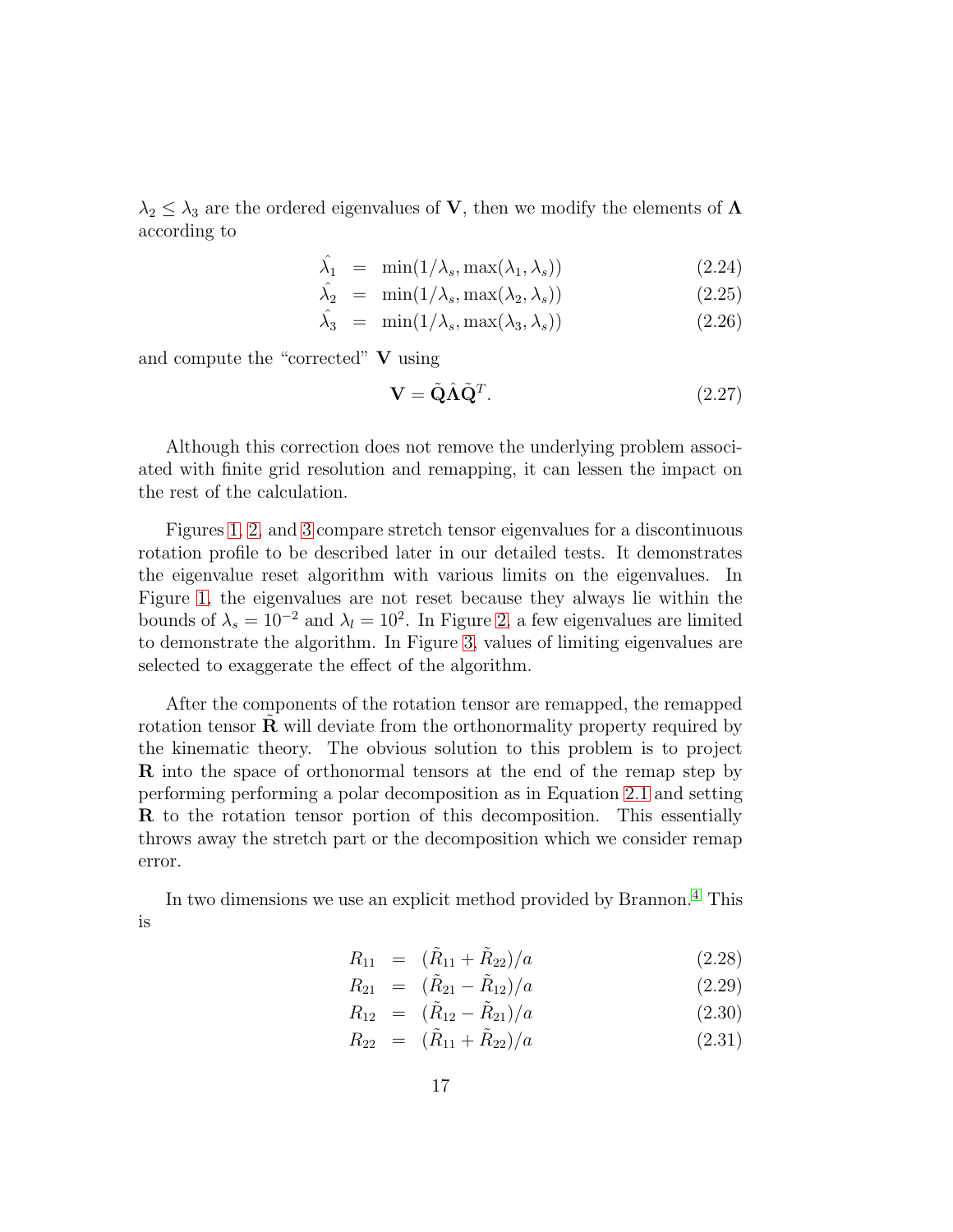

<span id="page-17-0"></span>Figure 1: Stretch eigenvalues for a rotation problem with a discontinuous vorticity field. Plotted is the eigenvalue vs. radius from origin with a cut off of  $\lambda_s = 10^{-2}$ . The exact solution is plotted as a solid line.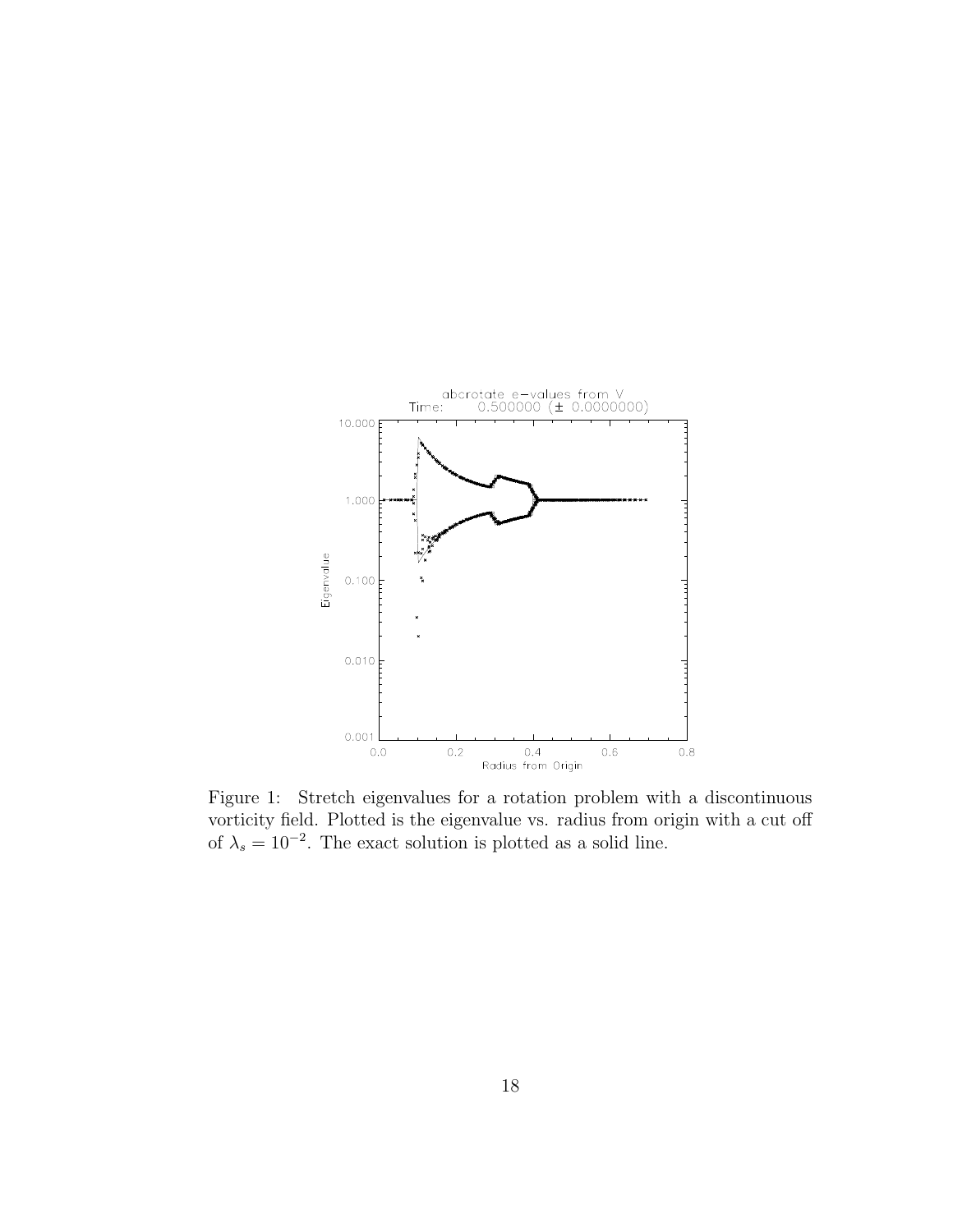

<span id="page-18-0"></span>Figure 2: Stretch eigenvalues for a rotation problem with a discontinuous vorticity field. Plotted is the eigenvalue vs. radius from origin with a cut off of  $\lambda_s = 10^{-1}$ . The exact solution is plotted as a solid line.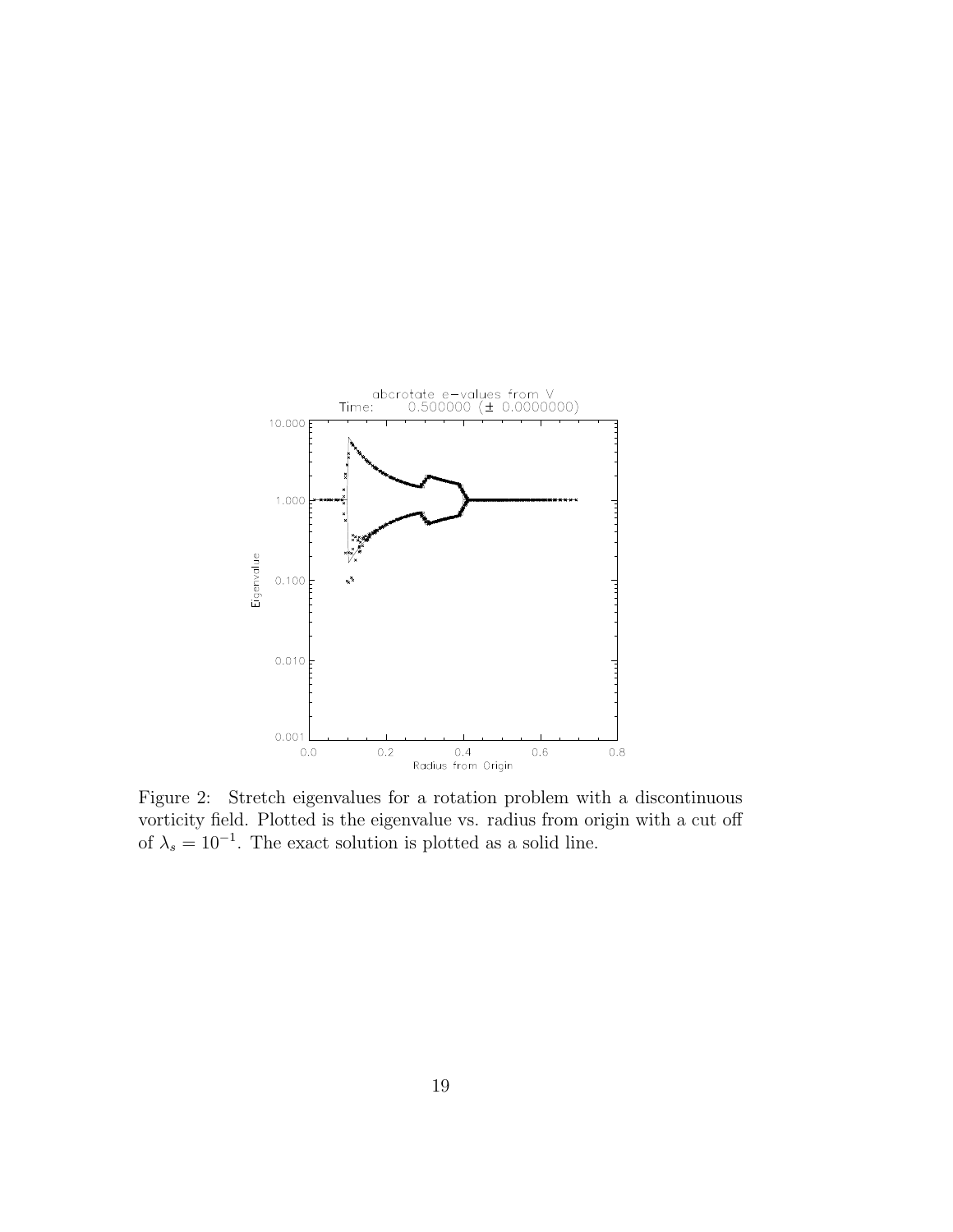

<span id="page-19-0"></span>Figure 3: Stretch eigenvalues for a rotation problem with a discontinuous vorticity field. Plotted is the eigenvalue vs. radius from origin with a cut off of  $\lambda_s = 4 \cdot 10^{-1}$ . The exact solution is plotted as a solid line.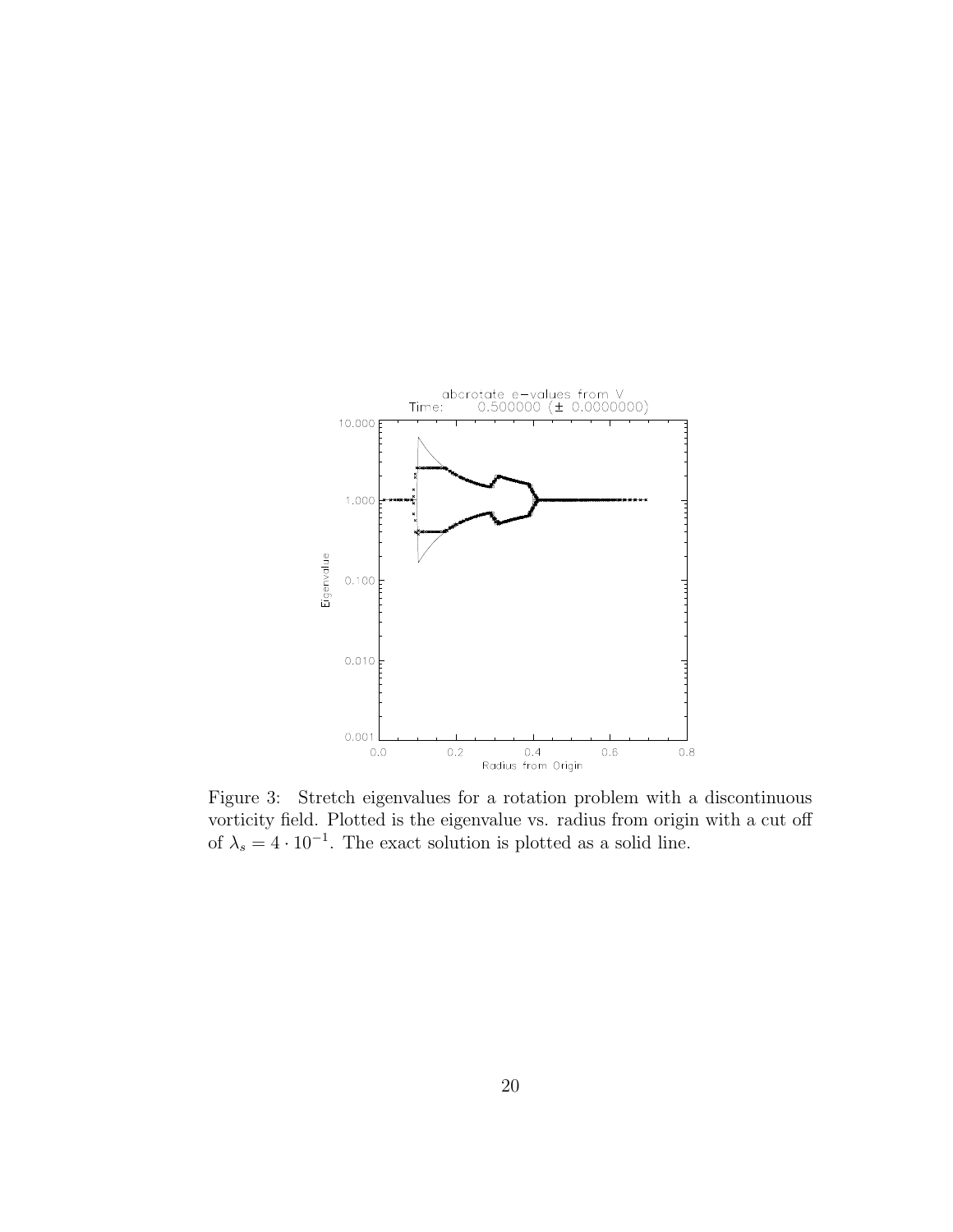where

$$
a = \sqrt{(\tilde{R}_{11} + \tilde{R}_{22})^2 + (\tilde{R}_{21} - \tilde{R}_{12})^2}
$$
 (2.32)

Expanding the terms inside the radical shows that

$$
a = \sqrt{\tilde{R}_{11}^2 + \tilde{R}_{12}^2 + \tilde{R}_{21}^2 + \tilde{R}_{22}^2 + 2 \det \tilde{\mathbf{R}}}
$$
 (2.33)

and since the remapped rotation matrices should be close to proper orthogonal rotation matrices over one remap step it is clear that a should not approach zero and the algorithm should be well defined and robust.

In three dimensions we have used both a direct method provided by Scherzinger<sup>[25](#page-54-8)</sup> and an iterative method provided by Brannon.<sup>[4](#page-52-3)</sup> Fast methods for polar decompositions of non-singular matrices have been studied in detail.<sup>[12,](#page-53-6) [13,](#page-53-7) [15](#page-53-8)</sup> Brannon's algorithm extracts the rotation part of  $\tilde{\mathbf{R}}$  via a fixed point iteration, which converges if the maximumal eigenvalue of  $\tilde{\mathbf{R}}$  is less than  $\sqrt{3}$ . Since the exthenermal part of a tensor is invariant to scalar multiples.  $\sqrt{3}$ . Since the orthonormal part of a tensor is invariant to scalar multiples, first rescale  $\bf{R}$  according to

$$
\mathbf{R}^0 = \sqrt{\frac{3}{tr(\tilde{\mathbf{R}}^T \tilde{\mathbf{R}})}} \tilde{\mathbf{R}}.
$$
 (2.34)

If  $\lambda_1^2 \leq \lambda_2^2 \leq \lambda_3^2$  are the non-zero ordered eigenvalues of  $(\mathbf{R}^0)^T \mathbf{R}^0$ , then by construction  $\lambda_1^2 + \lambda_2^2 + \lambda_3^2 = 3$  and  $\lambda_3^2 < 3$ . Thus, iterating

$$
\mathbf{R}^{m+1} = \frac{1}{2}\mathbf{R}^m[3\mathbf{I} - (\mathbf{R}^m)^T \mathbf{R}^m].
$$
 (2.35)

is guaranteed to converge to the nearest orthonormal tensor. The iteration stops for some M where  $||(\mathbf{R}^M)^T(\mathbf{R}^M) - \mathbf{I}||^2 < \epsilon^2$  and  $\epsilon$  is an small number close to machine precision and then  $\mathbf R$  is set to  $\mathbf R^M$ . The componentwise remap generally produces updated rotation tensors,  $\tilde{\mathbf{R}}$  that are "nearly" orthonormal, and the iterative projection method usually converges to machine precision in just a few iterations to produce an orthonormal R.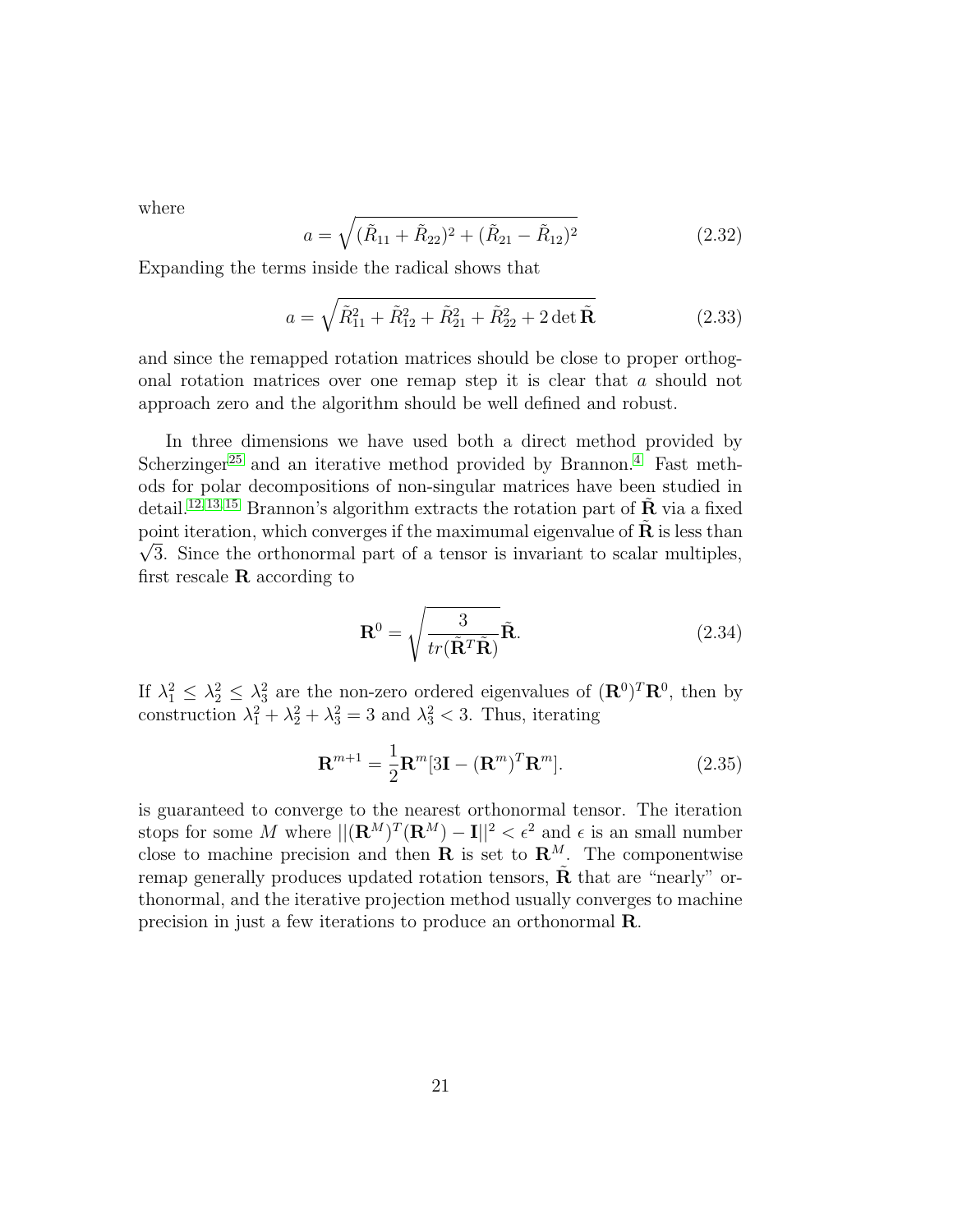### <span id="page-21-0"></span>3 Quaternion Representation VR Method (QVR)

A more compact representation for a rotation is available in terms of quaterions.[1,](#page-52-5) [38](#page-55-6) Quaternions form an algebra called a division ring in which the ele-ments of the algebra are not commutative under multiplication.<sup>[11](#page-53-9)</sup> A quaternion can be represented as  $q = (s, v)$  where s is real and v is a vector. The quaternion product is given by

$$
q_1q_2 = (s_1, \mathbf{v}_1)(s_2, \mathbf{v}_2) = (s_1s_2 - \mathbf{v}_1 \cdot \mathbf{v}_2, s_1\mathbf{v}_2 + s_2\mathbf{v}_1 + \mathbf{v}_1 \times \mathbf{v}_2).
$$

The quaternion inverse is  $q^{-1} = \bar{q}/(q\bar{q})$  with  $\bar{q} = (s, -\mathbf{v})$  and the quaternion norm is  $|q| = \sqrt{q\overline{q}}$ .

The space of quaterions with unit magnitude represents rotations through the correspondence

$$
q = (\cos(\theta/2), \sin(\theta/2)\mathbf{u}) = \exp((0, \omega t/2))
$$

where  $\theta = |\omega t|$  is the rotation angle and  $\mathbf{u} = \omega/|\omega|$  is unit spin axis. The products of unit quaterions are also unit quaternions. The mapping to a rotation tensor is given by

$$
\mathbf{R} = (2s^2 - 1)\mathbf{I} + 2\mathbf{v} \otimes \mathbf{v} + 2s\hat{\mathbf{v}} \tag{3.36}
$$

where  $\hat{\mathbf{v}}$  represents the skew-symmetric tensor such that  $\hat{\mathbf{v}}$ **h** = **v**  $\times$  **h** for all h, and  $\mathbf{v} \otimes \mathbf{v} = \mathbf{v}_i \mathbf{v}_j$ . Thus the rotation in three dimensions can be thought of as being given by a real 4-vector with unit scaling. In two dimensions only s and  $v<sub>z</sub>$  are non-zero so the rotation can be represented by a vector of length two. In both cases we use one more degree of freedom to represent the rotation than strictly required. One way to think of this is that instead of storing the rotation angle we are storing the sine and the cosine of the angle. Thus when it comes time to obtain a rotation matrix only algebraic operations are required and no-transcendental functions are needed. We are still far ahead in term of compactness since 9 and 4 storage locations are required in 3D and 2D respectively in the VR case discussed in the previous section.

The quaternion rotation differential equation is

$$
\dot{q}=(0,\boldsymbol{\omega}/2)q
$$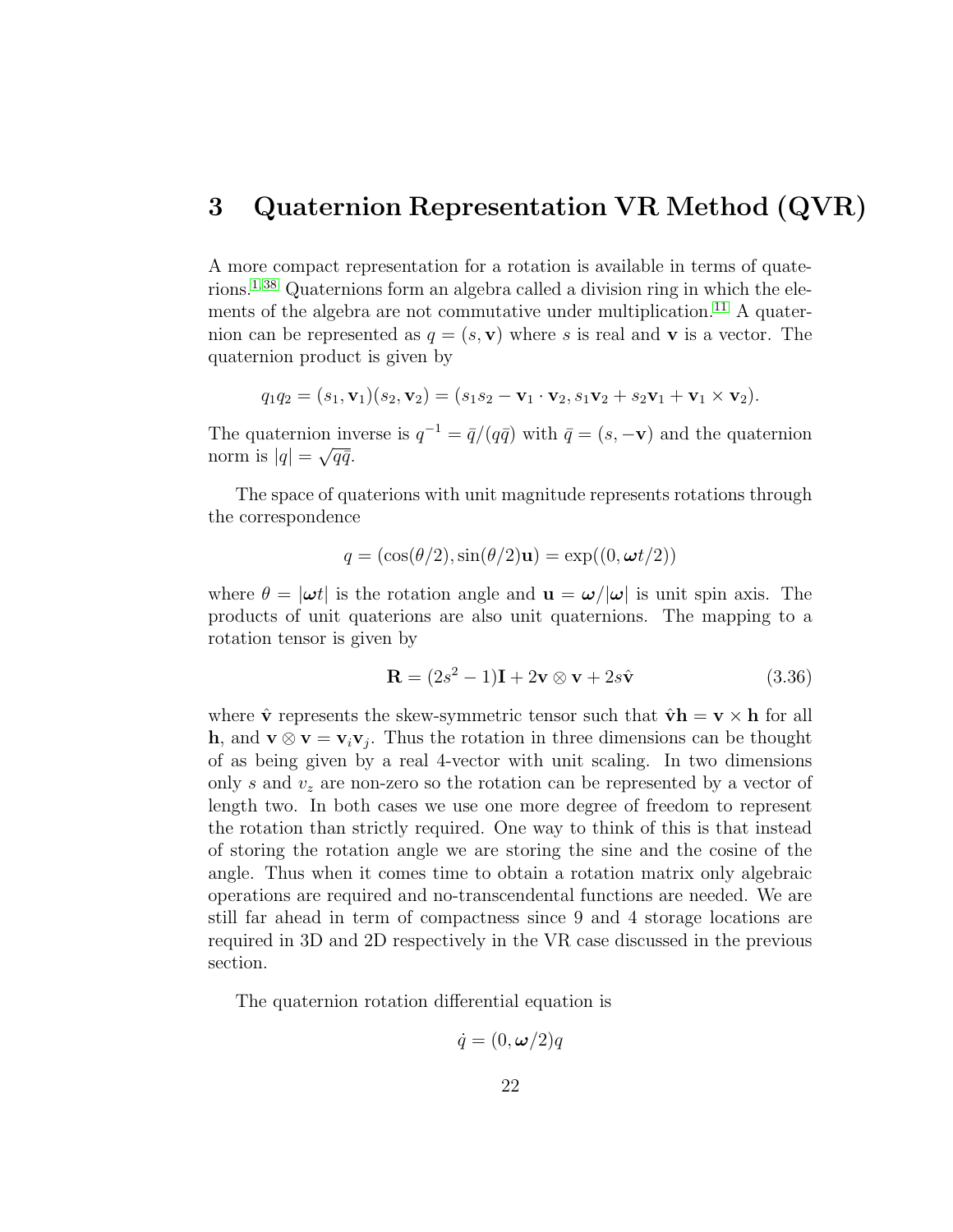which can be solved exactly for constant axis spin vector  $\omega$  as an exponential in the quaternion algebra.

$$
q(t) = \exp((0, \omega/2)t)q(0) = (\cos(|\omega t|/2), \sin(|\omega t|/2)\frac{\omega}{|\omega|})q(0).
$$

Thus any constant spin rotation update can be computed exactly with two transcendental function evaluations and some minor algebra. The major advantage of the quaternion representation of a rotation update is that a subsequent rotation can be represented simply as a quaternion product as shown above.

The Lagrangian update algorithm for  $V$  is unaffected. The natural Lagrangian rotation update algorithm for the quaternion representation is the exponential map,

$$
\mathbf{q}_{n+1} = \exp(0, \omega_{n+\frac{1}{2}}\Delta t/2)\mathbf{q}_n = \exp(0, \alpha)\mathbf{q}_n.
$$
 (3.37)

We term this Lagrangian algorithm the LQVR algorithm.

It may be useful, in a similar manner to the VR algorithm, to generate the midstep rotation from the values at the end points. Recall that

$$
\mathbf{q}_{n+1} = (\cos(|\boldsymbol{\alpha}|), \sin(|\boldsymbol{\alpha}|)\frac{\boldsymbol{\alpha}}{|\boldsymbol{\alpha}|})\mathbf{q}_n \qquad (3.38)
$$

In order to compute  $|\alpha|$  it is easily seen that

$$
\frac{\mathbf{q}_{n+1}\mathbf{q}_n^{-1} + \overline{\mathbf{q}_{n+1}\mathbf{q}_n^{-1}}}{2} = s_{n+1}s_n + \mathbf{v}_{n+1} \cdot \mathbf{v}_n = \cos(|\alpha|). \tag{3.39}
$$

To compute the rotation at the half step some algebra shows that

$$
\exp(0, \alpha/2) = (\cos(|\alpha/2|), \sin(|\alpha/2|))\frac{\alpha}{|\alpha|}) = \frac{1}{2\cos(|\alpha/2|)}((1, 0) + \exp(0, \alpha))
$$
\n(3.40)

and therefore

$$
\mathbf{q}_{n+1/2} = \exp(0, \boldsymbol{\alpha}/2)\mathbf{q}_n = \frac{1}{2\cos(|\boldsymbol{\alpha}/2|)}(\mathbf{q}_{n+1} + \mathbf{q}_n)
$$
(3.41)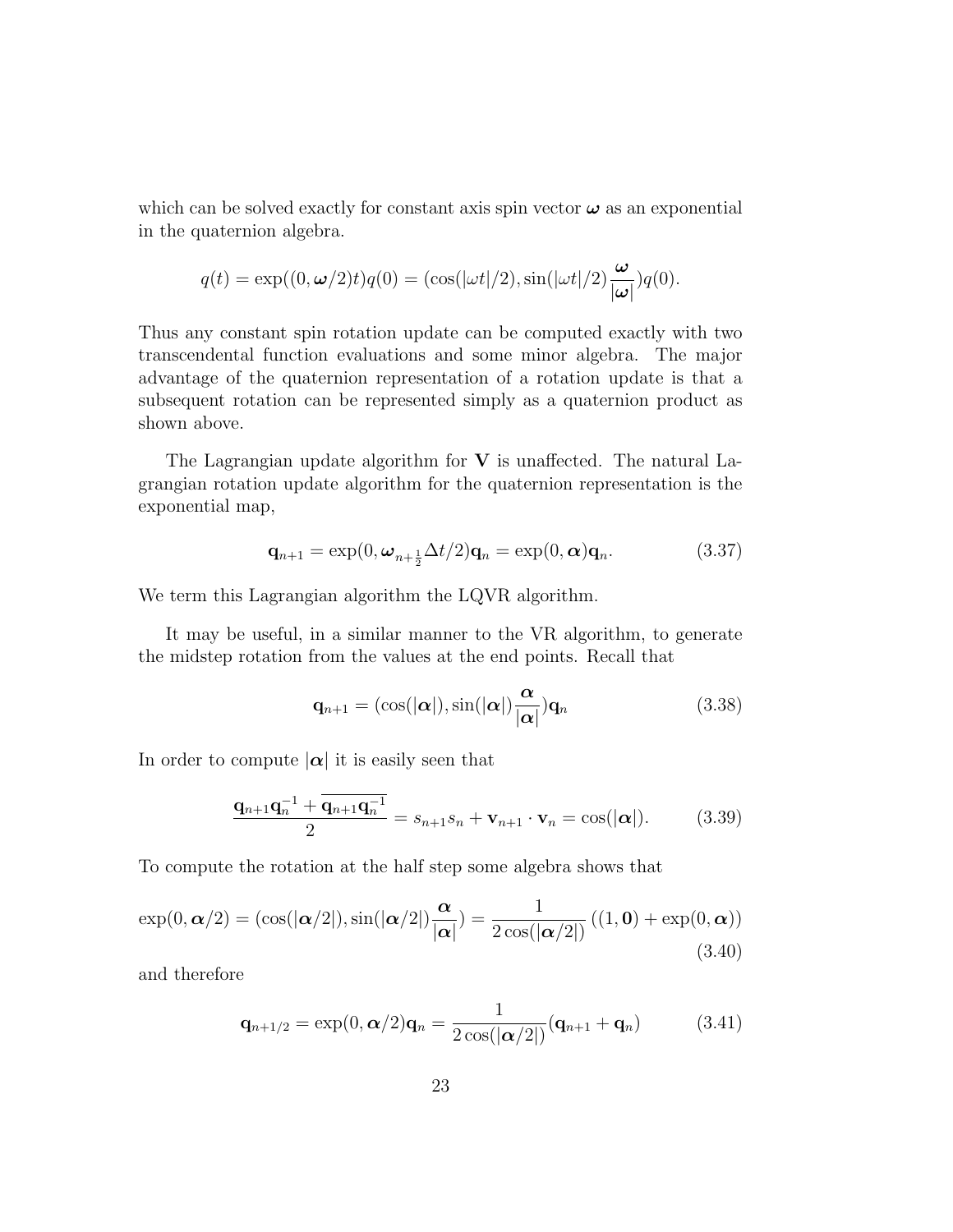#### <span id="page-23-0"></span>3.1 QVR Remap

In this representation we remap the components of V exactly as in the VR case. However, the rotation treatment is vastly different. The conservative remap algorithm is applied to each component of q so that only 2 components in 2D and 4 components in 3D are remapped. Since the remap routine is a major computational cost we expect significant savings over the VR case.

In addition, the algorithm for keeping the quaternions representation in the proper space is much simpler when compared to the complex rotation tensor projection methodologies outlined in the previous section. The standard procedure for dealing with floating point roundoff in rotation quaternion updates is to rescale the quaternion to unit magnitude. In the remap case, truncation error will enter into the quaternion representation of the remapped field and we will obtain a  $q_r$  which does not exactly represent a rotation. We can however still use the same simple scaling methodology to ensure that the quaternion does indeed represent a rotation. That is,  $q = q_r / \sqrt{q_r \bar{q}_r}$ .

We tested this algorithm with and without renormalization, and found that for particularly severe, discontinuous deformations, renormalization led to much more accurate results. For smooth problems it made little difference. Because the renormalization is inexpensive, we have used it in all subsequent tests.

In Figure [4,](#page-24-0) we compare the results of two two-dimensional rotation problems using the RVR and QVR algorithms. The comparison is based on a percent  $L^2$  error norm in R calculated with the equation

$$
\sqrt{\frac{\sum\sum|R_{ij}_{calc} - R_{ij}_{exact}|^2}{\sum\sum|R_{ij}_{exact}|^2}}
$$
(3.42)

Note that all differences here, up to roundoff errors, are due to the differences between remapping the four-component tensor and the two-component quaternion and to the differences in renormalization. Time integration does not play a factor in the differences seen because the RVR and QVR algorithms both use the exponential map instead of the Cayley transformation. Both test problems show that the QVR representation yields equivalent results or better. This seems reasonable because in the quaternion case, the remap step has fewer degrees of freedom.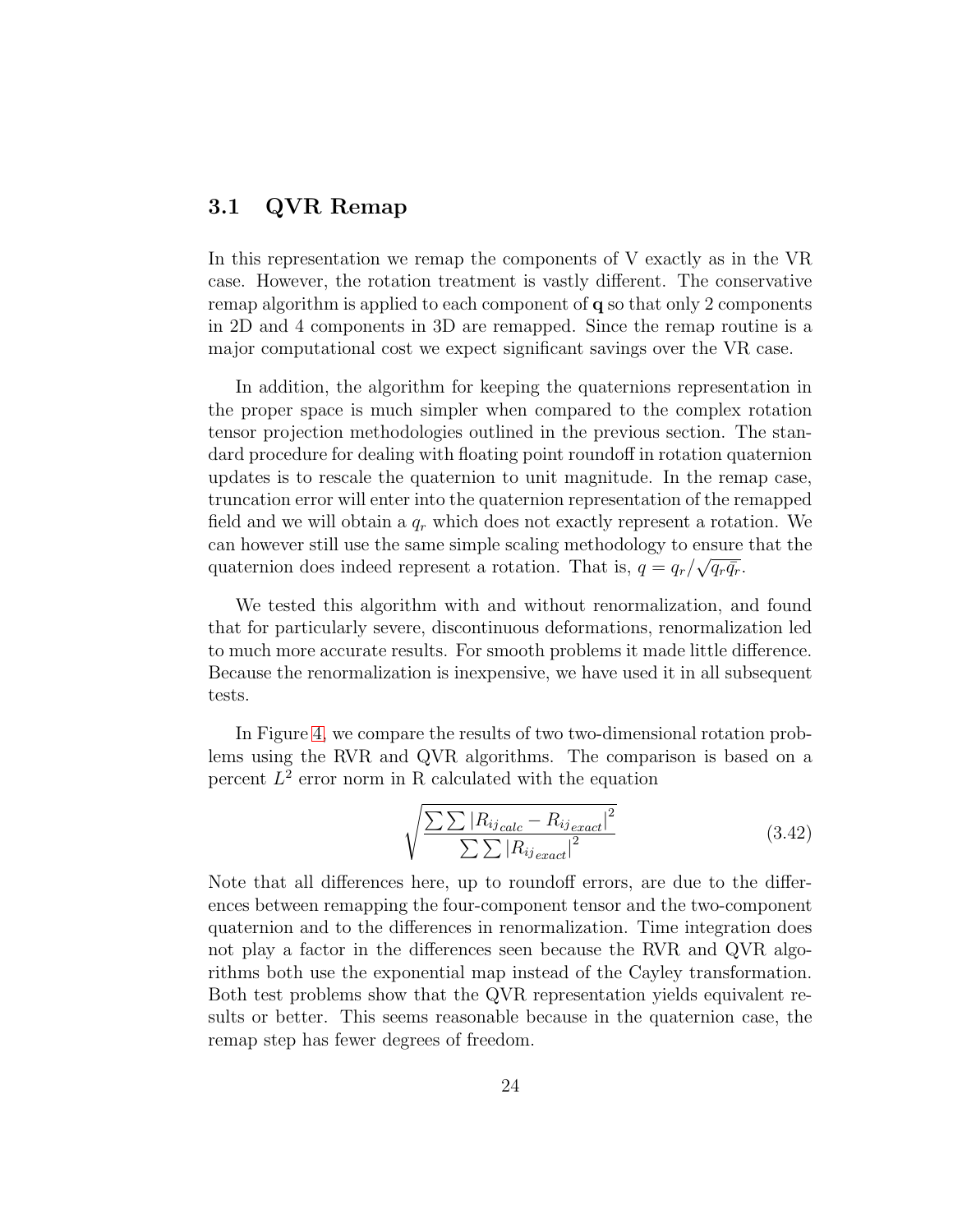

<span id="page-24-0"></span>Figure 4: Comparison of RVR and QVR representations for R on two 2D rotational problems. The left figure corresponds to a smooth velocity field (Exponential Vortex), while the right is a discontinuous velocity field (ABC Vortical Flow).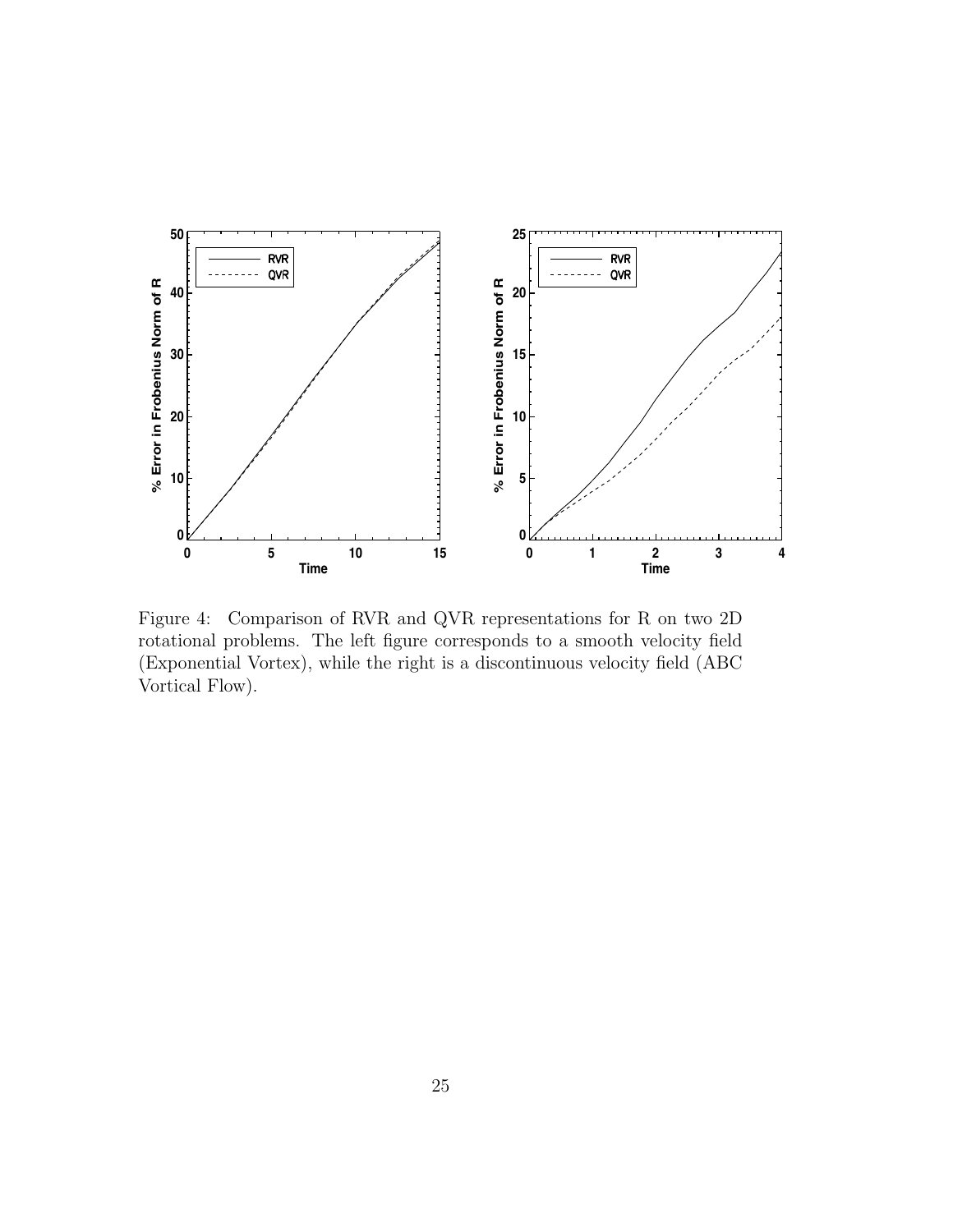#### <span id="page-25-0"></span>4 Inverse Deformation Gradient Method (IDG)

In a Lagrangian code it is easy to compute the inverse deformation gradient with respect to a given set of spatial coordinates at any time level. Only a fast polar decomposition algorithm is required to compute R. We simply keep track of initial Lagrangian coordinates at the mesh nodes and take a gradient with respect spatial coordinates whenever the inverse deformation gradient is needed. For example,

$$
\mathbf{F}_{n+1/2}^{-1} = \mathbf{G}_{n+1/2} = \partial \mathbf{a}/\partial \mathbf{x}_{n+1/2}
$$
 (4.43)

$$
\mathbf{F}_{n+1}^{-1} = \mathbf{G}_{n+1} = \partial \mathbf{a} / \partial \mathbf{x}_{n+1}.
$$
 (4.44)

The rotation tensor can then be computed by a fast right polar decomposition algorithm

$$
\mathbf{F}^{-1} = \mathbf{G} = \mathbf{R}^T \mathbf{V}^{-1} \tag{4.45}
$$

to compute  $R$  and  $V$  at any given time. Robust methods based on eigenvalue decompositions or iterative methods are available.<sup>[25,](#page-54-8)[4](#page-52-3)</sup>

We call this method the inverse deformation gradient (IDG) method. Note that neither the rotation nor the stretch tensor needs to be stored explicitly. For practical software reasons we have not eliminated storage of the rotation tensor in our implementation.

#### <span id="page-25-1"></span>4.1 DG Constrained Transport Remap

One might propose that Lagrangian coordinates a be remapped using the standard node-centered remapping routines found in an ALE framework. This is simple and for some problems might be very effective. However, it is apparent from the the classical numerics of ideal magnetohydrodynamics (MHD) that this will be flawed. What we really care about is not the coordinates themselves but the gradients of these coordinates given by the inverse deformation gradient. To the extent that preservation of gradient monotonicity through successive remaps steps is important, advection of the coordinates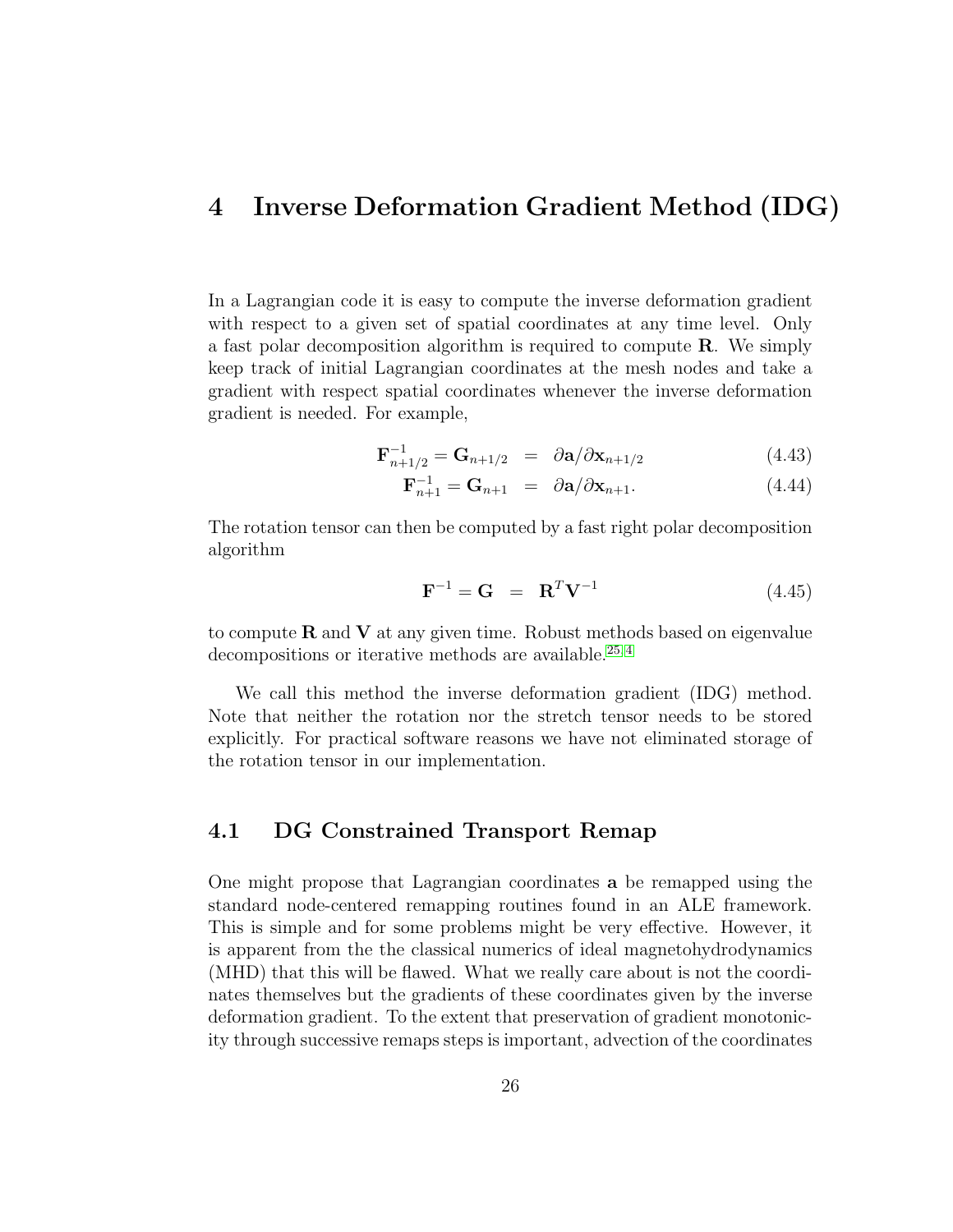themselves is a problem. In MHD, non-preservation of monotonicity results in highly undesirable and unphysical current reversals. Non-monotonicity of the inverse deformation gradient may not be as critical for solid dynamic applications but may still lead to undesirable solution characteristics or numerical breakdown. Fortunately, aspects of this remapping problem have already been addressed in the MHD community.

The constrained transport (CT) algorithm introduced by Evans and Hawley on structured meshes provides a mechanism for advection of magnetic flux density, **B**, which also exactly preserves a discrete  $\nabla \cdot \mathbf{B} = 0$  property.<sup>[6](#page-52-6)</sup> The constrained transport algorithm is applicable to a staggered field representation where the magnetic flux is represented on cell faces and the electric fields on cell edges. In the finite element context the appropriate generalization of the CT staggered magnetic field representation is given by edge and face finite element bases. These bases form a deRham complex for nodes, edges, faces and volumes connected by the operators  $\nabla$ ,  $\nabla$  and  $\nabla$ . respectively in the sense that the gradient of the nodes yields edges, the curl of the edges yields faces and the divergence of the faces yields volume. It is then natural to try to extend the CT algorithms to unstructured meshes since the finite element formalism of the deRham complex matches precisely the geometry required for computing high order upwind fluxes in the structured grid CT algorithm. A solenoidal field B may be generated from a vector potential A through the relationship

#### $\mathbf{B} = \nabla \times \mathbf{A}$ .

A is naturally represented by edge elements with circulations on edges as degrees of freedom, and  $\bf{B}$  is given by the solenoidal subspace of face elements with fluxes on faces. The degrees of freedom of A and B are related by simple algebraic relations in which the fluxes are represented as sums of circulations. Londrillo and Del Zanna have noted that the constrained transport algorithm is applicable to advection of vector potentials provided that the vector potential is properly represented on edges.[17](#page-53-10) Vector potential formulations have been considered to be deficient representations for advection of magnetic fields due to errors which accumulate during the remap process. This is strictly true only if one insists on remapping nodal vector potential values using some standard reconstruction and limiting procedure for nodal quantities. If the limiting is carried out in the flux density space, good algorithms can be obtained. If vector potential components are represented on edges, it is natural to compute edge centered updates in terms of a high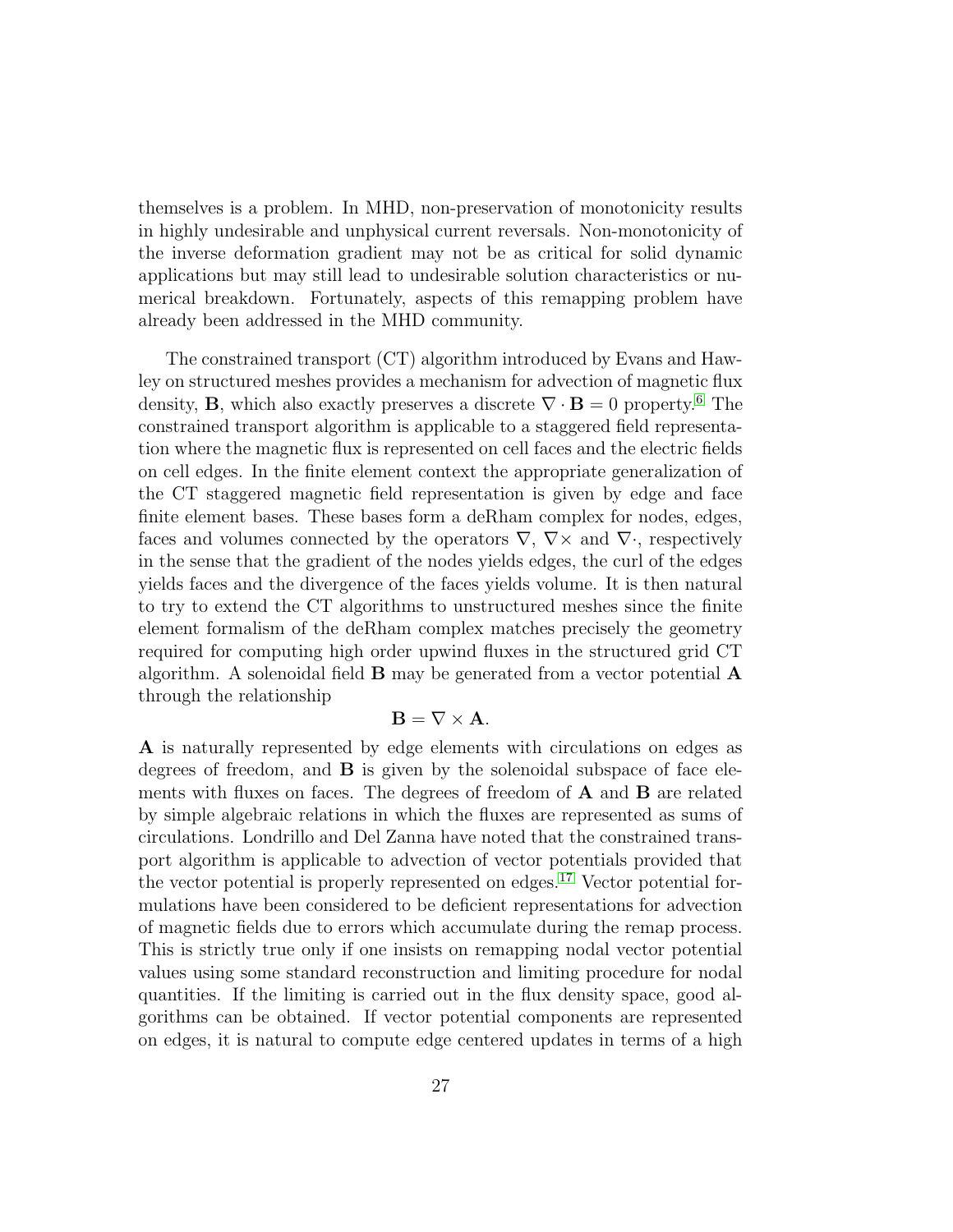order magnetic flux representation. In this case there is no essential difference between a vector potential formulation and a flux centered approach because the updates in the first case are added to the vector potential while the curl of the updates is added to the face centered fluxes in the second case. Constrained transport succeeds because advection is based on reconstruction and limiting of the underlying field instead of the vector potential. This ensures that the gradients of the vector potential have monotonic properties. Advecting the vector potential directly can be disastrous because underlying gradients will not be monotonic and current reversals can be introduced.

Returning now to the kinematics of solids, the basic constrained transport ideas for magnetic flux remapping are readily applicable to constrained transport for Lagrangian positions or associated gradients. Lagrangian coordinates can be considered to be the "potentials" of the inverse deformation gradient fields. The difference now is that we are trying to stay within a "curl free" space so we expect to either update potentials on nodes or update circulations on edges as gradients of nodal increments. The idea is to ensure that the deformation gradient representation always lives in the curl free subspace of edge elements. We do this by representing each row g of G as an edge element. The degrees of freedom on each edge are the circulations of the coordinate gradients which are initialized with the point wise signed difference of the corresponding initial Lagrangian coordinates. During the Lagrangian step these circulation values must be invariant. During the remap we define a high order representation of this field by extending the edge element description to include edge circulation gradients. Given this new representation, we compute an upwind nodal flux contribution at each node and then take the gradient to update the edge circulations. This ensures that the inverse deformation gradients stays within the space of gradients.

We describe now a constrained transport remapping algorithm for hexahedral (quadrilateral) grids for a row of the inverse deformation gradient **g** where **g** is represented by a low order edge element. The algorithm consists of several parts:

1. Compute the second-order limited reconstruction of the inverse deformation gradient field by computing a circulation slope centered on each edge.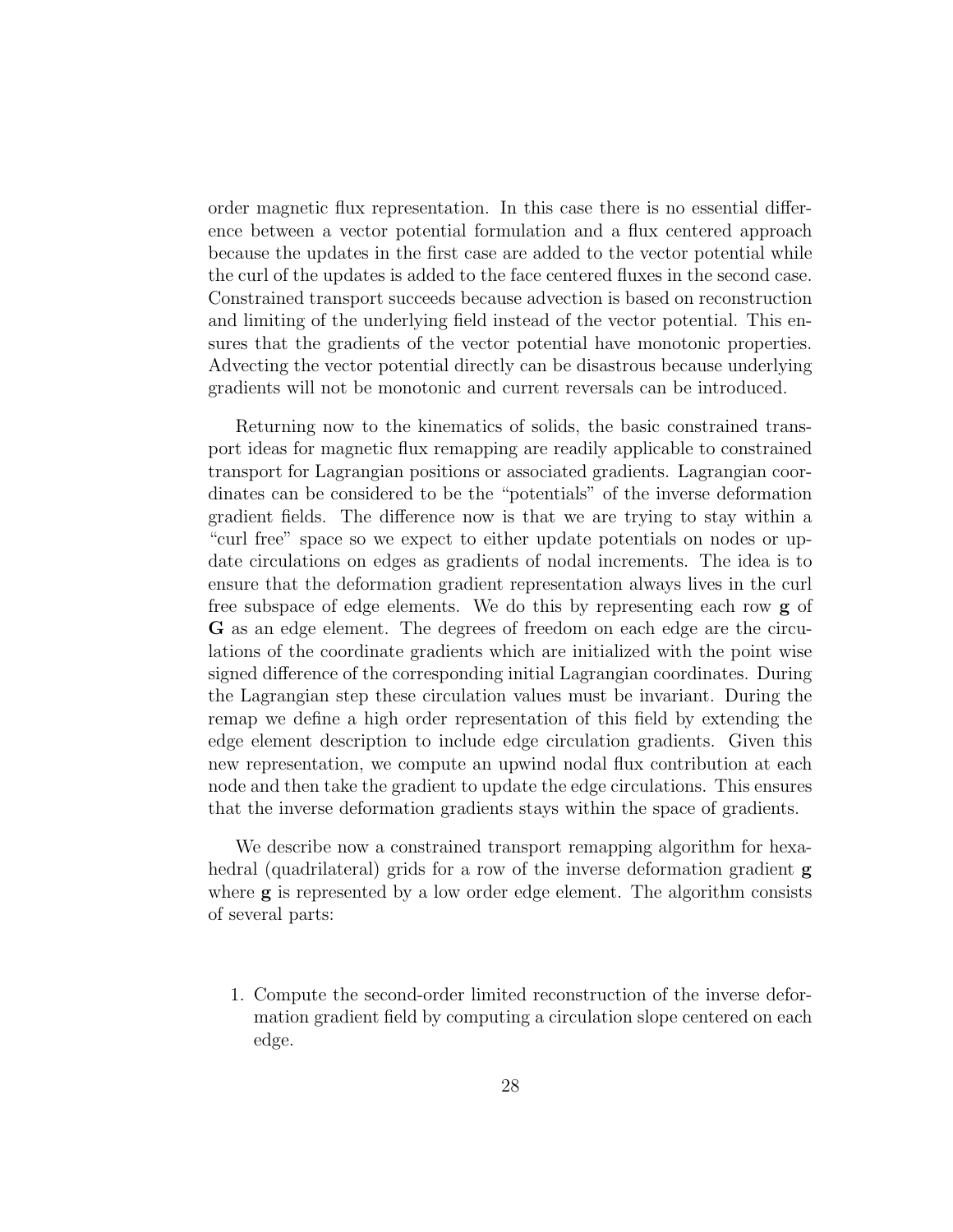- 2. Determine the upwind element for each node.
- 3. Perform the line integral update associated with each node.
- 4. Update the circulation on each edge.

We shall find that each of these operations has a natural algorithm within the context of the edge element representation.

We assume that the inverse deformation gradient is represented using edge elements embedded in a finite element deRham complex associated with linear isoparametric hexahedral elements. This representation has been described previously. [2](#page-52-7) In particular there exists an exact sequence of finite element spaces  $\mathcal{W}^i(K)$  such that

$$
\mathcal{W}^0(K) \quad \stackrel{\nabla}{\longmapsto} \quad \mathcal{W}^1(K) \quad \stackrel{\nabla \times}{\longmapsto} \quad \mathcal{W}^2(K) \quad \stackrel{\nabla}{\longmapsto} \quad \mathcal{W}^3(K). \tag{4.46}
$$

An explicit representation for the basis functions on the reference element  $\hat{K}$ in terms of the reference coordinates,  $-1 \le \xi_i \le 1$ , for  $i, j, k = 1, 2, 3$  are:

$$
\hat{W}_{ijk}^{\alpha\beta\gamma} = \frac{1}{8}(1 + \alpha\xi_i)(1 + \beta\xi_j)(1 + \gamma\xi_k), i \neq j \neq k
$$
\n
$$
\hat{W}_{ij}^{\alpha\beta} = \frac{1}{8\det J_F}(1 + \alpha\xi_i)(1 + \beta\xi_j)(V_i \times V_j), i \neq j
$$
\n
$$
\hat{W}_i^{\alpha} = \frac{1}{8\det J_F}(1 + \alpha\xi_i)V_i
$$
\n
$$
\hat{W} = \frac{1}{8\det J_F}
$$

where we define the Jacobian matrix by  $J_F = (V_1, V_2, V_3)$ . The columns vectors of this matrix are defined as  $V_i = (\partial F_1/\partial \xi_i, \partial F_2/\partial \xi_i, \partial F_3/\partial \xi_i)^T$ , and  $\alpha$ ,  $β$ , and γ take on values of  $±1$ . The isoparametric mapping for the hexahedral element is given by

$$
F_K(\boldsymbol{\xi}) = \sum_{\alpha\beta\gamma=\pm 1} \mathbf{x}^{\alpha\beta\gamma} \hat{W}_{ijk}^{\alpha\beta\gamma}(\boldsymbol{\xi}).
$$
\n(4.47)

where  $\mathbf{x}^{\alpha\beta\gamma}$  represents the physical space coordinates of the element vertices.  $F_K$  is the representation of the mapping from reference to physical coordinates. The rows of the inverse deformation gradient are represented by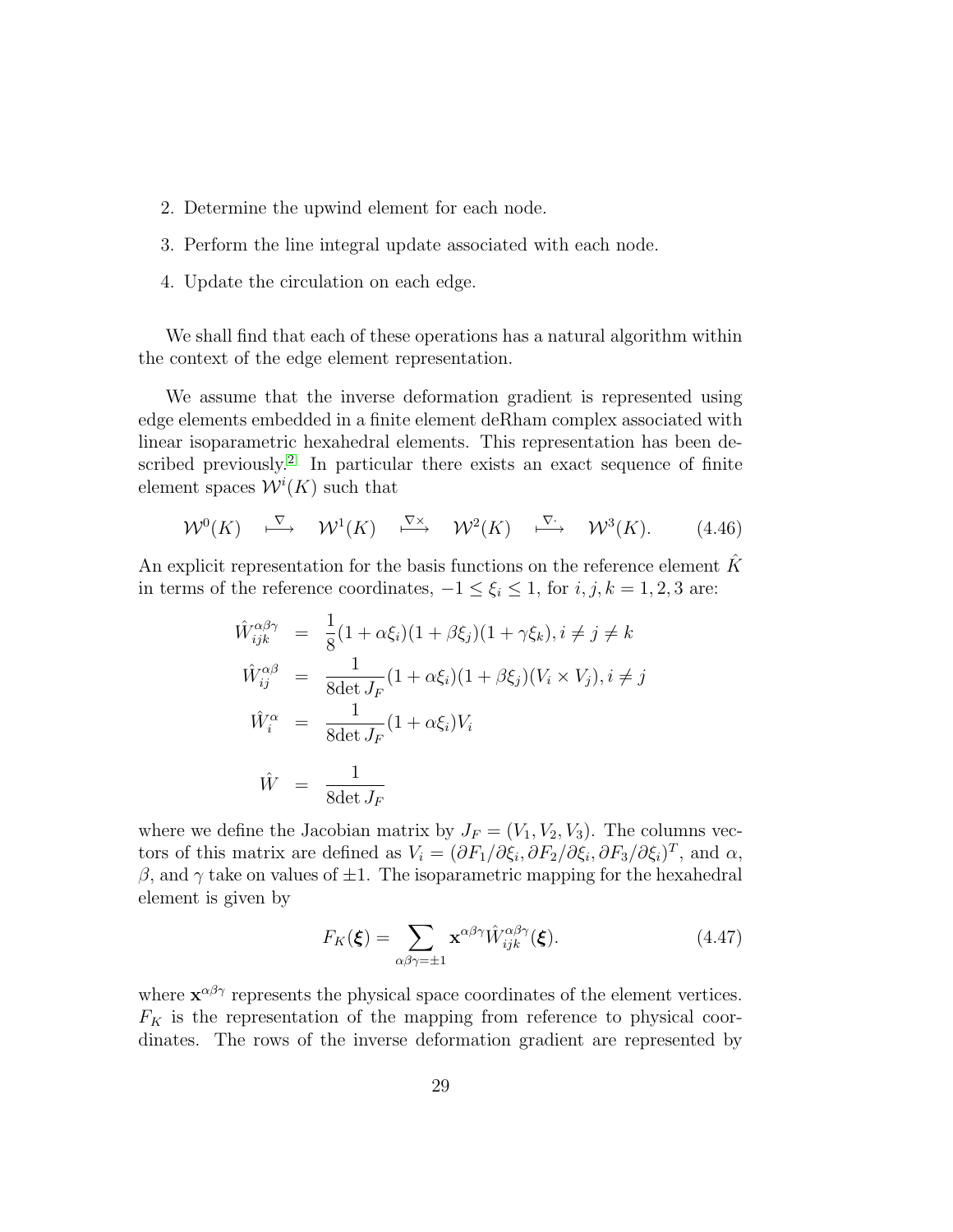$$
\mathbf{g}(\xi_1, \xi_2, \xi_3) = \sum_{i \neq j, \alpha, \beta} \Gamma_{ij}^{\alpha \beta} \hat{W}_{ij}^{\alpha \beta} \tag{4.48}
$$

where  $\Gamma_{ij}^{\alpha\beta}$  is the total circulation along each edge. This circulation exactly equals the discrete difference of the initial Lagrangian coordinate. Elements which share an edge also share the properly signed circulation value.

It is necessary to generate second-order accurate point values of g. These values will be used to compute the corresponding edge-wise circulation gradient. Obtaining these values at the element nodes is a non-trivial question because the edge element representation is discontinuous at element nodes. A projection operator must be defined to obtain high order accurate estimates of the field at the nodes. A patch recovery operator is suggested.

The first action in the reconstruction is to extend the definition of the edge element coefficient to contain a linear term proportional to each edgewise reference coordinate. This term will integrate to zero along the edge thus contributing nothing to the total circulation. However, the term will contribute to the update integrals associated with each node as described later. The edge element representation for each element is now

$$
\mathbf{g}(\xi_1, \xi_2, \xi_3) = \sum_{i \neq j \neq k, \alpha, \beta} \Gamma_{ij}^{\alpha \beta}(\xi_k) \hat{W}_{ij}^{\alpha \beta} \tag{4.49}
$$

where, for example,

<span id="page-29-0"></span>
$$
\Gamma_{ij}^{\alpha\beta}(\xi_k) = \bar{\Gamma}_{ij}^{\alpha\beta} + s_{ij}^{\alpha\beta}\xi_k
$$
\n(4.50)

The edge circulation slope values are obtained by limiting based on the nodal reconstructed values in the edge direction. To do so, compute a node centered circulation value by dotting the reconstructed  $g$  values with the corresponding  $V_k$  of the attached edge. For example,

$$
g(\alpha, \beta, \pm 1) \cdot V_3(\alpha, \beta, \pm 1) = \Gamma_{1,2}^{\alpha\beta}(\pm 1)/2
$$
 (4.51)

where

$$
V_3(\alpha, \beta, \pm 1) = \frac{\mathbf{x}(\alpha, \beta, +1) - \mathbf{x}(\alpha, \beta, -1)}{2}
$$
(4.52)

This gives two slopes for each edge.

$$
s_{ij}^{\alpha\beta}(\pm 1) = \pm (\Gamma_{1,2}^{\alpha\beta}(\pm 1) - \bar{\Gamma}_{1,2}^{\alpha\beta})
$$
\n(4.53)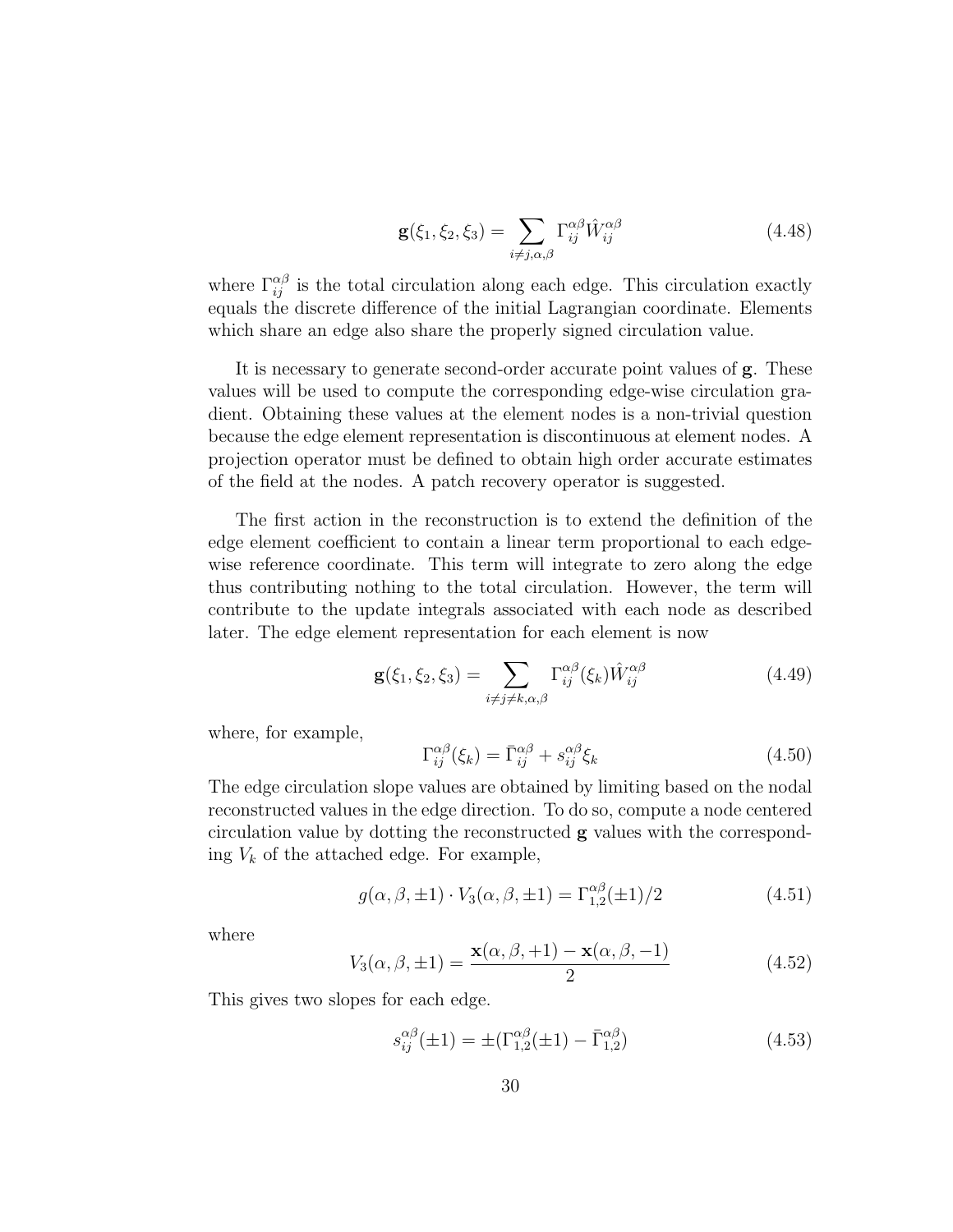and we chose a single slope

$$
s_{ij}^{\alpha\beta} = \begin{cases} 0 & \text{if } s_{ij}^{\alpha\beta}(+1) s_{ij}^{\alpha\beta}(-1) < 0\\ \min(s_{ij}^{\alpha\beta}(+1), s_{ij}^{\alpha\beta}(-1)) & \text{if } s_{ij}^{\alpha\beta}(+1) \text{ and } s_{ij}^{\alpha\beta}(-1) > 0\\ \max(s_{ij}^{\alpha\beta}(+1), s_{ij}^{\alpha\beta}(-1)) & \text{if } s_{ij}^{\alpha\beta}(+1) \text{ and } s_{ij}^{\alpha\beta}(-1) < 0 \end{cases} (4.54)
$$

A basic requirement for computation of the circulation associated with each node is a knowledge of the upwind element associated with each edge. This is accomplished by computing a node centered position vector offset

$$
-\mathbf{v}\Delta t = \delta \mathbf{x}^{nc} \tag{4.55}
$$

and determining if the direction cosines of the associated elements are positive with respect to the outward edges. If they are all positive, an offset is present in that element.

We now need to compute an approximate circulation contribution at each node. The line integral at each node is conveniently given in terms of differentials in the terms of reference element coordinates  $\xi_i$ .

$$
\int_{\Gamma} \mathbf{g} \cdot d\mathbf{s} = \int_{\Gamma} \mathbf{g} \cdot \left( \frac{\partial \mathbf{x}}{\partial \xi_1} d\xi_1 + \frac{\partial \mathbf{x}}{\partial \xi_2} d\xi_2 + \frac{\partial \mathbf{x}}{\partial \xi_3} d\xi_3 \right) \tag{4.56}
$$

Since the representation for  $g$  is in terms of reference element coordinates additional major simplifications will be possible. An appropriate integration method and a domain must be chosen. We chose a one point quadrature rule located at the center of the node midpoint offset vector. We define

$$
\hat{\xi}_i = \frac{\delta \xi_i}{2} + \xi_i^{nc} \tag{4.57}
$$

The reference element differentials for the one-point quadrature are  $d\xi_1$  =  $\delta \xi_1, d\xi_2 = \delta \xi_2$  and  $d\xi_3 = \delta \xi_3$ . Then

$$
\int_{\Gamma} \mathbf{g} \cdot d\mathbf{s} \approx \mathbf{g}(\hat{\xi}) \cdot \left(\frac{\partial \mathbf{x}}{\partial \xi_1}(\hat{\xi}) \delta \xi_1 + \frac{\partial \mathbf{x}}{\partial \xi_2}(\hat{\xi}) \delta \xi_2 + \frac{\partial \mathbf{x}}{\partial \xi_3}(\hat{\xi}) \delta \xi_3\right) \tag{4.58}
$$

But the reconstructed field is given by Equation [4.49](#page-29-0) which leads to

$$
\int_{\Gamma} \mathbf{g} \cdot d\mathbf{s} \approx \sum_{i \neq j \neq k, \alpha, \beta} \Gamma_{ij}^{\alpha\beta}(\hat{\xi}_k) \mathbf{W}_{ij}^{\alpha\beta}(\hat{\xi}) \frac{\partial \mathbf{x}}{\partial \xi_k}(\hat{\xi}) \delta \xi_k
$$
\n(4.59)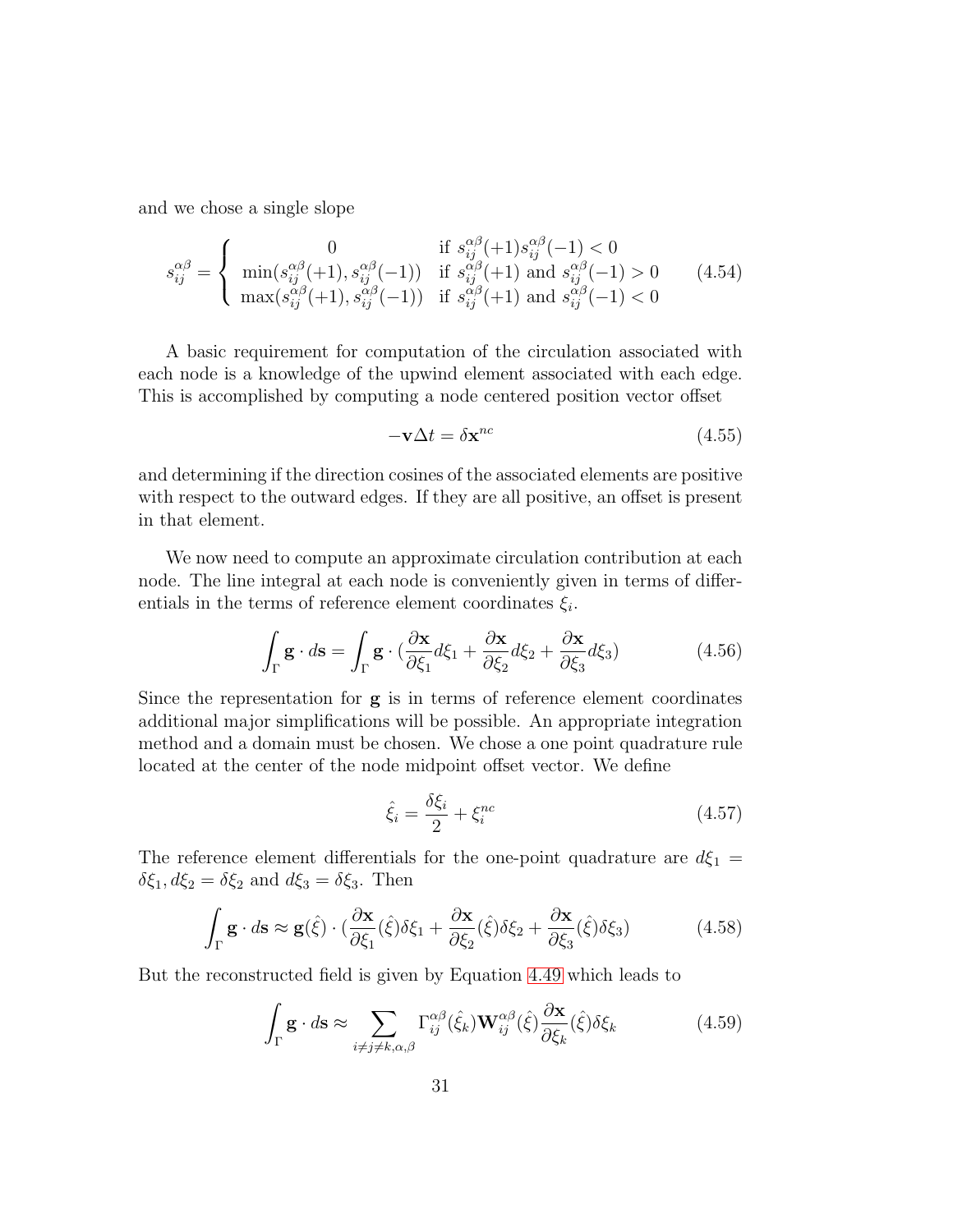which can be simplified to

$$
\int_{\Gamma} \mathbf{g} \cdot d\mathbf{s} \approx \sum_{i \neq j \neq k, \alpha, \beta} \Gamma_{ij}^{\alpha\beta}(\hat{\xi}_k)(1 + \alpha \hat{\xi}_i)(1 + \beta \hat{\xi}_j)\delta \xi_k/8.
$$
 (4.60)

The update contributions are now available on each node as circulations. These can be added directly to the coordinate (potential) representation on node or equivalently the gradient of the updates values on each edge can be taken to update the edge circulations.

By construction G must stay within a proper discrete curl free space and will be acceptable as long as det  $G > 0$ . This will be true at the beginning of the calculation but may fail later in the calculation. It is quite unclear what a rational fix might be because the degrees of freedom are differences of Lagrangian coordinates on edges. It is possible that an optimization based remap algorithm similar to the one advocated by Shashkov and Bochev for divergence free remapping might work.<sup>[3](#page-52-8)</sup> We also note that, unlike the VR and QVR update algorithms, the IDG algorithm may not be as easily reduced to an algorithm acting only on regions of space (materials) that require stretch and rotation information. We shall see that these issues along with the cost of the current implementation prohibits recommendation of this algorithm at this time for multi-material codes.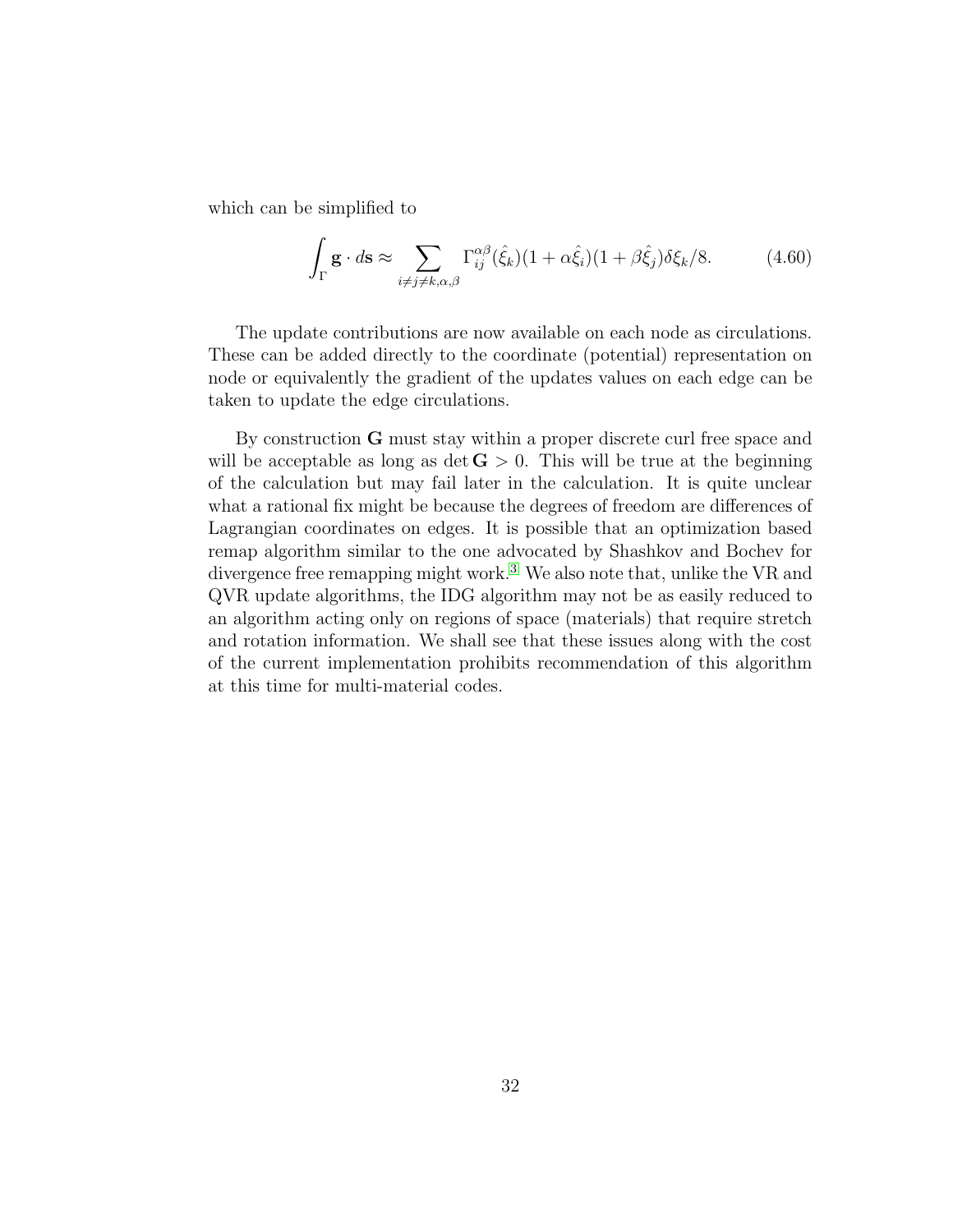## <span id="page-32-0"></span>5 Results for Given 2D Motions

We compare the methods we have described by observing each method's accuracy and cost. An accurate method converges on smooth solutions at the expected rate as  $\Delta x$  is decreased at a fixed Courant number. We expect that some loss of accuracy will occur for motions that are sufficiently stressful. Cost is represented by the time to solution.

We propose that much can be learned from specific test problems. The greatest difficulties are generated by flows with large strains and rotations, and we focus on how fast the stretch, rotation, and/or deformation gradient tensors lose consistency and/or accuracy in various situations. For any given test, the motion  $\mathbf{x}(\mathbf{a},t)$  can be specified directly. The deformation gradient is computed directly as a function of the Lagrangian coordinates. To find the value of the deformation gradient at a spatial point, the motion must be inverted before evaluating the deformation gradient. If desired, an alternative computational method for calculating exact solutions is including in Appendix [A.](#page-56-0)

In each of the following 2D test problems, stretch tensor eigenvalues and rotation tensor matrices for both the Lagrangian and ALE cases are computed using the following algorithms:

- VR method using the Hughes-Winget algorithm (HWVR)
- VR method using the Rodrigues algorithm (RVR)
- Quaternion representation of the VR method (QVR)
- Inverse Deformation Gradient Method (IDG)

Lagrangian solutions and results are denoted by prepending the letter L to these acronymns. Computations are repeated on five different square meshes, and the convergence rates are calculated. Additionally, the cost of each method is compared using the finest grid.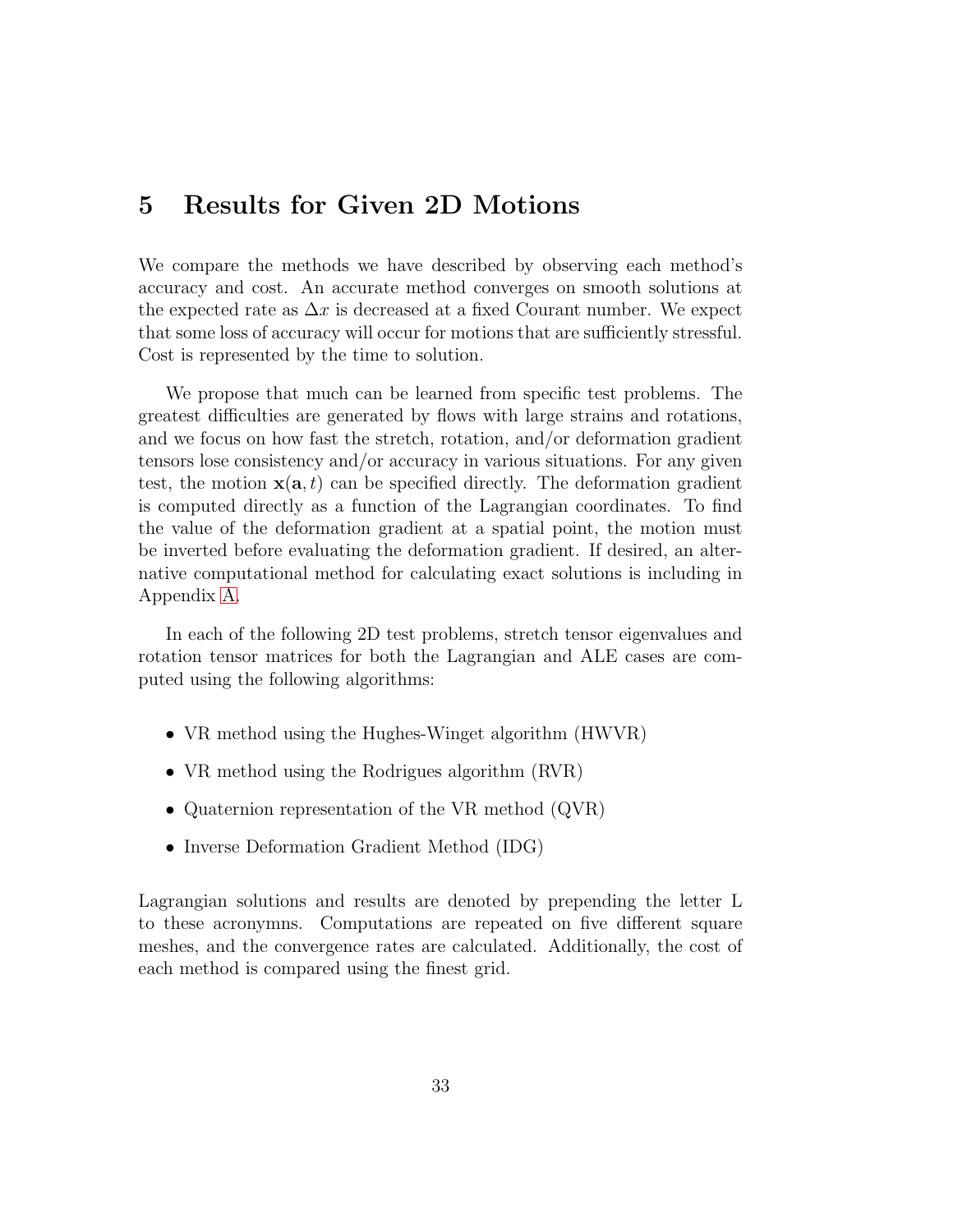#### <span id="page-33-0"></span>5.1 Constant Velocity

We expect all methods to be able to model a constant velocity profile and deal sensibly with inflow boundary conditions from finite grids. The motion is

$$
\mathbf{x} = \mathbf{a} + \hat{\mathbf{v}}t \tag{5.61}
$$

with velocity

$$
\mathbf{v} = \hat{\mathbf{v}} \tag{5.62}
$$

Thus, the exact solution of the deformation gradient is

$$
\mathbf{F} = \mathbf{I} \tag{5.63}
$$

As expected, all methods yield exact results given these conditions. However, this problem is interesting because it allows us to see a cost comparison of the simplest of all cases. In Table [1,](#page-33-1) only slight cost differences are visible between the Lagrangian algorithms. On the other hand, in Table [2,](#page-34-1) the direct decomposition algorithm has a visible disadvantage.

| Method       | CPU Time | Rel. CPU Time |
|--------------|----------|---------------|
| <b>LHWVR</b> | 21.24    | 1.000         |
| <b>LRVR</b>  | 22.17    | 1.044         |
| LQVR         | 21.50    | 1.012         |
| <b>LIDG</b>  | 20.86    | 0.982         |

<span id="page-33-1"></span>Table 1: Relative and actual CPU time for Lagrangian Constant Velocity problem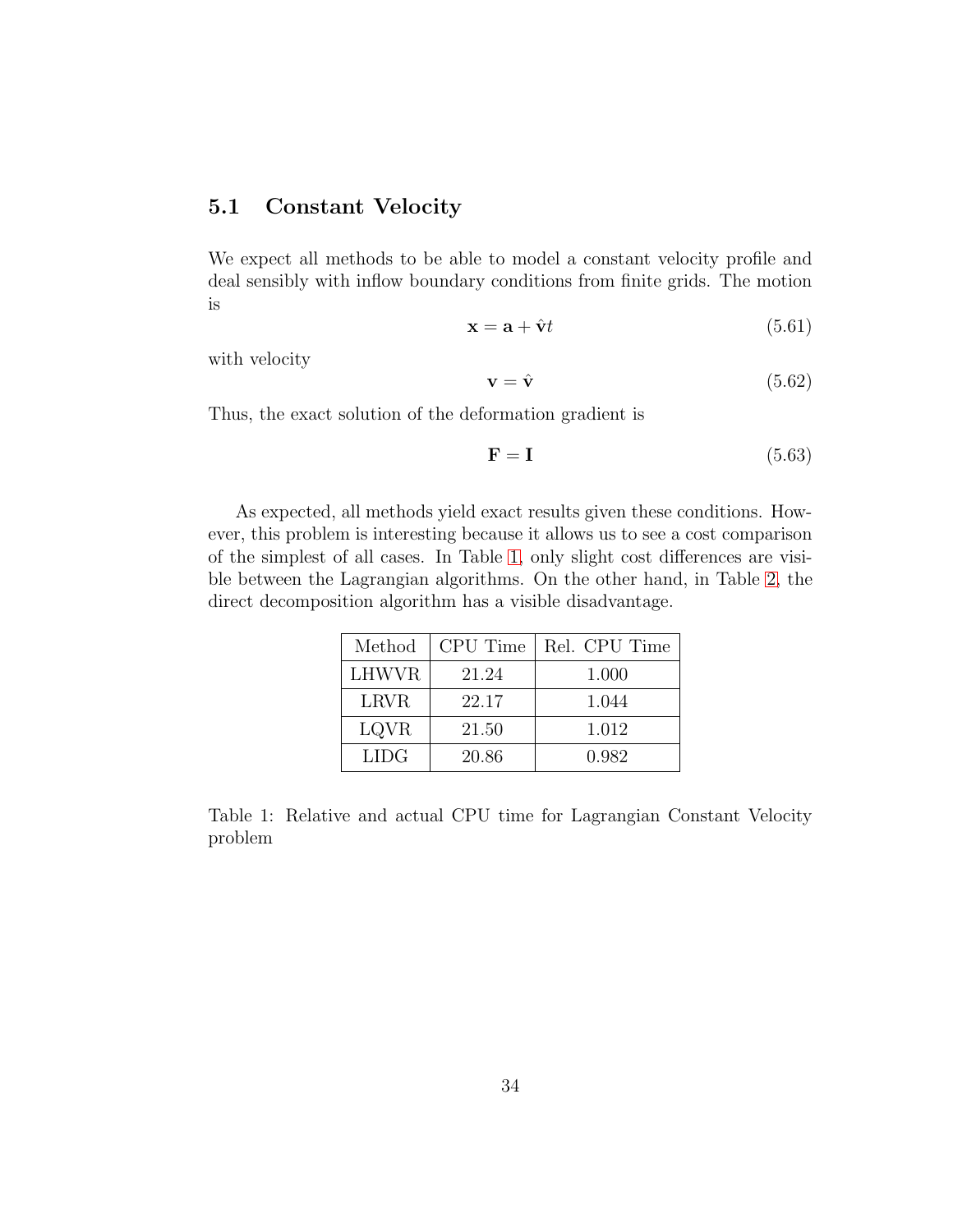| Method      | CPU Time | Rel. CPU Time |
|-------------|----------|---------------|
| <b>HWVR</b> | 69.85    | 1.000         |
| <b>RVR</b>  | 69.89    | 1.001         |
| QVR         | 69.00    | 0.988         |
| <b>IDG</b>  | 79.24    | 1.134         |

<span id="page-34-1"></span>Table 2: Relative and actual CPU time for ALE Constant Velocity problem

#### <span id="page-34-0"></span>5.2 Sinusoidal Shear

The second variant uses a sinusoidal velocity field in one coordinate direction representing a pure shear flow.

$$
\mathbf{v} = (0, \alpha \sin(2\pi x)) \tag{5.64}
$$

with motion

$$
\mathbf{x} = \mathbf{a} + (0, \alpha t \sin(2\pi a_x)) \tag{5.65}
$$

The exact solution for  $\bf{F}$  is

$$
F = \left(\begin{array}{cc} 1 & 0\\ 2\pi \alpha t \cos(2\pi x) & 1 \end{array}\right) \tag{5.66}
$$

Tables [3](#page-35-0) through [6](#page-36-0) show stretch tensor eigenvalue and rotation matrix convergence rates. All results indicate that second order convergence is acheived as desired. Furthermore, in the Lagrangian case we see a significant cost savings using the LIDG method. However, in the ALE case, the IDG method again displays an increased cost while the QVR method shows an advantage.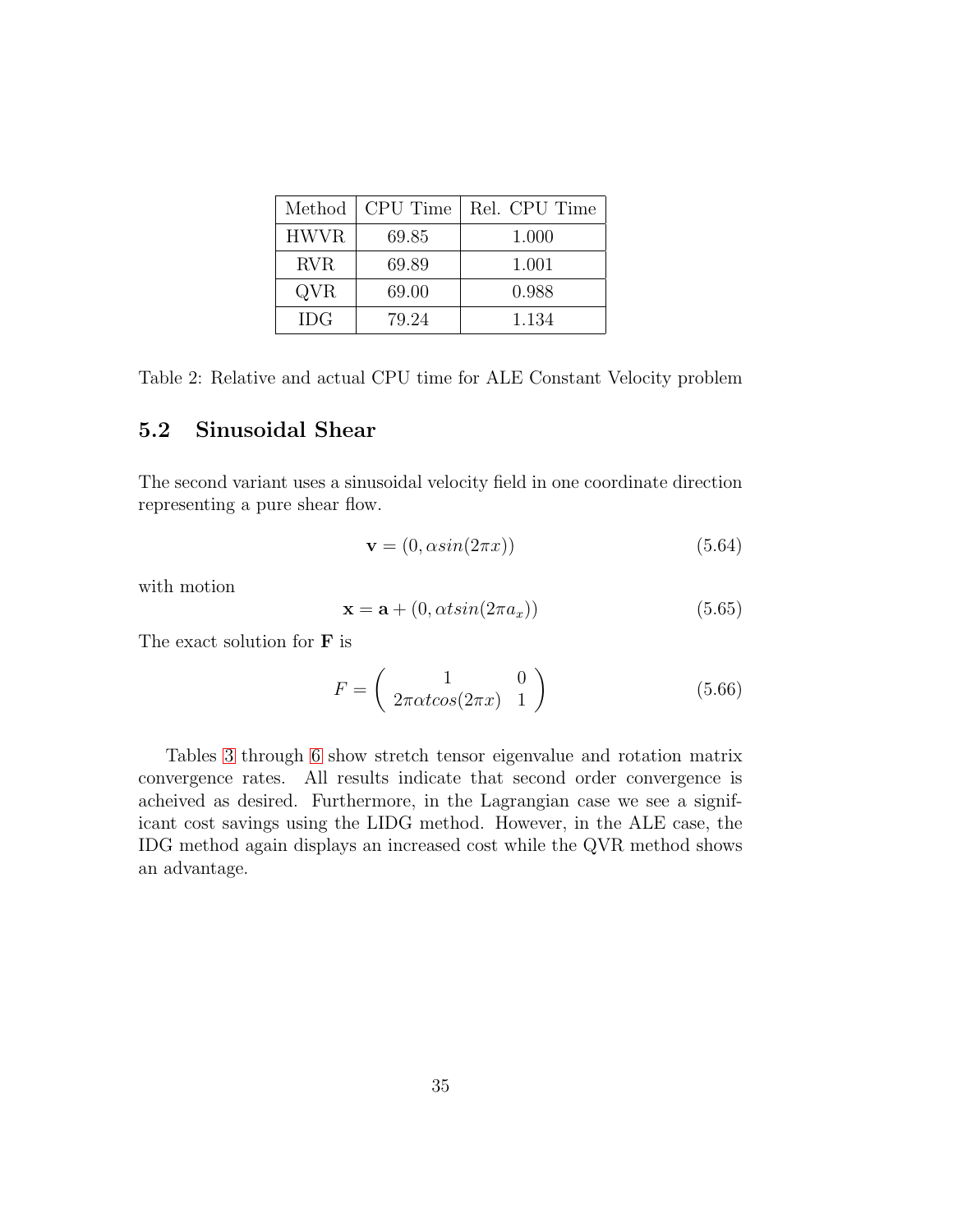|     |                                                                    | LHWVR LRVR | LQVR LIDG |  |      |
|-----|--------------------------------------------------------------------|------------|-----------|--|------|
| 1/h | $L^1$ Order $L^1$ Order $L^1$ Order $L^1$ Order                    |            |           |  |      |
|     | $16$ $1.07E-01$ - $1.07E-01$ - $1.07E-01$ - $1.03E-01$ -           |            |           |  |      |
|     | 32  2.70E-02  1.99  2.70E-02  1.99  2.70E-02  1.99  2.57E-02  2.00 |            |           |  |      |
|     | 64 6.77E-03 2.00 6.77E-03 2.00 6.77E-03 2.00 6.43E-03 2.00         |            |           |  |      |
|     | 96 2.98E-03 2.02 2.98E-03 2.02 2.98E-03 2.02 2.86E-03              |            |           |  | 2.00 |
|     | 128 1.67E-03 2.01 1.67E-03 2.01 1.67E-03 2.01 1.61E-03 2.00        |            |           |  |      |

<span id="page-35-0"></span>Table 3: Stretch tensor eigenvalue convergence rates for Lagrangian Sinusoidal Shear problem.

|     |                               | LHWVR LRVR |  | LQVR LIDG                                                          |  |
|-----|-------------------------------|------------|--|--------------------------------------------------------------------|--|
| 1/h | $L^1$ Order $L^1$ Order $L^1$ |            |  | Order $L^1$ Order                                                  |  |
|     |                               |            |  | $16 \quad 2.09E-03 = 2.00E-03 = 2.00E-03 = 1.81E-03 =$             |  |
|     |                               |            |  | 32 5.99E-04 1.80 5.61E-04 1.83 5.61E-04 1.83 4.94E-04 1.87         |  |
|     |                               |            |  | 64  1.51E-04  1.98  1.38E-04  2.02  1.38E-04  2.02  1.16E-04  2.10 |  |
|     |                               |            |  | 96 6.36E-05 2.14 5.87E-05 2.11 5.87E-05 2.11 5.03E-05 2.05         |  |
|     |                               |            |  | 128 3.56E-05 2.02 3.28E-05 2.02 3.28E-05 2.02 2.82E-05 2.01        |  |

<span id="page-35-1"></span>Table 4: Rotation tensor matrix convergence rates for Lagrangian Sinusoidal Shear problem.

|     |  | HWVR RVR QVR IDG                                                   |  |  |  |
|-----|--|--------------------------------------------------------------------|--|--|--|
| 1/h |  | $L^1$ Order $L^1$ Order $L^1$ Order $L^1$ Order                    |  |  |  |
|     |  | $16$ $1.13E-01$ - $1.13E-01$ - $1.13E-01$ - $1.03E-01$ -           |  |  |  |
|     |  | 32  2.86E-02  1.98  2.86E-02  1.98  2.86E-02  1.98  2.57E-02  2.00 |  |  |  |
|     |  | 64 7.17E-03 1.99 7.17E-03 1.99 7.17E-03 1.99 6.43E-03 2.00         |  |  |  |
|     |  | 96 3.19E-03 2.00 3.19E-03 2.00 3.19E-03 2.00 2.86E-03 2.00         |  |  |  |
|     |  | 128 1.75E-03 2.09 1.75E-03 2.09 1.75E-03 2.09 1.61E-03 2.00        |  |  |  |

<span id="page-35-2"></span>Table 5: Stretch tensor eigenvalue convergence rates for ALE Sinusoidal Shear problem.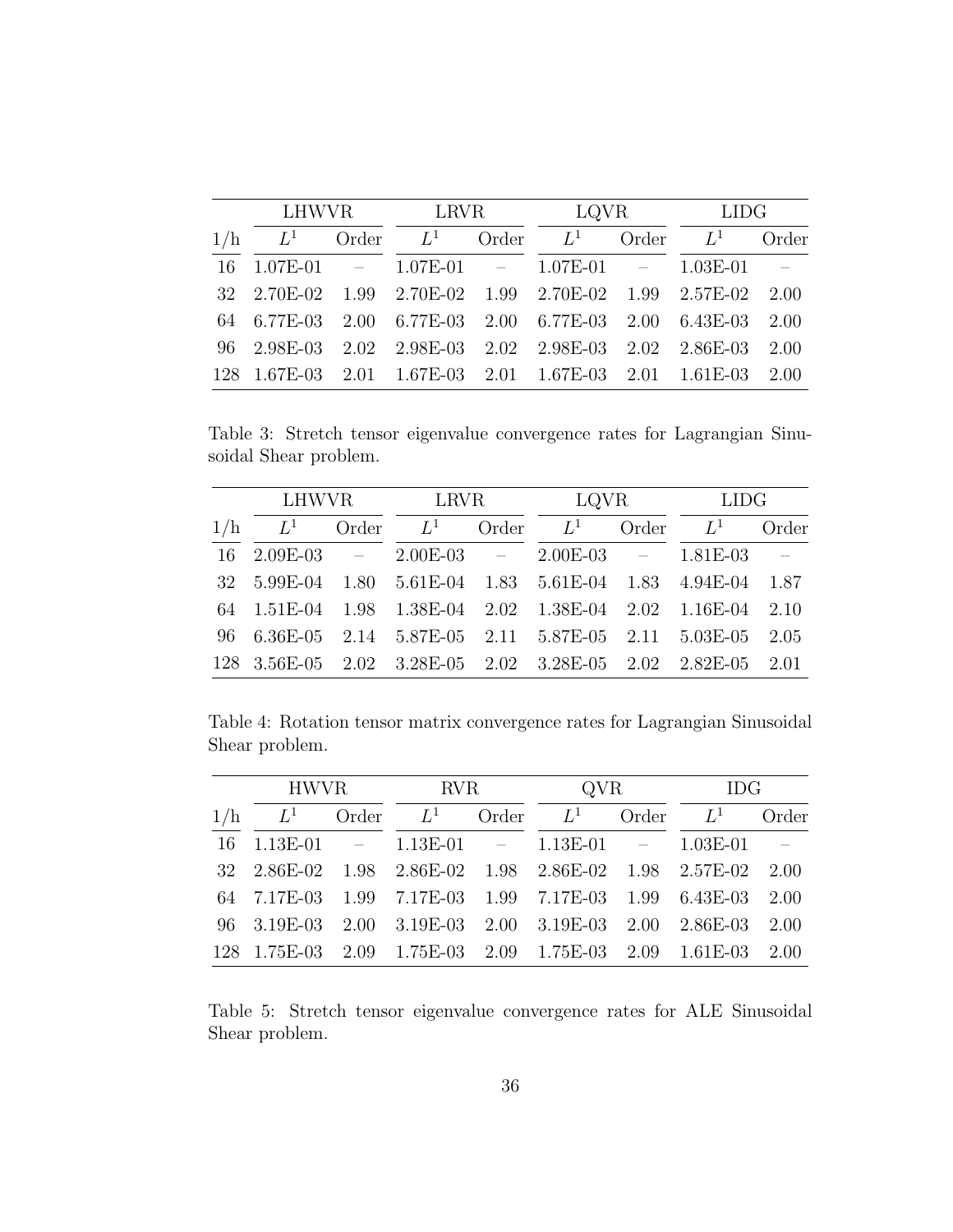|     |                                                             |  | HWVR RVR |  | QVR |  | IDG         |                             |
|-----|-------------------------------------------------------------|--|----------|--|-----|--|-------------|-----------------------------|
| 1/h | $L^1$ Order $L^1$ Order $L^1$                               |  |          |  |     |  | Order $L^1$ | Order                       |
|     | $16 \quad 2.44E-03 = 2.25E-03 = 2.25E-03 = 1.81E-03$        |  |          |  |     |  |             | $\mathcal{L} = \mathcal{L}$ |
|     | 32 7.07E-04 1.79 6.36E-04 1.82 6.36E-04 1.82 4.94E-04 1.87  |  |          |  |     |  |             |                             |
|     | 64 1.82E-04 1.96 1.59E-04 2.00 1.59E-04 2.00 1.16E-04 2.10  |  |          |  |     |  |             |                             |
|     | 96 8.20E-05 1.97 7.11E-05 1.99 7.11E-05 1.99 5.02E-05 2.05  |  |          |  |     |  |             |                             |
|     | 128 4.10E-05 2.41 3.66E-05 2.31 3.66E-05 2.31 2.82E-05 2.01 |  |          |  |     |  |             |                             |

<span id="page-36-0"></span>Table 6: Rotation tensor matrix convergence rates for ALE Sinusoidal Shear problem.

| Method      | CPU Time | Rel. CPU Time |
|-------------|----------|---------------|
| LHWVR       | 1641.68  | 1.000         |
| <b>LRVR</b> | 1648.11  | 1.004         |
| <b>LQVR</b> | 1621.37  | 0.988         |
| <b>LIDG</b> | 1448.29  | 0.882         |

<span id="page-36-1"></span>Table 7: Relative and actual CPU time for Lagrangian Sinusoidal Shear problem

| Method      | CPU Time | Rel. CPU Time |
|-------------|----------|---------------|
| <b>HWVR</b> | 462.90   | 1.000         |
| <b>RVR</b>  | 460.32   | 0.994         |
| QVR         | 459.66   | 0.993         |
| <b>IDG</b>  | 556.25   | 1.202         |

<span id="page-36-2"></span>Table 8: Relative and actual CPU time for ALE Sinusoidal Shear problem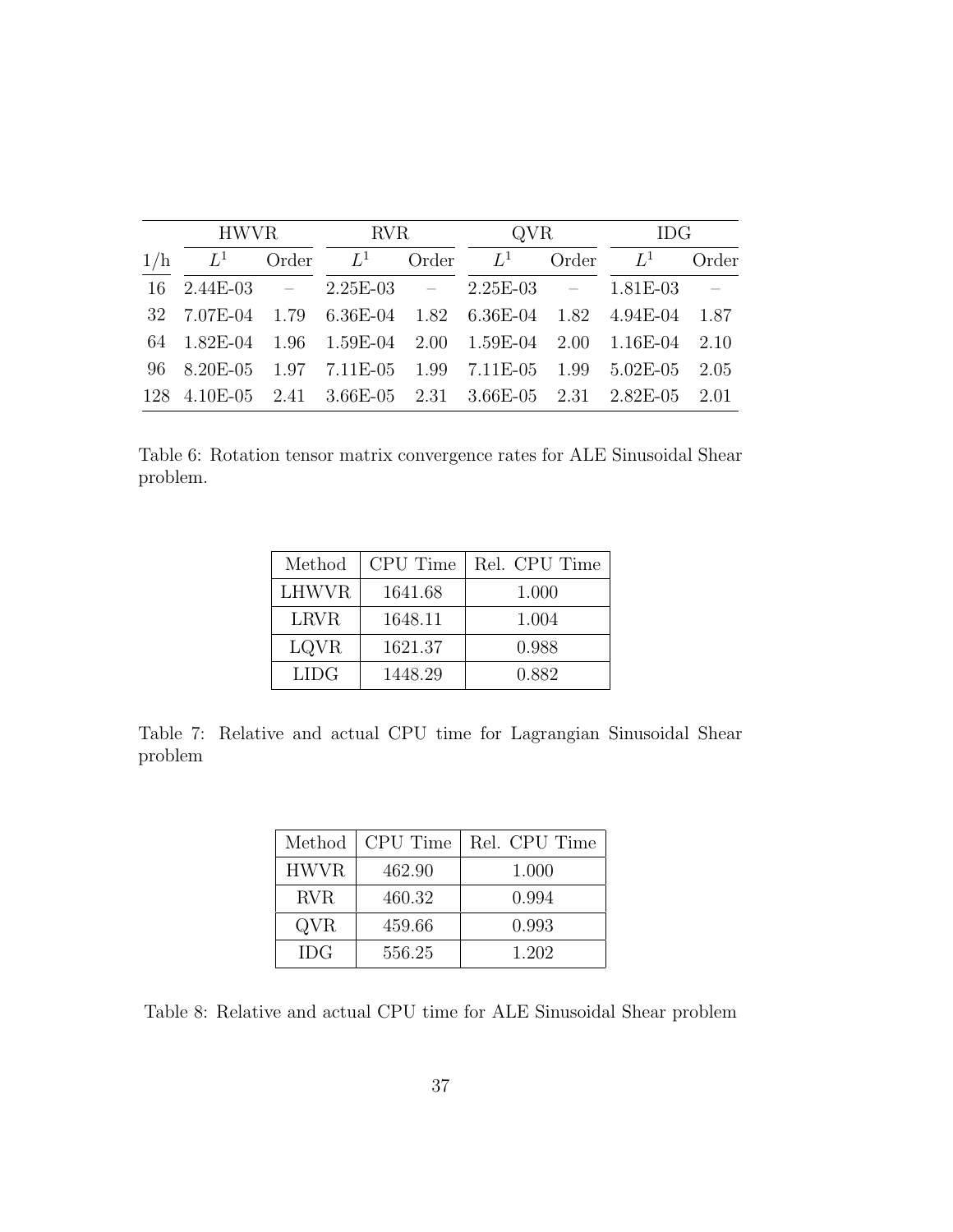#### <span id="page-37-0"></span>5.3 Exponential Vortex

This simple smooth vortical flow asymptotes to an irrotational  $1/r$  angular velocity profile

$$
\mathbf{v}_{\theta} = \frac{\Gamma}{2\pi r} (1 - e^{-r^2/2})
$$
 (5.67)

where  $\Gamma$  is the total circulation at infinity. Since the flow is parameterized by the radius we can compute the motion and thus the deformation gradient exactly. In particular, in polar coordinates

$$
r = r_0
$$
  
\n
$$
\theta = \frac{\Gamma t}{2\pi r^2} (1 - e^{-r^2/2}) + \theta_0
$$
 (5.68)

and via the chain rule one can compute the deformation gradient in Cartesian coordinates. The vorticity profile is

$$
\omega = \frac{1}{r} \frac{\partial}{\partial r} (r \mathbf{v}_{\theta}) = \frac{\Gamma}{2\pi} e^{-r^2/2}
$$
\n(5.69)

showing that a small cylindrical region of vorticity generates the flow.

As with the Sinusoidal Shear problem, the stretch tensor eigenvalue and rotation matrix converges at second-order. The LIDG algorithm again shows some cost benefits in the Lagrangian case, and the QVR method has a slight advantage in the ALE case.

|     | LHWVR      |       | LRVR                                                  |       | LQVR  |       | <b>LIDG</b>                                              |                             |
|-----|------------|-------|-------------------------------------------------------|-------|-------|-------|----------------------------------------------------------|-----------------------------|
| 1/h | $L^1$      | Order | $L^1$                                                 | Order | $L^1$ | Order | $L^1$                                                    | Order                       |
| 16  |            |       | $3.93E-02$ $- 3.93E-02$ $- 3.93E-02$ $- 3.95E-02$     |       |       |       |                                                          | $\mathcal{L} = \mathcal{L}$ |
| 32  | $1.03E-02$ |       |                                                       |       |       |       | 1.94 1.03E-02 1.94 1.03E-02 1.94 1.03E-02                | 1.94                        |
|     |            |       | 64  2.60E-03  1.98  2.60E-03  1.98  2.60E-03          |       |       |       | 1.98 2.61E-03                                            | 1.98                        |
|     |            |       | 96 1.16E-03 1.99 1.16E-03 1.99 1.16E-03 1.99 1.17E-03 |       |       |       |                                                          | 1.99                        |
|     |            |       |                                                       |       |       |       | $128$ 6.52E-04 2.00 6.52E-04 2.00 6.52E-04 2.00 6.56E-04 | 2.00                        |

<span id="page-37-1"></span>Table 9: Stretch tensor eigenvalue convergence rates for Lagrangian Exponential Vortex problem.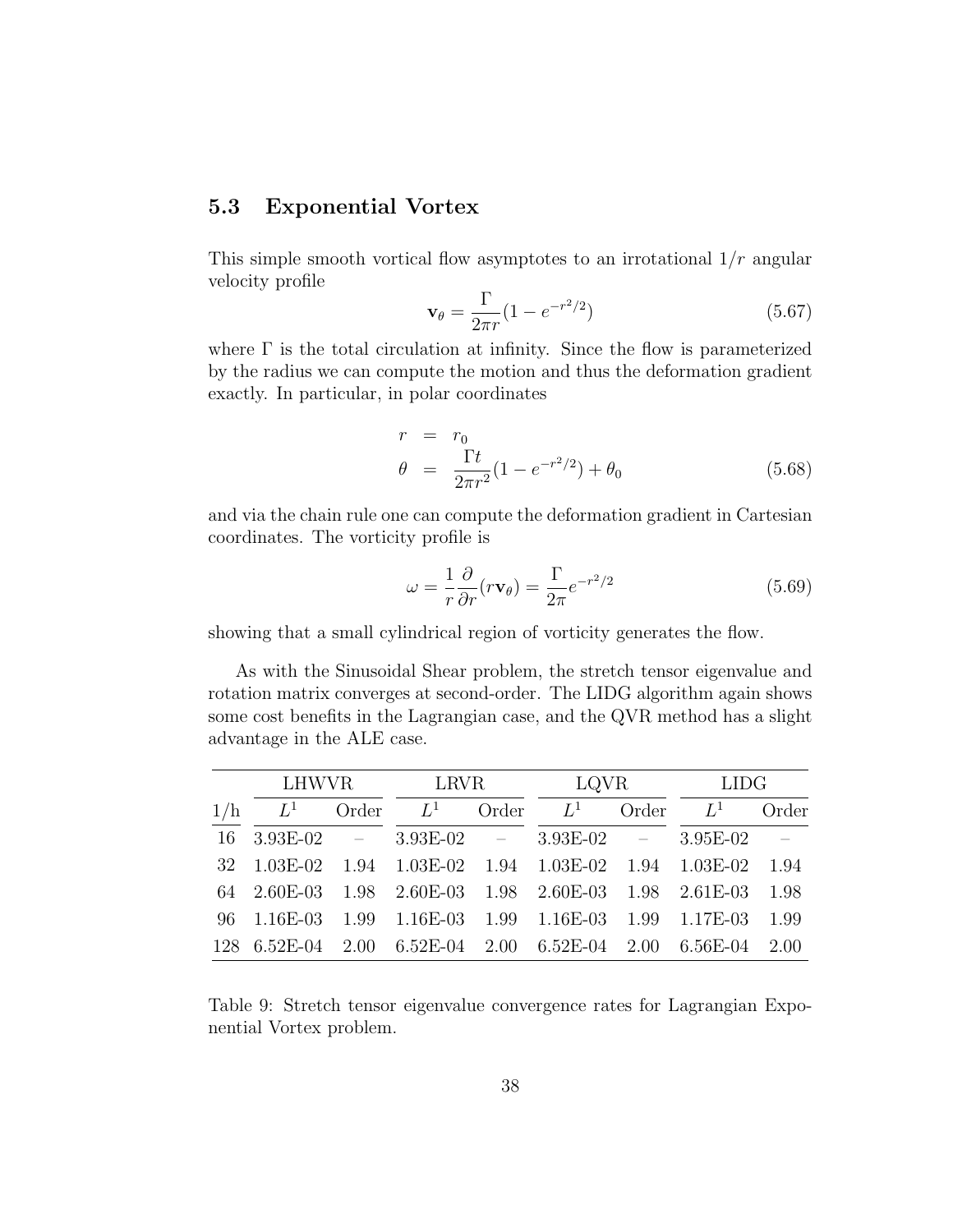|     | LHWVR       |       | <b>LRVR</b>                                            | LQVR  |       | LIDG  |                                                       |                             |
|-----|-------------|-------|--------------------------------------------------------|-------|-------|-------|-------------------------------------------------------|-----------------------------|
| 1/h | $L^1$       | Order | $L^1$                                                  | Order | $L^1$ | Order | $L^1$                                                 | Order                       |
| 16  |             |       | $9.99E-02$ $ 9.96E-02$ $ 9.96E-02$ $ 9.99E-02$         |       |       |       |                                                       | $\mathcal{L} = \mathcal{L}$ |
|     | 32 2.72E-02 |       |                                                        |       |       |       | $1.87$ $2.72E-02$ $1.87$ $2.72E-02$ $1.87$ $2.72E-02$ | 1.87                        |
|     |             |       | 64 6.95E-03 1.97 6.93E-03 1.97 6.93E-03 1.97 6.96E-03  |       |       |       |                                                       | 1.97                        |
|     | 96 3.10E-03 |       |                                                        |       |       |       | 1.99 3.09E-03 1.99 3.09E-03 1.99 3.10E-03 1.99        |                             |
|     |             |       | 128 1.75E-03 2.00 1.74E-03 2.00 1.74E-03 2.00 1.75E-03 |       |       |       |                                                       | 2.00                        |

<span id="page-38-0"></span>Table 10: Rotation tensor matrix convergence rates for Lagrangian Exponential Vortex problem.

|     | HWVR RVR |  |             | QVR   |                                                                    |             | <b>IDG</b> |                                                             |
|-----|----------|--|-------------|-------|--------------------------------------------------------------------|-------------|------------|-------------------------------------------------------------|
| 1/h | $L^1$    |  | Order $L^1$ | Order | $L^1$                                                              | Order $L^1$ |            | Order                                                       |
|     |          |  |             |       | $16 \quad 5.54E-02 = 5.54E-02 = 5.54E-02 = 1.50E-01$               |             |            | $\mathcal{L}^{\mathcal{L}}$ and $\mathcal{L}^{\mathcal{L}}$ |
|     |          |  |             |       | 32 1.07E-02 2.37 1.07E-02 2.37 1.07E-02 2.37 5.73E-02 1.38         |             |            |                                                             |
|     |          |  |             |       | 64  2.01E-03  2.42  2.01E-03  2.42  2.01E-03  2.42  1.67E-02  1.78 |             |            |                                                             |
|     |          |  |             |       | 96 7.93E-04 2.30 7.93E-04 2.30 7.93E-04 2.30 7.57E-03 1.95         |             |            |                                                             |
|     |          |  |             |       | 128 4.10E-04 2.29 4.10E-04 2.29 4.10E-04 2.29 4.33E-03 1.94        |             |            |                                                             |

<span id="page-38-1"></span>Table 11: Stretch tensor eigenvalue convergence rates for ALE Exponential Vortex problem.

| Method      | CPU Time | Rel. CPU Time |
|-------------|----------|---------------|
| LHWVR       | 116.91   | 1.000         |
| <b>LRVR</b> | 116.98   | 1.001         |
| LQVR        | 116.98   | 1.001         |
| LIDG.       | 103.93   | 0.889         |

<span id="page-38-2"></span>Table 12: Relative and actual CPU time for Lagrangian Exponential Vortex problem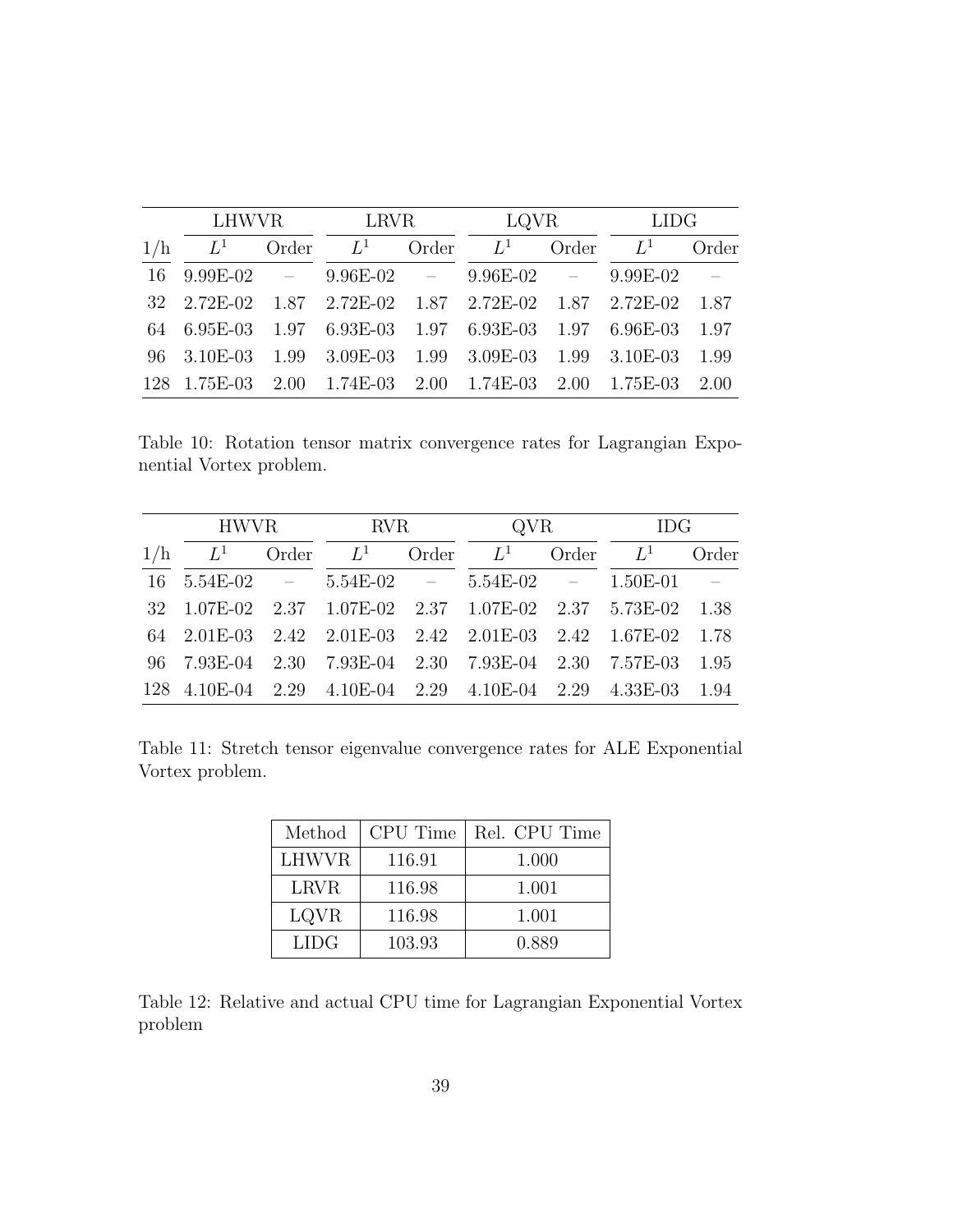| Method      | CPU Time | Rel. CPU Time |
|-------------|----------|---------------|
| <b>HWVR</b> | 184.57   | 1.000         |
| <b>RVR</b>  | 182.77   | 0.990         |
| QVR         | 179.06   | 0.970         |
| <b>IDG</b>  | 187.55   | 1.016         |

<span id="page-39-1"></span>Table 13: Relative and actual CPU time for ALE Exponential Vortex problem

#### <span id="page-39-0"></span>5.4 Diverging Flow

It is equally important to consider flows with non-trivial volume change. We consider flows with constant non-zero divergence in both cylindrical  $(d = 2)$ and spherical  $(d = 3)$  geometry.

$$
\mathbf{v}_r = \alpha r/d \tag{5.70}
$$

where  $\alpha$  is the divergence which will be recalled represents the logarithm derivative of density. The flow density will change exponentially in time. The general solution is

$$
\rho(r,t) = \rho(re^{-\alpha t/d}, 0)e^{-\alpha t}
$$
\n(5.71)

where  $\rho(r, 0)$  is the initial density. In addition,  $\mathbf{x} = \mathbf{a}e^{\alpha t/d}$  so that  $\mathbf{F} = e^{\alpha t/d}$ and det  $\mathbf{F} = e^{\alpha t}$ . This test case is able to discriminate issues related to divergent flow.

Stretch tensor convergence rates are shown in Tables [14](#page-40-0) and [15.](#page-40-1) Rotation tensor convegence rates are not included for this test problem because exact results were found using every method. In addition, from the tables it can be seen that the IDG and LIDG methods yield exact results in the stretch tensor while the other methods demonstrate second-order convergence. This is expected due to the linear nature of the velocity profile. As for cost, there seems to be no significant difference between the different methods in the Lagrangian case, but IDG continues to exhibit a disadvantage in the ALE case.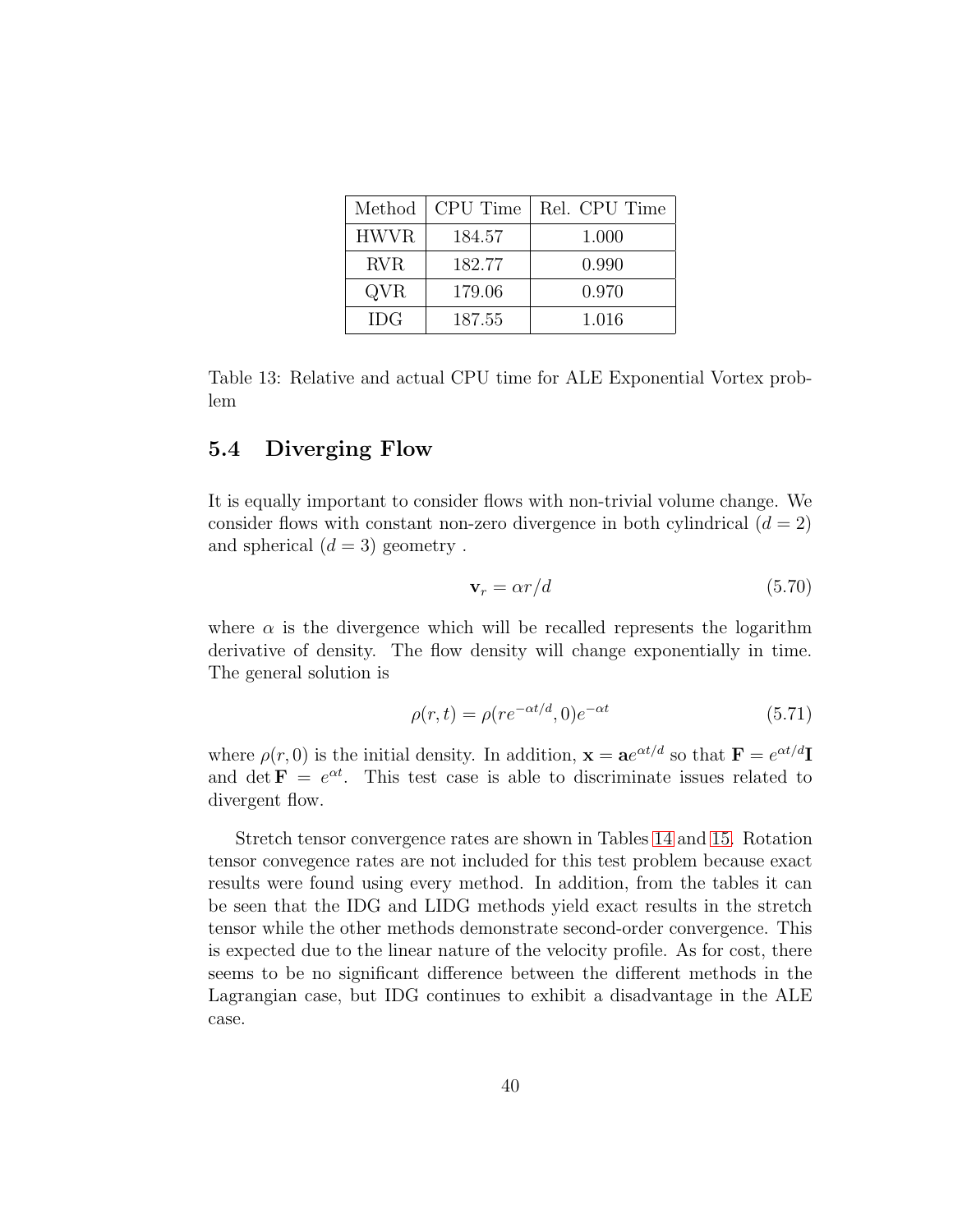|     | LHWVR LRVR |             |             |                                                           | LQVR LIDG   |  |                             |  |
|-----|------------|-------------|-------------|-----------------------------------------------------------|-------------|--|-----------------------------|--|
| 1/h | $L^1$      | Order $L^1$ | Order $L^1$ |                                                           | Order $L^1$ |  | Order                       |  |
|     |            |             |             | $16$ $7.89E-04$ - $7.89E-04$ - $7.89E-04$ - $4.44E-16$    |             |  | $\mathcal{L}^{\mathcal{L}}$ |  |
|     |            |             |             |                                                           |             |  |                             |  |
|     |            |             |             | 64 6.29E-05 1.87 6.29E-05 1.87 6.29E-05 1.87 2.66E-15 NA  |             |  |                             |  |
|     |            |             |             | 96 2.86E-05 1.94 2.86E-05 1.94 2.86E-05 1.94 1.56E-14 NA  |             |  |                             |  |
|     |            |             |             | 128 1.62E-05 1.97 1.62E-05 1.97 1.62E-05 1.97 5.77E-15 NA |             |  |                             |  |

<span id="page-40-0"></span>Table 14: Stretch tensor eigenvalue convergence rates for Lagrangian Diverging Flow problem.

|     | HWVR RVR                                                         |  |                   | QVR |             | IDG         |  |                                         |
|-----|------------------------------------------------------------------|--|-------------------|-----|-------------|-------------|--|-----------------------------------------|
| 1/h |                                                                  |  | $L^1$ Order $L^1$ |     | Order $L^1$ | Order $L^1$ |  | Order                                   |
|     | $16 \quad 2.57E-04 = 2.57E-04 = 2.57E-04 = 2.74E-15$             |  |                   |     |             |             |  | $\mathcal{L}^{\text{max}}_{\text{max}}$ |
|     | 32 7.44E-05 1.79 7.44E-05 1.79 7.44E-05 1.79 3.95E-15 NA         |  |                   |     |             |             |  |                                         |
|     | 64  2.00E-05  1.89  2.00E-05  1.89  2.00E-05  1.89  7.28E-15  NA |  |                   |     |             |             |  |                                         |
|     | 96 8.58E-06 2.09 8.58E-06 2.09 8.58E-06 2.09 5.22E-14 NA         |  |                   |     |             |             |  |                                         |
|     | 128 4.77E-06 2.04 4.77E-06 2.04 4.77E-06 2.04 1.18E-14 NA        |  |                   |     |             |             |  |                                         |

<span id="page-40-1"></span>Table 15: Stretch tensor eigenvalue convergence rates for ALE Diverging Flow problem.

| Method      | CPU Time | Rel. CPU Time |
|-------------|----------|---------------|
| LHWVR       | 133.04   | 1.000         |
| <b>LRVR</b> | 133.66   | 1.005         |
| LQVR        | 131.84   | 0.991         |
| <b>LIDG</b> | 135.61   | 1.019         |

<span id="page-40-2"></span>Table 16: Relative and actual CPU time for Lagrangian Diverging Flow problem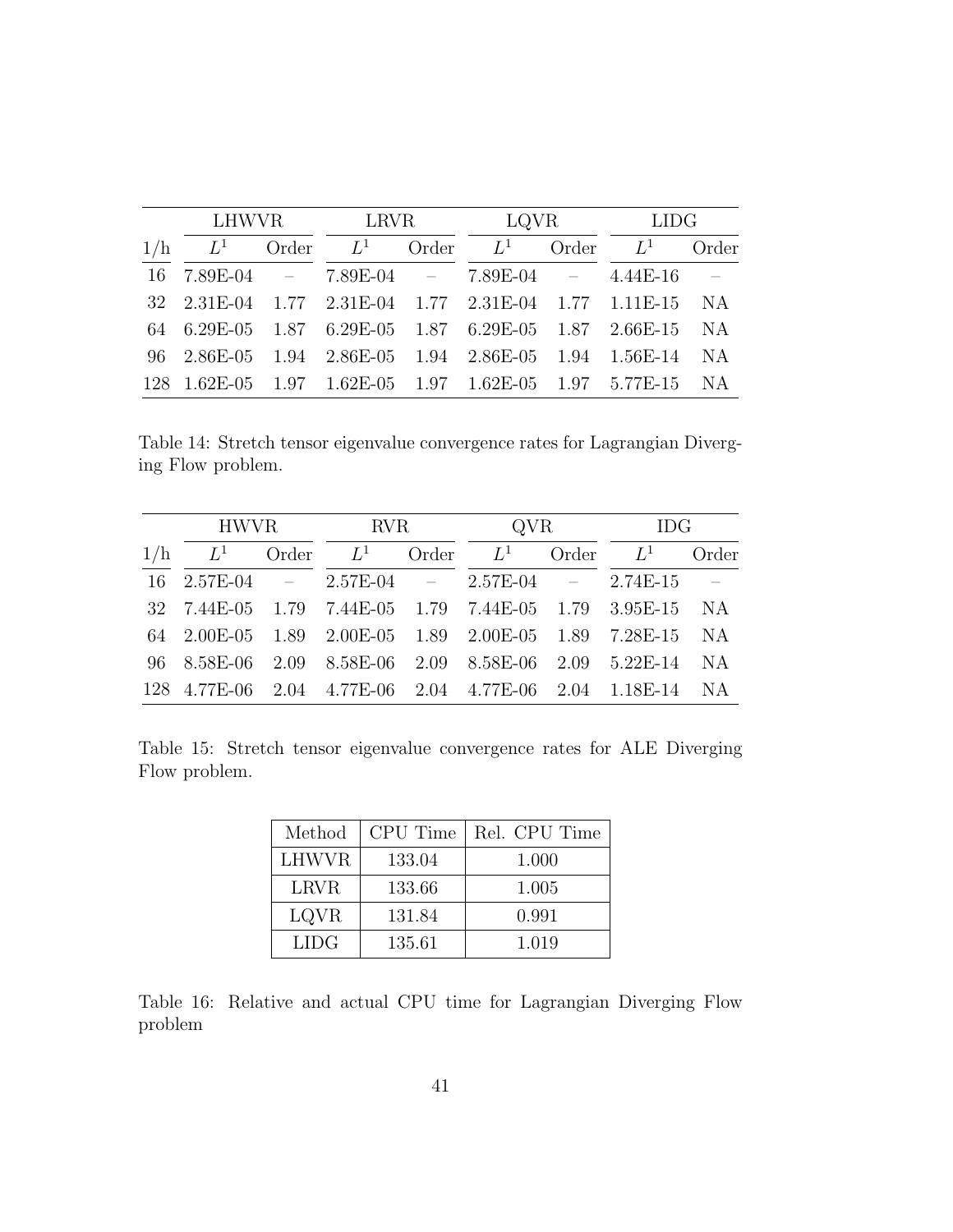| Method      | CPU Time | Rel. CPU Time |
|-------------|----------|---------------|
| <b>HWVR</b> | 808.47   | 1.000         |
| <b>RVR</b>  | 812.77   | 1.005         |
| QVR         | 790.02   | 0.977         |
| <b>IDG</b>  | 912.10   | 1.128         |

<span id="page-41-1"></span>Table 17: Relative and actual CPU time for ALE Diverging Flow problem

#### <span id="page-41-0"></span>5.5 ABC Vortical Flow

We now consider a flow field with discontinuities in the vorticity field (i.e. discontinuous velocity gradients). Consider a simple incompressible flow in which tangential velocity discontinuities are allowed. A cylindrical block rotates at constant angular velocity, surrounded by an irrotational circular flow region with constant circulation, surrounded finally by a flow with negative vorticity until the flow drops to a zero velocity. The equations for the flow are

$$
\mathbf{v}_{\theta} = \omega_0 r \ \mathbf{0} < r < a \tag{5.72}
$$

$$
\mathbf{v}_{\theta} = \frac{\omega_0 a^2}{r} \ a < r < b \tag{5.73}
$$

$$
\mathbf{v}_{\theta} = \frac{\omega_0 a^2}{r} \left( \frac{c^2 - r^2}{c^2 - b^2} \right) \ b < r < c \tag{5.74}
$$

$$
\mathbf{v}_{\theta} = 0 \ c < r \tag{5.75}
$$

This problem provides a region of pure local rotation, a region of pure local stretch, and a mixed region with both stretch and rotation, as well as a quiescent region. As with the exponential vortex, the solution can be obtained explicitly in polar coordinates and the motion and deformation gradient calculated explicitly.

Convergence rates for the Lagrangian methods are shown in Tables [18](#page-42-0) and [19.](#page-42-1) In this case we get approximately first-order accuracy as might be expected.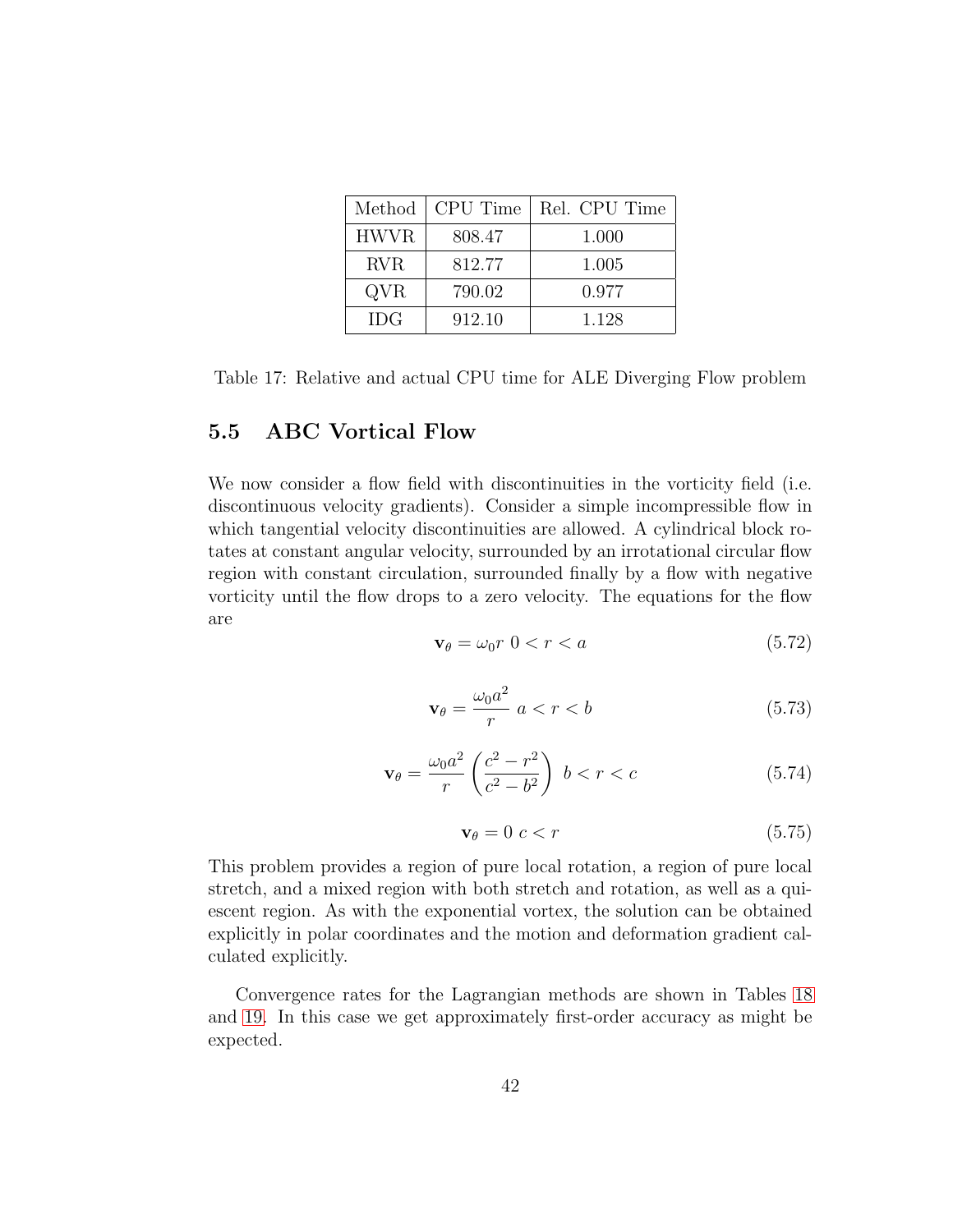|     | LHWVR LRVR |  |                                                             | LQVR LIDG |             |  |                                                        |
|-----|------------|--|-------------------------------------------------------------|-----------|-------------|--|--------------------------------------------------------|
| 1/h | $L^1$      |  | Order $L^1$ Order $L^1$                                     |           | Order $L^1$ |  | Order                                                  |
|     |            |  | $16 \quad 2.39E-01 = 2.39E-01 = 2.39E-01 = 2.39E-01$        |           |             |  | $\mathcal{L}^{\mathcal{L}}(\mathcal{L}^{\mathcal{L}})$ |
|     |            |  | 32 1.37E-01 0.80 1.37E-01 0.80 1.37E-01 0.80 1.37E-01       |           |             |  | 0.80                                                   |
|     |            |  | 64 6.03E-02 1.18 6.03E-02 1.18 6.03E-02 1.18 6.03E-02 1.18  |           |             |  |                                                        |
|     |            |  | 96 3.58E-02 1.29 3.58E-02 1.29 3.58E-02 1.29 3.58E-02 1.29  |           |             |  |                                                        |
|     |            |  | 128 2.38E-02 1.42 2.38E-02 1.42 2.38E-02 1.42 2.38E-02 1.42 |           |             |  |                                                        |

<span id="page-42-0"></span>Table 18: Stretch tensor eigenvalue convergence rates for Lagrangian ABC Vortical Flow problem.

|     |  |  |  | LHWVR LRVR LQVR LIDG |  |                                                              |      |
|-----|--|--|--|----------------------|--|--------------------------------------------------------------|------|
| 1/h |  |  |  |                      |  | $L^1$ Order $L^1$ Order $L^1$ Order $L^1$ Order              |      |
|     |  |  |  |                      |  | $16 \quad 3.93E-01$ - $3.93E-01$ - $3.93E-01$ - $3.93E-01$ - |      |
|     |  |  |  |                      |  | 32  2.80E-01  0.49  2.80E-01  0.49  2.80E-01  0.49  2.80E-01 | 0.49 |
|     |  |  |  |                      |  | $64$ 1.62E-01 0.79 1.62E-01 0.79 1.62E-01 0.79 1.62E-01      | 0.79 |
|     |  |  |  |                      |  | 96 1.02E-01 1.13 1.02E-01 1.13 1.02E-01 1.13 1.02E-01 1.13   |      |
|     |  |  |  |                      |  | 128 8.17E-02 0.78 8.17E-02 0.78 8.17E-02 0.78 8.17E-02       | 0.78 |

<span id="page-42-1"></span>Table 19: Rotation tensor matrix convergence rates for Lagrangian ABC Vortical Flow problem.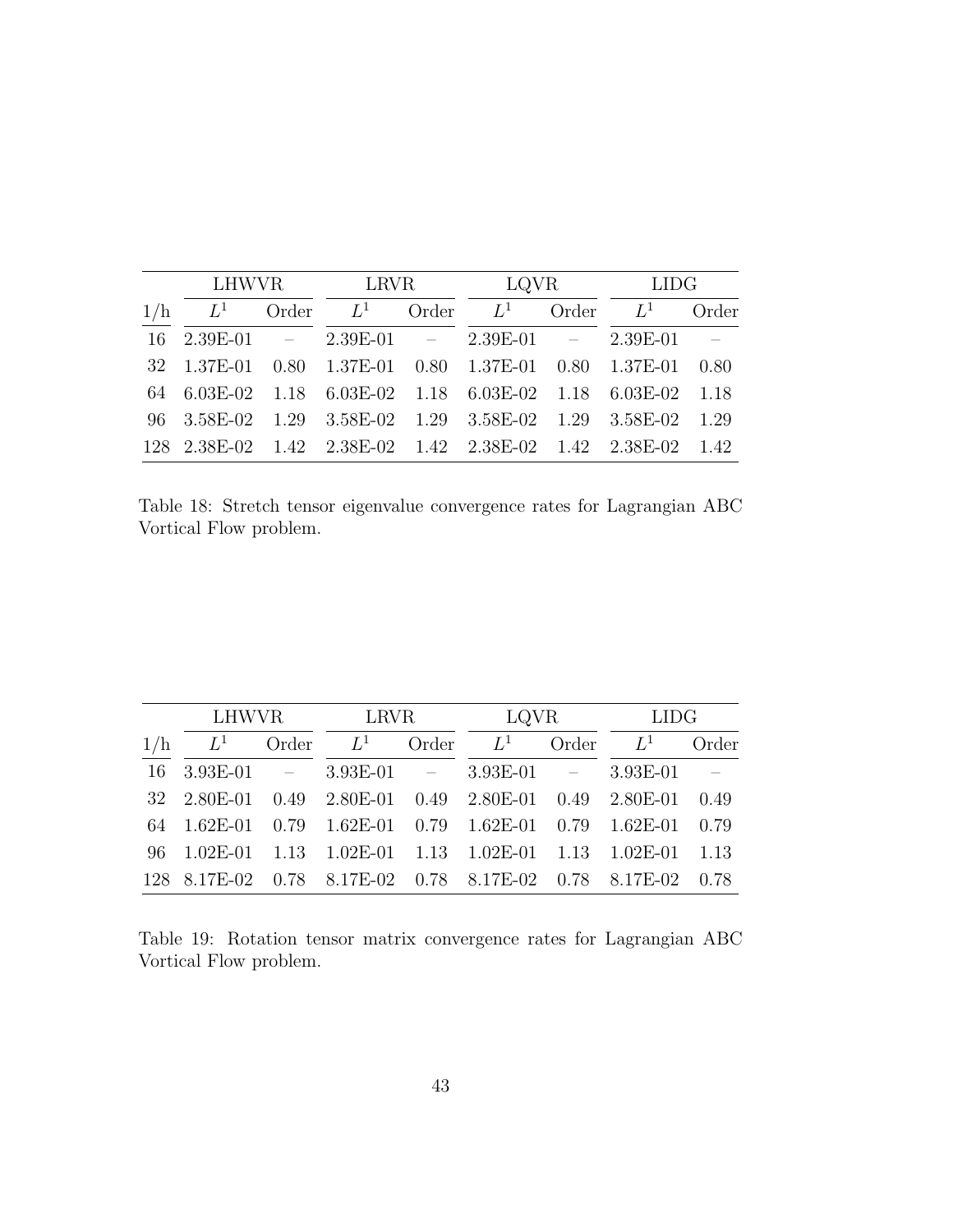Convergence rates for the ALE methods are shown in Tables [20](#page-43-0) and [21.](#page-43-1) It appears that in this ALE case that none of the algorithms are converging. It seems that the gradient jumps in the solution are not well-approximated and pollute the solution.

|     | HWVR RVR |  |                               | QVR |             | IDG                                                         |       |
|-----|----------|--|-------------------------------|-----|-------------|-------------------------------------------------------------|-------|
| 1/h |          |  | $L^1$ Order $L^1$ Order $L^1$ |     | Order $L^1$ |                                                             | Order |
|     |          |  |                               |     |             | $16$ $1.77E-01$ - $1.77E-01$ - $1.77E-01$ - $2.58E-01$ -    |       |
|     |          |  |                               |     |             | 32 1.24E-01 0.52 1.24E-01 0.52 1.24E-01 0.52 1.81E-01 0.51  |       |
|     |          |  |                               |     |             | 64 7.05E-02 0.81 7.05E-02 0.81 7.05E-02 0.81 1.16E-01 0.64  |       |
|     |          |  |                               |     |             | 96 5.01E-02 0.84 5.01E-02 0.84 5.01E-02 0.84 8.73E-02 0.70  |       |
|     |          |  |                               |     |             | 128 3.83E-02 0.94 3.83E-02 0.94 3.83E-02 0.94 7.14E-02 0.70 |       |

<span id="page-43-0"></span>Table 20: Stretch tensor eigenvalue convergence rates for ALE ABC Vortical Flow problem.

|     | HWVR RVR |  |                               | QVR |  | IDG                                                                                              |  |
|-----|----------|--|-------------------------------|-----|--|--------------------------------------------------------------------------------------------------|--|
| 1/h |          |  | $L^1$ Order $L^1$ Order $L^1$ |     |  | Order $L^1$ Order                                                                                |  |
|     |          |  |                               |     |  | $16 \quad 3.76E-01 \quad - \quad 3.76E-01 \quad - \quad 3.70E-01 \quad - \quad 4.46E-01 \quad -$ |  |
|     |          |  |                               |     |  | 32 1.49E-01 1.34 1.49E-01 1.34 1.42E-01 1.39 2.29E-01 0.96                                       |  |
|     |          |  |                               |     |  | 64 9.97E-02 0.58 9.96E-02 0.58 9.32E-02 0.60 1.58E-01 0.53                                       |  |
|     |          |  |                               |     |  | 96 8.66E-02 0.35 8.66E-02 0.35 8.19E-02 0.32 1.36E-01 0.37                                       |  |
|     |          |  |                               |     |  | 128 8.43E-02 0.09 8.43E-02 0.09 8.05E-02 0.06 1.32E-01 0.10                                      |  |

<span id="page-43-1"></span>Table 21: Rotation tensor matrix convergence rates for ALE ABC Vortical Flow problem.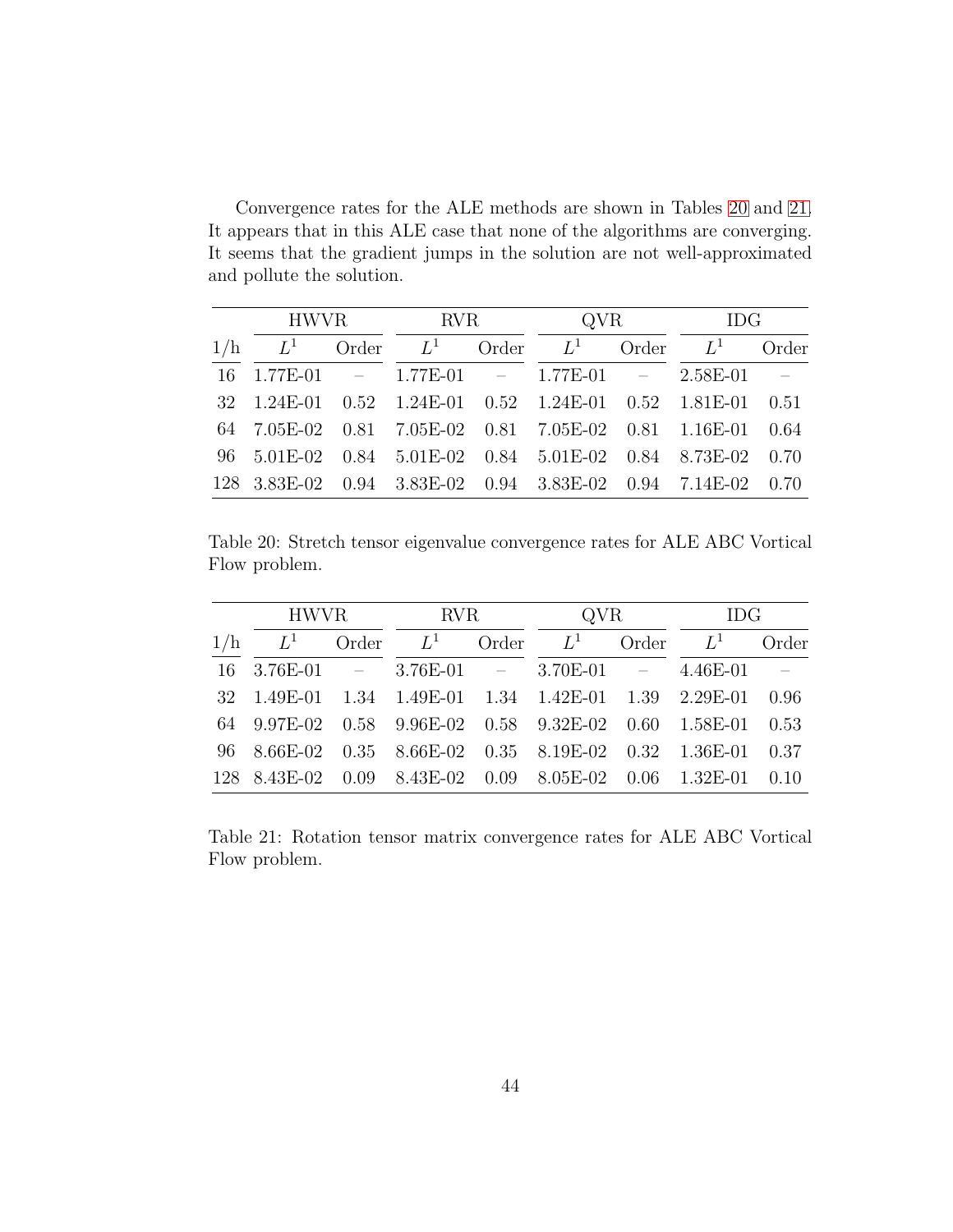| Method       | CPU Time | Rel. CPU Time |
|--------------|----------|---------------|
| <b>LHWVR</b> | 136.10   | 1.000         |
| <b>LRVR</b>  | 136.03   | 1.000         |
| LQVR         | 134.64   | 0.989         |
| <b>LIDG</b>  | 118.90   | 0.874         |

<span id="page-44-1"></span>Table 22: Relative and actual CPU time for Lagrangian ABC Vortical Flow problem

| Method      | CPU Time | Rel. CPU Time |
|-------------|----------|---------------|
| <b>HWVR</b> | 109.96   | 1.000         |
| <b>RVR</b>  | 110.04   | 1.001         |
| QVR         | 106.72   | 0.971         |
| <b>IDG</b>  | 115.37   | 1.049         |

<span id="page-44-2"></span>Table 23: Relative and actual CPU time for ALE ABC Vortical Flow problem

## <span id="page-44-0"></span>6 Results for Given 3D Motions

We now examine two of the previous described test problems in the context of a 3D simulation. The 3D meshes are Cartesian and coordinate aligned but the axis of rotation is misaligned and in the direction (0.5,0.3,0.8). We also test each problem with the axis of rotation aligned to each of the three axes, but the results are not included here. We run the problem just long enough to capture an estimate of the convergence rate.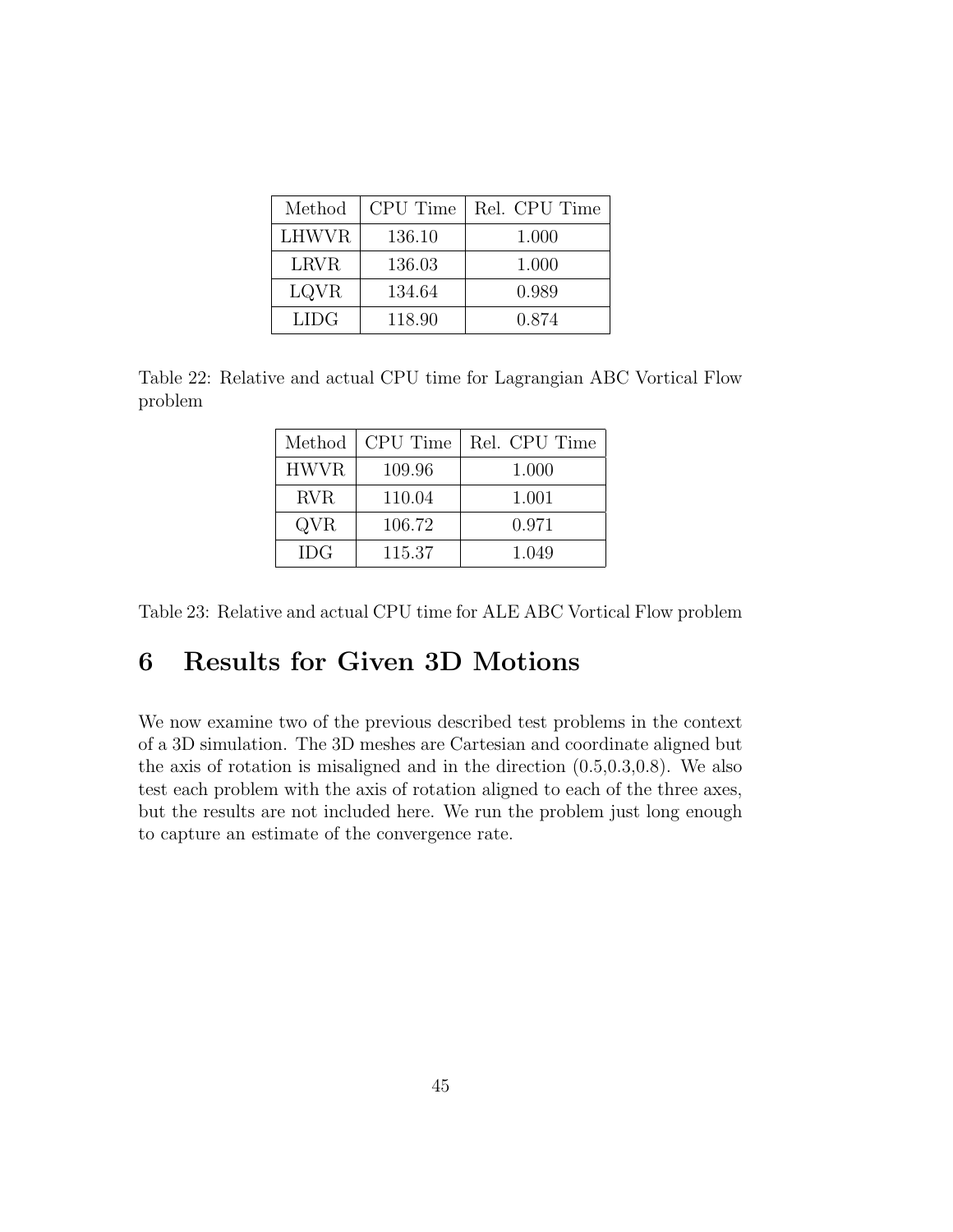#### <span id="page-45-0"></span>6.1 3D Exponential Vortex

.

From Tables [24](#page-45-1) to [27](#page-46-1) it is apparent that second-order convergence is also achieved in the 3D version of the Exponential Vortex problem. Additionally, it can be seen that the LIDG algorithm has a large cost advantantage in the Lagrangian case, and the QVR algorithm is the fastest in the ALE case.

|     | LHWVR               |  | <b>LRVR</b>             |                                                       | LQVR        |                 | LIDG       |
|-----|---------------------|--|-------------------------|-------------------------------------------------------|-------------|-----------------|------------|
| 1/h | $L^1$               |  | Order $L^1$ Order $L^1$ |                                                       | Order $L^1$ |                 | Order      |
|     | 4 1.58E-01          |  |                         | $- 1.58E-01 - 1.58E-01 - 1.58E-01$                    |             |                 | $\sim 100$ |
|     | 8 8.12E-02          |  |                         | $0.96$ 8.12E-02 0.96 8.12E-02                         |             | $0.96$ 8.12E-02 | 0.96       |
|     | $16 \quad 2.55E-02$ |  |                         | $1.67$ $2.55E-02$ $1.67$ $2.55E-02$ $1.67$ $2.52E-02$ |             |                 | 1.69       |
|     | 32 6.88E-03         |  |                         | 1.89 6.88E-03 1.89 6.88E-03                           |             | 1.89 6.75E-03   | 1.90       |
| 64  | $1.75E-03$          |  |                         | 1.98 1.75E-03 1.98 1.75E-03 1.98 1.71E-03             |             |                 | 1.98       |

<span id="page-45-1"></span>Table 24: Stretch tensor eigenvalue convergence rates for 3D Lagrangian Exponential Vortex problem.

|     |  |  | HWVR RVR |  | QVR IDG                                                            |  |  |  |
|-----|--|--|----------|--|--------------------------------------------------------------------|--|--|--|
| 1/h |  |  |          |  | $L^1$ Order $L^1$ Order $L^1$ Order $L^1$ Order $L^1$ Order        |  |  |  |
|     |  |  |          |  | $4 \quad 1.82E-01$ - $1.82E-01$ - $1.82E-01$ - $1.85E-01$ -        |  |  |  |
|     |  |  |          |  | 8 1.05E-01 0.80 1.05E-01 0.80 1.05E-01 0.80 1.27E-01 0.55          |  |  |  |
|     |  |  |          |  | 16  2.93E-02  1.84  2.93E-02  1.84  2.93E-02  1.84  6.65E-02  0.93 |  |  |  |
|     |  |  |          |  | 32 6.15E-03 2.25 6.15E-03 2.25 6.15E-03 2.25 2.91E-02 1.19         |  |  |  |
|     |  |  |          |  | 64 1.24E-03 2.31 1.24E-03 2.31 1.24E-03 2.31 8.58E-03 1.76         |  |  |  |

<span id="page-45-2"></span>Table 25: Stretch tensor eigenvalue convergence rates for 3D ALE Exponential Vortex problem.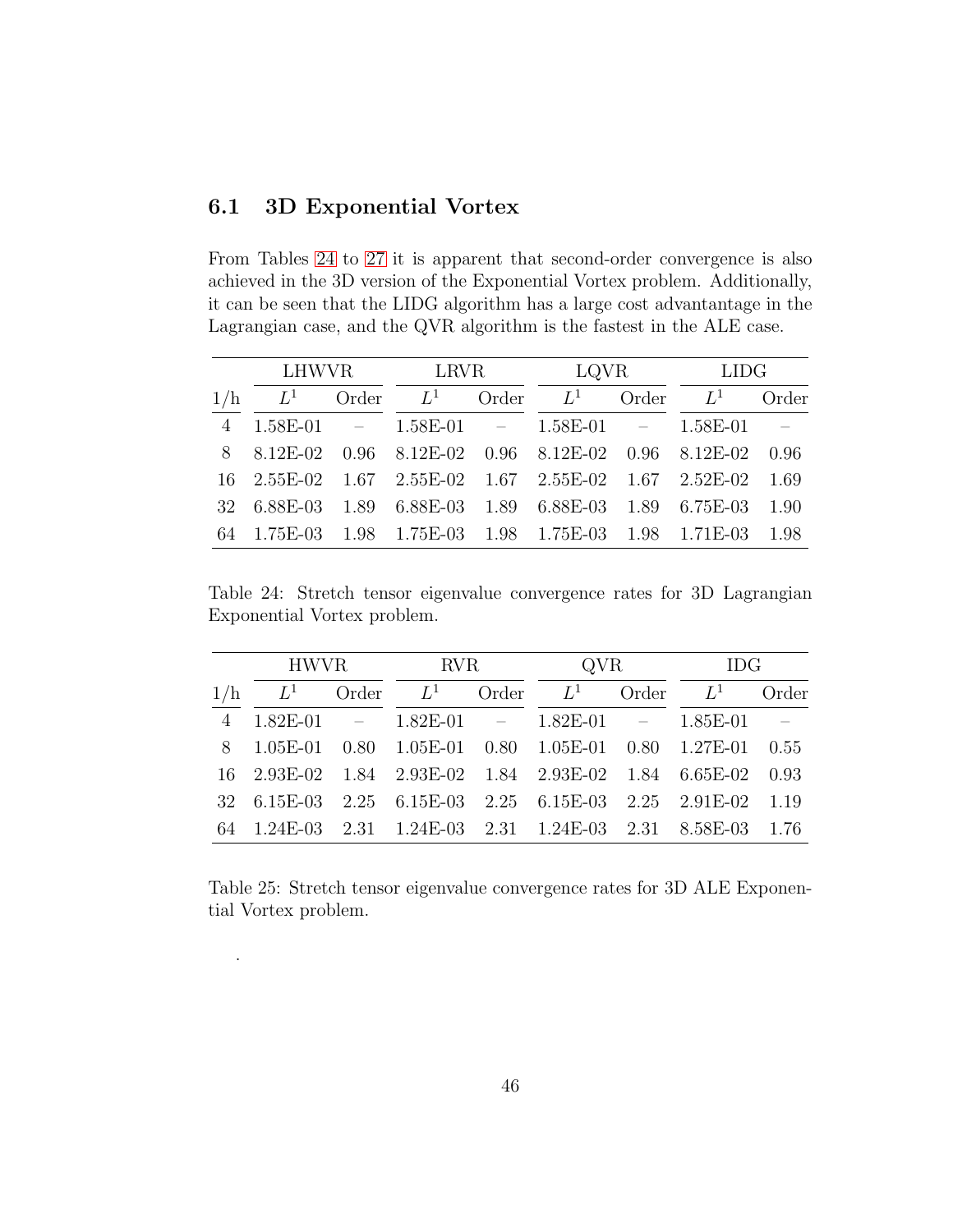|     | LHWVR       |       | <b>LRVR</b>                                       |       | LQVR  |       | LIDG                                                               |                             |
|-----|-------------|-------|---------------------------------------------------|-------|-------|-------|--------------------------------------------------------------------|-----------------------------|
| 1/h | $L^1$       | Order | $L^1$                                             | Order | $L^1$ | Order | $L^1$                                                              | Order                       |
|     |             |       | $3.16E-01$ - $3.16E-01$ - $3.16E-01$ - $3.17E-01$ |       |       |       |                                                                    | $\mathcal{L} = \mathcal{L}$ |
| 8   | $1.26E-01$  |       |                                                   |       |       |       | 1.32 1.26E-01 1.32 1.26E-01 1.33 1.28E-01 1.31                     |                             |
|     | 16 3.64E-02 |       |                                                   |       |       |       | 1.79 3.64E-02 1.79 3.62E-02 1.80 3.68E-02 1.79                     |                             |
|     | 32 9.40E-03 |       | $1.95$ 9.40E-03 1.95 9.32E-03 1.96 9.51E-03       |       |       |       |                                                                    | 1.95                        |
|     |             |       |                                                   |       |       |       | 64  2.37E-03  1.99  2.37E-03  1.99  2.34E-03  1.99  2.39E-03  1.99 |                             |

<span id="page-46-0"></span>Table 26: Rotation tensor matrix convergence rates for 3D Lagrangian Exponential Vortex problem.

|     |       |  |                         | HWVR RVR |                                                            | QVR         |  | IDG                                                         |  |
|-----|-------|--|-------------------------|----------|------------------------------------------------------------|-------------|--|-------------------------------------------------------------|--|
| 1/h | $L^1$ |  | Order $L^1$ Order $L^1$ |          |                                                            | Order $L^1$ |  | Order                                                       |  |
|     |       |  |                         |          | $4 \quad 3.47E-01 = 3.47E-01 = 3.48E-01 = 3.92E-01$        |             |  | $\mathcal{L}^{\mathcal{L}}$ and $\mathcal{L}^{\mathcal{L}}$ |  |
|     |       |  |                         |          | 8 1.76E-01 0.98 1.75E-01 0.98 1.72E-01 1.02 2.62E-01 0.58  |             |  |                                                             |  |
|     |       |  |                         |          | 16 5.87E-02 1.58 5.84E-02 1.59 5.33E-02 1.69 1.30E-01 1.01 |             |  |                                                             |  |
|     |       |  |                         |          | 32 1.36E-02 2.11 1.34E-02 2.12 1.22E-02 2.13 4.58E-02 1.51 |             |  |                                                             |  |
|     |       |  |                         |          | 64 2.93E-03 2.21 2.89E-03 2.22 2.71E-03 2.17 1.32E-02 1.79 |             |  |                                                             |  |

<span id="page-46-1"></span>Table 27: Rotation tensor matrix convergence rates for 3D ALE Exponential Vortex problem.

| Method      | CPU Time | Rel. CPU Time |
|-------------|----------|---------------|
| LHWVR       | 1870.25  | 1.000         |
| <b>LRVR</b> | 1870.97  | 1.000         |
| LQVR        | 1871.89  | 1.001         |
| LIDG.       | 1693.54  | 0.906         |

<span id="page-46-2"></span>Table 28: Relative and actual CPU time for 3D Lagrangian Exponential Vortex problem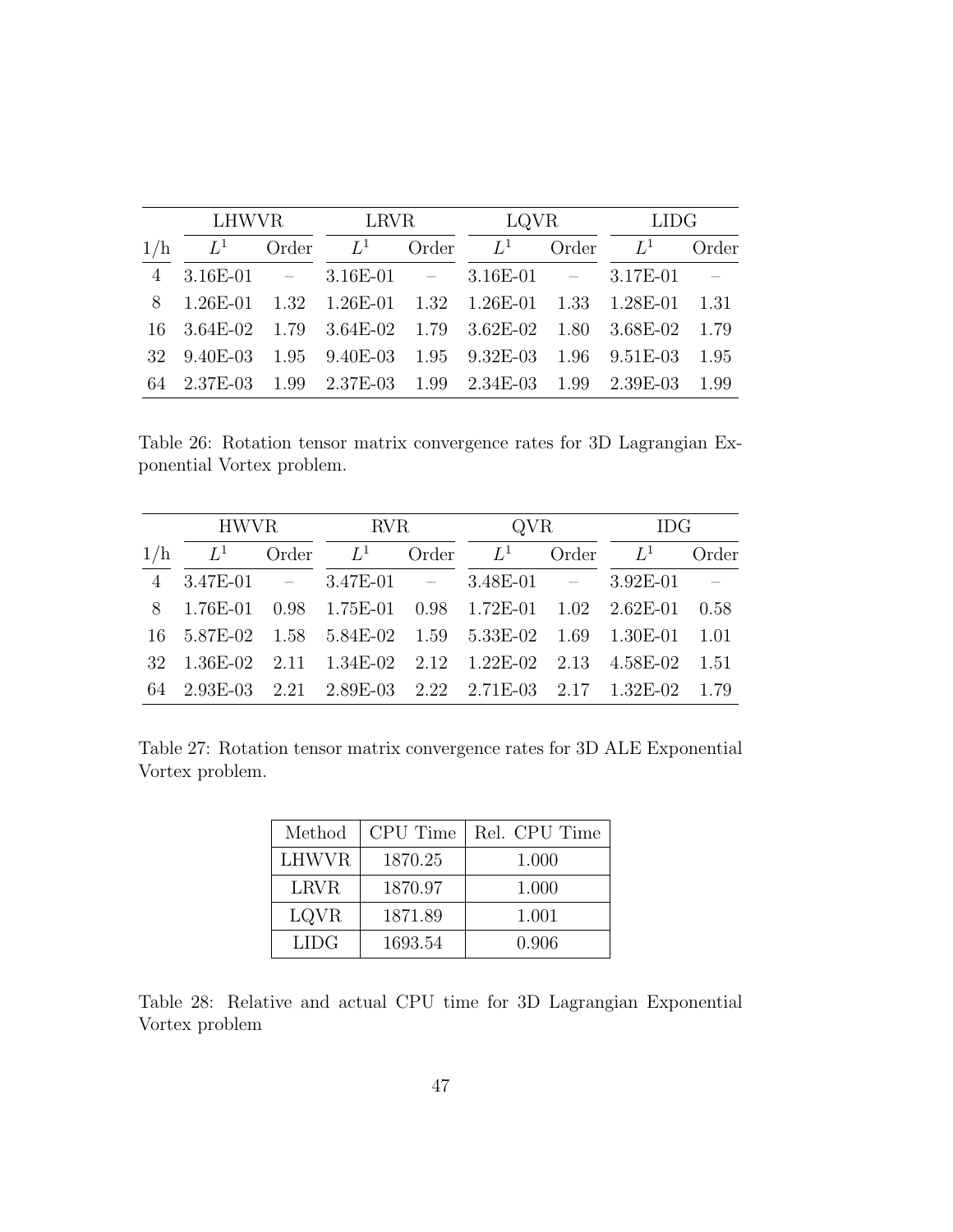| Method      | CPU Time | Rel. CPU Time |
|-------------|----------|---------------|
| <b>HWVR</b> | 4220.42  | 1.000         |
| <b>RVR</b>  | 4219.98  | 1.000         |
| QVR         | 4024.52  | 0.954         |
| <b>IDG</b>  | 4364.78  | 1.034         |

<span id="page-47-1"></span>Table 29: Relative and actual CPU time for 3D ALE Exponential Vortex problem

#### <span id="page-47-0"></span>6.2 3D ABC Vortical Flow

It will be seen that convergence rates for this problem appear to be approaching first-order for the Lagrangian cases. Something clearly less than first order is in evidence for the ALE results. This is consistent with the non-smooth nature of the imposed motion.

|                | LHWVR                                                 |  | <b>LRVR</b>       |  | LQVR                                              |             | LIDG                                                  |            |
|----------------|-------------------------------------------------------|--|-------------------|--|---------------------------------------------------|-------------|-------------------------------------------------------|------------|
| 1/h            | $L^1$                                                 |  | Order $L^1$ Order |  | $L^1$                                             | Order $L^1$ |                                                       | Order      |
| $\overline{4}$ |                                                       |  |                   |  | $7.76E-02$ - $7.76E-02$ - $7.76E-02$ - $7.77E-02$ |             |                                                       | $\sim$ $-$ |
|                | 8 5.99E-02 0.37 5.99E-02 0.37 5.99E-02 0.37 5.99E-02  |  |                   |  |                                                   |             |                                                       | 0.38       |
|                | 16 2.90E-02 1.05 2.90E-02 1.05 2.90E-02 1.05 2.90E-02 |  |                   |  |                                                   |             |                                                       | 1.05       |
|                | 32 1.50E-02                                           |  |                   |  |                                                   |             | $0.95$ $1.50E-02$ $0.95$ $1.50E-02$ $0.95$ $1.50E-02$ | 0.95       |
|                | 64 7.19E-03 1.06 7.19E-03 1.06 7.19E-03 1.06 7.20E-03 |  |                   |  |                                                   |             |                                                       | 1.06       |

<span id="page-47-2"></span>Table 30: Stretch tensor eigenvalue convergence rates for 3D Lagrangian ABC Vortical Flow problem.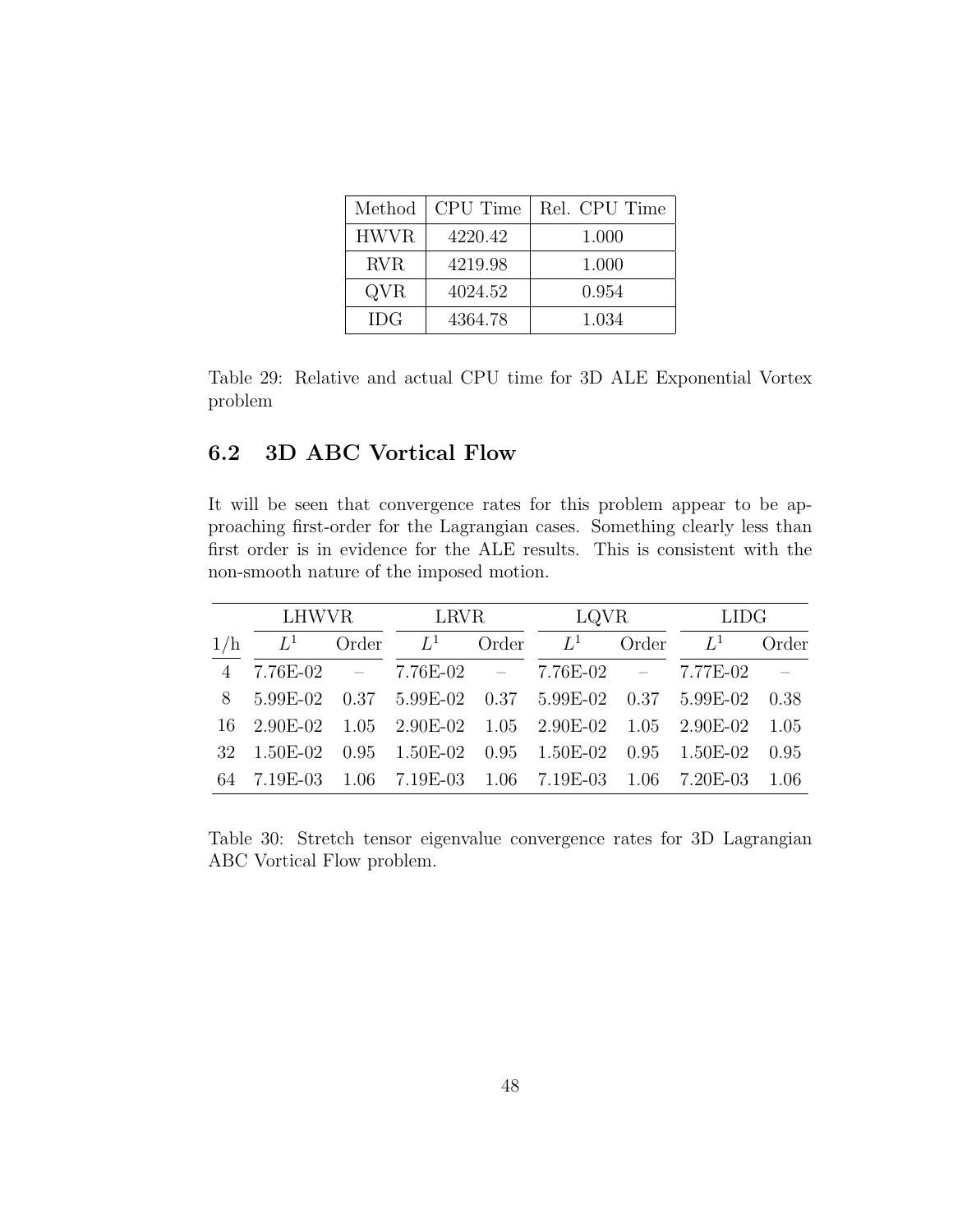|     | HWVR RVR |       |       |       | QVR                                                        |             | <b>IDG</b> |                             |
|-----|----------|-------|-------|-------|------------------------------------------------------------|-------------|------------|-----------------------------|
| 1/h | $L^1$    | Order | $L^1$ | Order | $L^1$                                                      | Order $L^1$ |            | Order                       |
|     |          |       |       |       | $4$ 7.75E-02 - 7.75E-02 - 7.75E-02 - 7.89E-02              |             |            | $\mathcal{L} = \mathcal{L}$ |
|     |          |       |       |       | 8 6.11E-02 0.34 6.11E-02 0.34 6.11E-02 0.34 6.19E-02 0.35  |             |            |                             |
|     |          |       |       |       | 16 3.06E-02 1.00 3.06E-02 1.00 3.06E-02 1.00 3.26E-02      |             |            | 0.93                        |
|     |          |       |       |       | 32 1.68E-02 0.86 1.68E-02 0.86 1.68E-02 0.86 1.90E-02 0.78 |             |            |                             |
|     |          |       |       |       | 64 8.78E-03 0.94 8.78E-03 0.94 8.78E-03 0.94 1.09E-02 0.81 |             |            |                             |

<span id="page-48-0"></span>Table 31: Stretch tensor eigenvalue convergence rates for 3D ALE ABC Vortical Flow problem.

|     | LHWVR |       | LRVR  |       | LQVR                                                               |       | <b>LIDG</b>           |                |
|-----|-------|-------|-------|-------|--------------------------------------------------------------------|-------|-----------------------|----------------|
| 1/h | $L^1$ | Order | $L^1$ | Order | $L^1$                                                              | Order | $L^1$                 | Order          |
|     |       |       |       |       | $1.39E-01$ - $1.39E-01$ - $1.39E-01$ - $1.39E-01$                  |       |                       | $\overline{a}$ |
| -8  |       |       |       |       | $6.83E-02$ $1.02$ $6.83E-02$ $1.02$ $6.83E-02$                     |       | $1.02 \quad 6.83E-02$ | 1.02           |
|     |       |       |       |       | 16 5.19E-02 0.40 5.19E-02 0.40 5.19E-02                            |       | $0.40\quad 5.19E-02$  | 0.40           |
|     |       |       |       |       | 32 3.56E-02 0.54 3.56E-02 0.54 3.56E-02 0.54 3.56E-02 0.54         |       |                       |                |
|     |       |       |       |       | 64  2.46E-02  0.54  2.46E-02  0.54  2.46E-02  0.54  2.46E-02  0.54 |       |                       |                |

<span id="page-48-1"></span>Table 32: Rotation tensor matrix convergence rates for 3D Lagrangian ABC Vortical Flow problem.

|  |  | HWVR RVR |  | QVR IDG                                                                                         |  |  |  |
|--|--|----------|--|-------------------------------------------------------------------------------------------------|--|--|--|
|  |  |          |  | $1/h$ $L^1$ Order $L^1$ Order $L^1$ Order $L^1$ Order                                           |  |  |  |
|  |  |          |  | $4 \quad 1.39E-01 \quad - \quad 1.39E-01 \quad - \quad 1.39E-01 \quad - \quad 1.41E-01 \quad -$ |  |  |  |
|  |  |          |  | 8 6.93E-02 1.00 6.93E-02 1.00 6.93E-02 1.00 7.18E-02 0.97                                       |  |  |  |
|  |  |          |  | 16 5.31E-02 0.39 5.31E-02 0.39 5.30E-02 0.39 5.64E-02 0.35                                      |  |  |  |
|  |  |          |  | 32 3.66E-02 0.53 3.66E-02 0.53 3.66E-02 0.53 4.05E-02 0.48                                      |  |  |  |
|  |  |          |  | 64  2.64E-02  0.47  2.64E-02  0.47  2.64E-02  0.47  3.07E-02  0.40                              |  |  |  |

<span id="page-48-2"></span>Table 33: Rotation tensor matrix convergence rates for 3D ALE ABC Vortical Flow problem.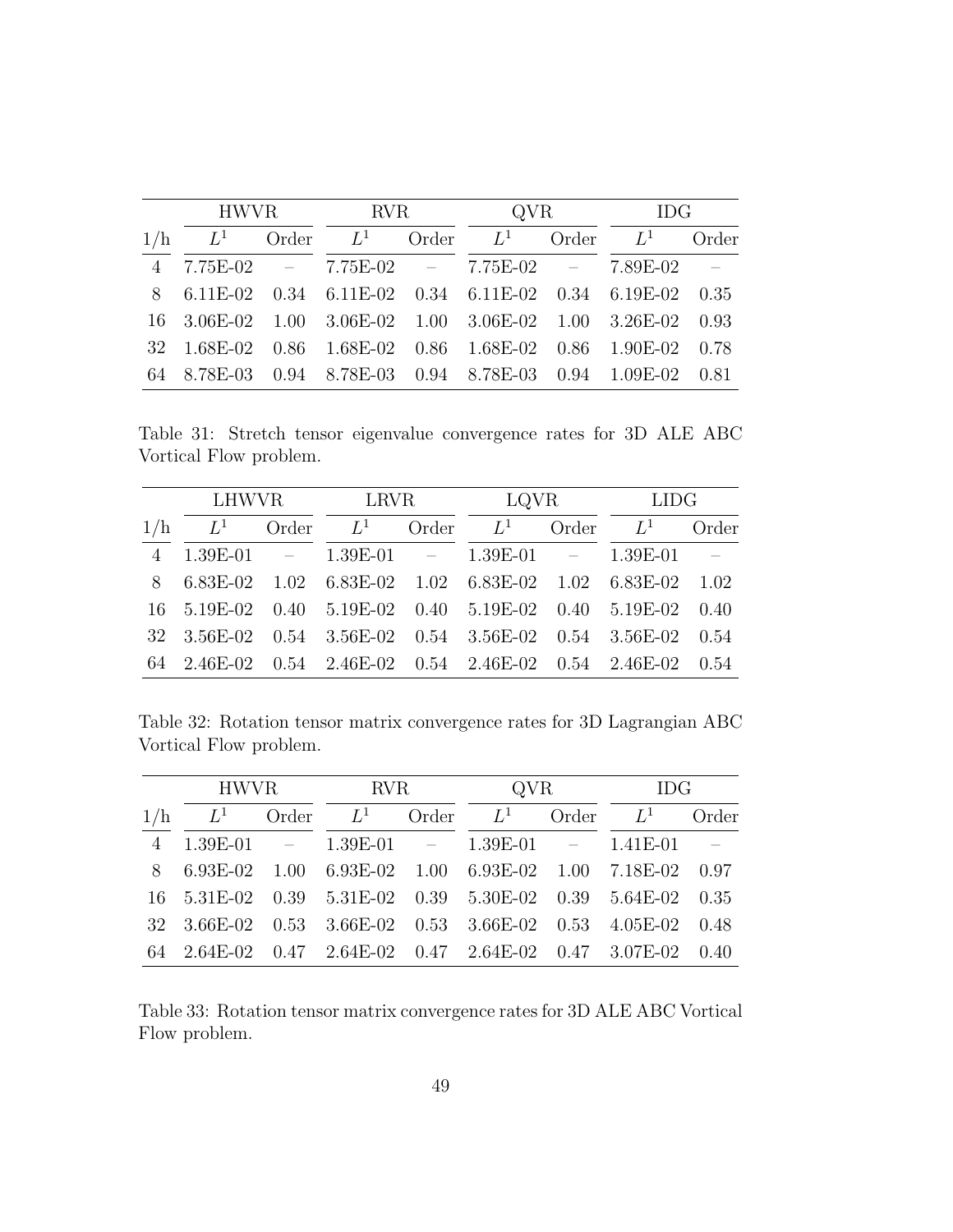| Method       | CPU Time | Rel. CPU Time |
|--------------|----------|---------------|
| <b>LHWVR</b> | 1149.51  | 1.000         |
| <b>LRVR</b>  | 1143.12  | 0.994         |
| LQVR         | 1150.23  | 1.001         |
| LIDG.        | 1049.94  | 0.913         |

<span id="page-49-0"></span>Table 34: Relative and actual CPU time for 3D Lagrangian ABC Vortical Flow problem

| Method      | CPU Time | Rel. CPU Time |
|-------------|----------|---------------|
| <b>HWVR</b> | 2459.75  | 1.000         |
| RVR.        | 2460.67  | 1.000         |
| QVR         | 2400.43  | 0.976         |
| <b>IDG</b>  | 2668.27  | 1.085         |

<span id="page-49-1"></span>Table 35: Relative and actual CPU time for 3D ALE ABC Vortical Flow problem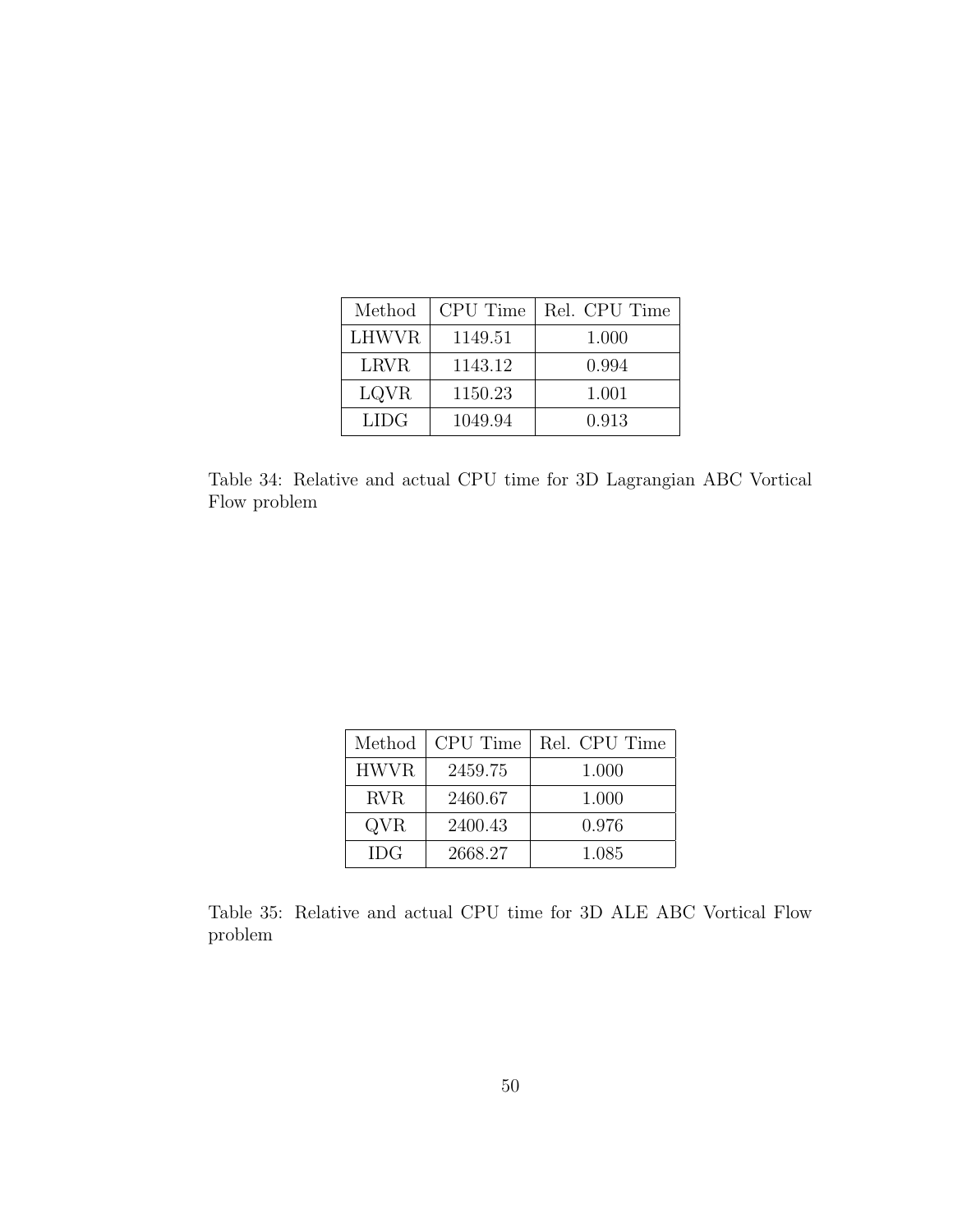### <span id="page-50-0"></span>7 A Three Dimensional Impact Problem

Next we compare these various approaches on a more realistic 3D calculation involving the impact of a penetrator into a target. Due to the nature of the problem, only the ALE case is studied. Lagrangian methods do not prove to be sufficiently robust. Furthermore, we do not show the constrained transport approach (IDG) because it is not fully implemented and working for multiple material calculations and we have not resolved the issue of maintaining positivity of the inverse deformation gradient. Since the current single material implementation is significantly more expensive this algorithm has not been pursued further.

Table [36](#page-50-1) shows time comparisons for the HWVR, RVR, and QVR approaches. In addition, first-order and second-order time stepping schemes have been implemented with each approach and the two methods that utilize a tensor rotation representation (HWVR and RVR) both show results with the iterative polar decomposition (Iterative) and the direct polar decomposition (Direct) methods for computating an updated rotation tensor after component by component remap.

| Method      | Rotation   | VR Update  | Time(s) | Relative | <b>Steps</b> | $\mu$ s/el/step |
|-------------|------------|------------|---------|----------|--------------|-----------------|
|             | Projection | Time Order |         | Time     |              |                 |
| <b>HWVR</b> | Iterative  | 1st        | 166.82  | 1.0      | 446          | 36.528          |
| <b>HWVR</b> | Iterative  | 2nd        | 170.05  | 1.019    | 456          | 36.418          |
| <b>HWVR</b> | Direct     | 1st        | 166.78  | 1.0      | 446          | 36.518          |
| <b>HWVR</b> | Direct     | 2nd        | 171.49  | 1.028    | 456          | 36.726          |
| <b>RVR</b>  | Iterative  | 1st        | 167.29  | 1.003    | 447          | 36.547          |
| <b>RVR</b>  | Iterative  | 2nd        | 167.28  | 1.003    | 447          | 36.545          |
| <b>RVR</b>  | Direct     | 1st        | 166.08  | 0.996    | 447          | 36.284          |
| <b>RVR</b>  | Direct     | 2nd        | 171.87  | 1.03     | 459          | 36.567          |
| QVR         | UQuat      | 1st        | 172.02  | 1.031    | 465          | 36.127          |
| QVR         | UQuat      | 2nd        | 170.76  | 1.024    | 459          | 36.331          |

<span id="page-50-1"></span>Table 36: 3D impact test with varying update methods and representations for  $\lambda_s = 10^{-5}$ .

We observe from this table that using a quaternion representation for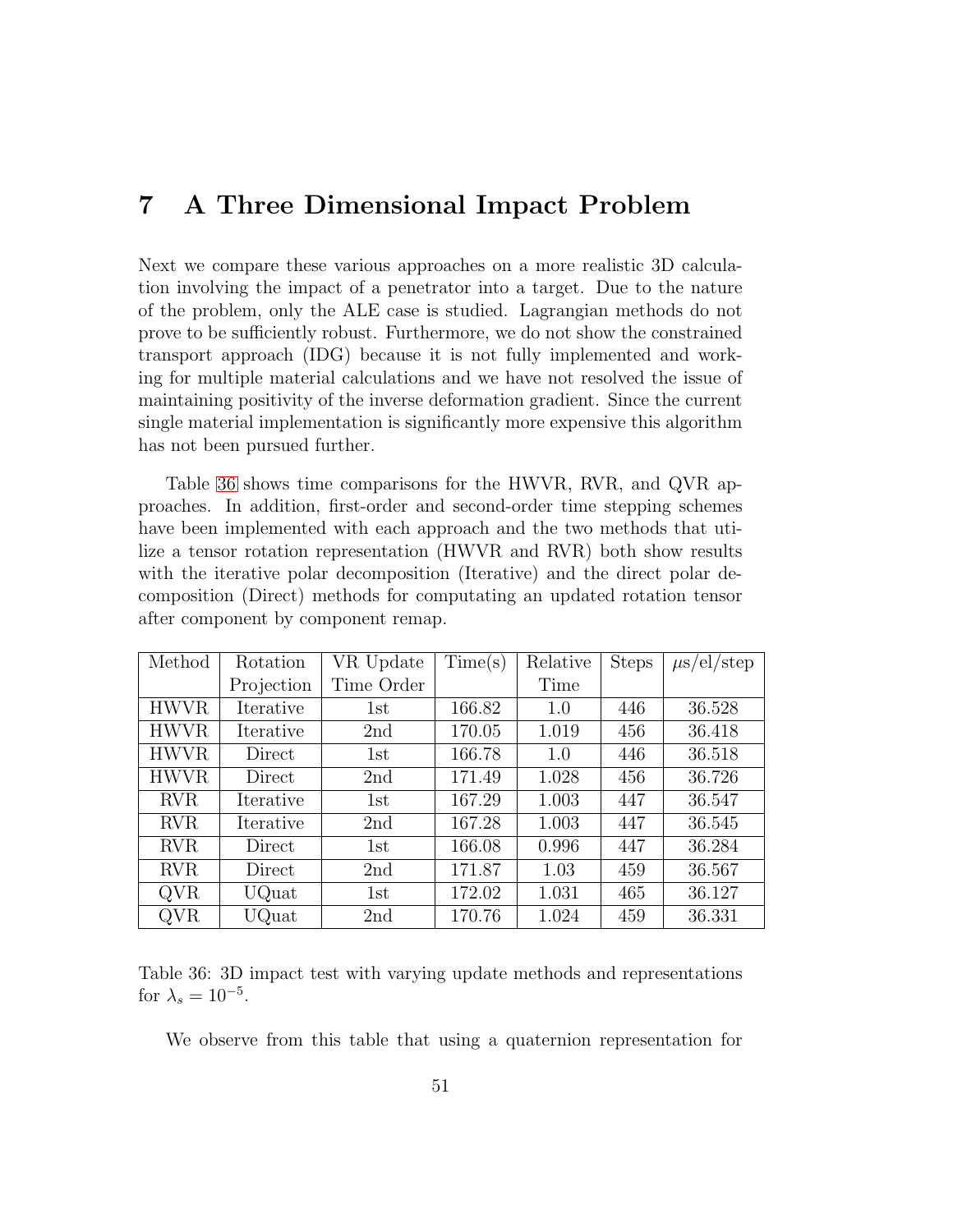the rotation tensor yields a slight computational advantage in terms of computational cost per cycle. The extra cost for using the second-order time integration VR methodology is barely visible. However, for some reason in this test case we observe additional cycles indicating some sort of feedback which has lowered the time step for this test problem which leads to no real net benefit.

We can also optionally compute the midstep rotation tensor using the exponential map interpolation methodology outlined in this report for purposes of allowing hypo-elastic models to be second-order in time. The possibility was mentioned in a previous report.<sup>[7](#page-52-9)</sup> However, we will not investigate the utility of this approach here as it is intimately involved with the time accuracy of general non-linear elastic-plastic hypo-elastic models and this subject deserves separate attention.<sup>[26](#page-54-9)</sup>

### <span id="page-51-0"></span>8 Conclusions

We have characterized various approaches for tracking information associated with the kinematics of the deformation of solid materials when explicit rotation tensors are required. These approaches are applicable for use in Lagrangian/Eulerian approaches in which a full kinematic description is required. Examination of the various methods shows that the updated stretch and rotation method with a quaternion representation for the rotation appears to have the advantage at this time. Direct polar decomposition approaches with constrained transport remapping appear to be viable in principle but the current implementation is not competitive with the updated polar decomposition approaches since issues with efficiency, multi-material management and maintenance of the positivity of the inverse deformation gradient have not yet been resolved.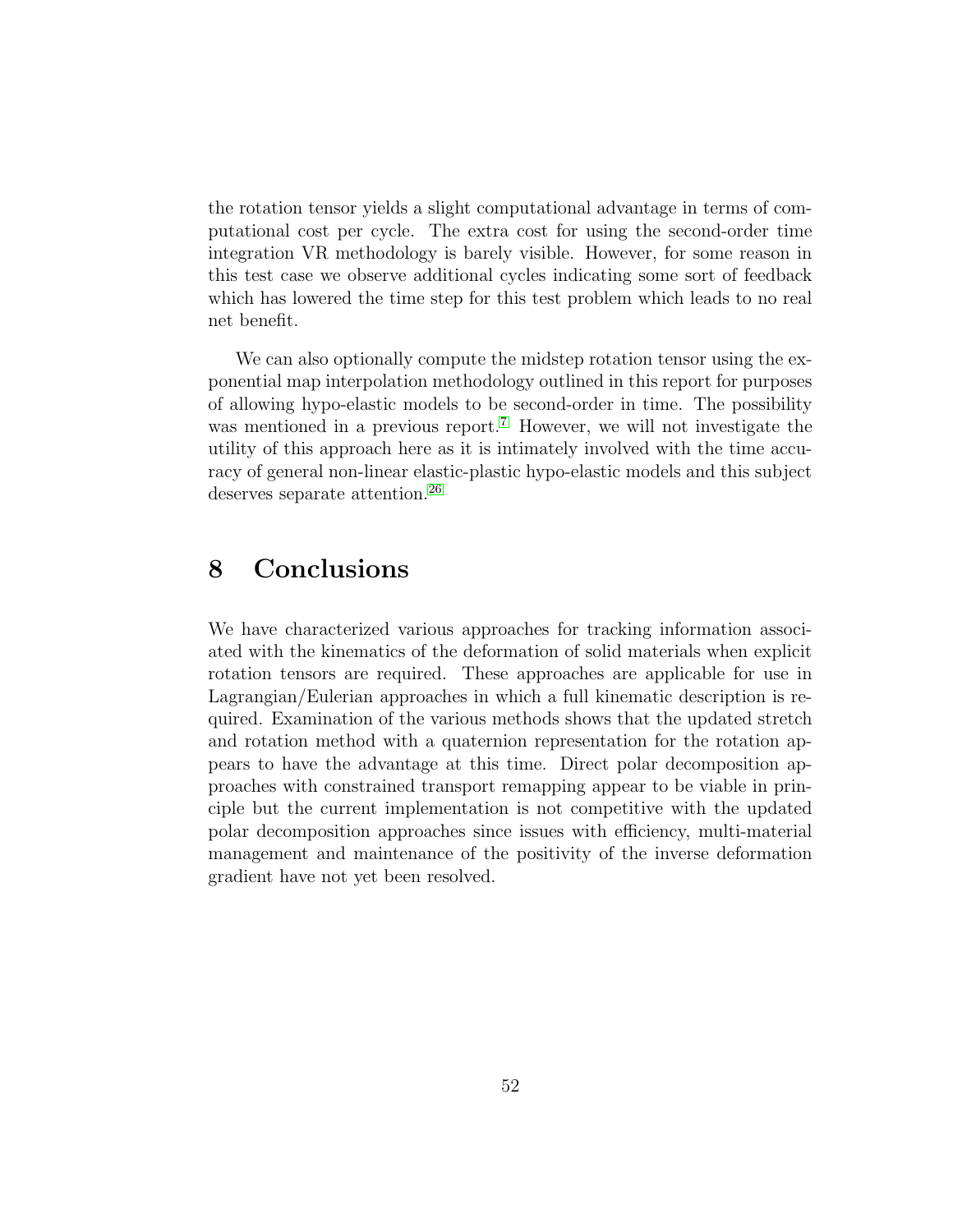### <span id="page-52-5"></span>References

- [1] David Baraff. An introduction to physically based modeling: Rigid body simulation I and II. Online Siggraph '97 Course Notes. http://www.cs.brown.edu/courses/cs224/papers/baraff97notes1.pdf, 1997.
- <span id="page-52-7"></span>[2] P. B. Bochev, J. J. Hu, A. C. Robinson, and R. S. Tuminaro. Towards robust 3D Z-pinch simulations: discretization and fast solvers for magnetic diffusion in heterogeneous conductors. Electronic Transactions on Numerical Analysis, 15:186–210, 2003.
- <span id="page-52-8"></span>[3] Pavel Bochev and Mikhail Shashkov. Constrained interpolation (remap) of divergence-free fields. Computer Methods Appl. Mech. Engrg., 194:511–530, 2005.
- <span id="page-52-3"></span>[4] R. M. Brannon. Rotation: A review of useful theorems involving proper orthogonal marices referenced to threedimensional physical space. Unpublished document available at http://www.mech.utah.edu/brannon/gobag.html, February 2009.
- <span id="page-52-6"></span><span id="page-52-1"></span>[5] J. K. Dienes. On the analysis of rotation and stress rate in deforming bodies. Acta Mechanica, 32:217–232, 1979.
- [6] Charles R. Evans and John F. Hawley. Simulation of magnetohydrodynamic flows: a constrained transport method. The Astrophysical Journal, 332:659–677, September 1988.
- <span id="page-52-9"></span>[7] Grant V. Farnsworth and Allen C. Robinson. Improved kinematic options in ALEGRA. Technical Report SAND2003-4510, Sandia National Laboratories, Albuquerque, New Mexico, December 2003.
- <span id="page-52-2"></span>[8] D. P. Flanagan and L. M. Taylor. An accurate numerical algorithm for stress integration with finite rotations. Computer Methods in Applied Mechanical Engineering, 62:305–320, 1987.
- <span id="page-52-4"></span>[9] J. N. Franklin. Matrix Theory. Prentice-Hall, 1968.
- <span id="page-52-0"></span>[10] James G. Glimm, Bradley J. Plohr, and David H. Sharp. A conservative formulation for large-deformation plasticity. Applied Mech. Rev., 46:519– 526, 1993.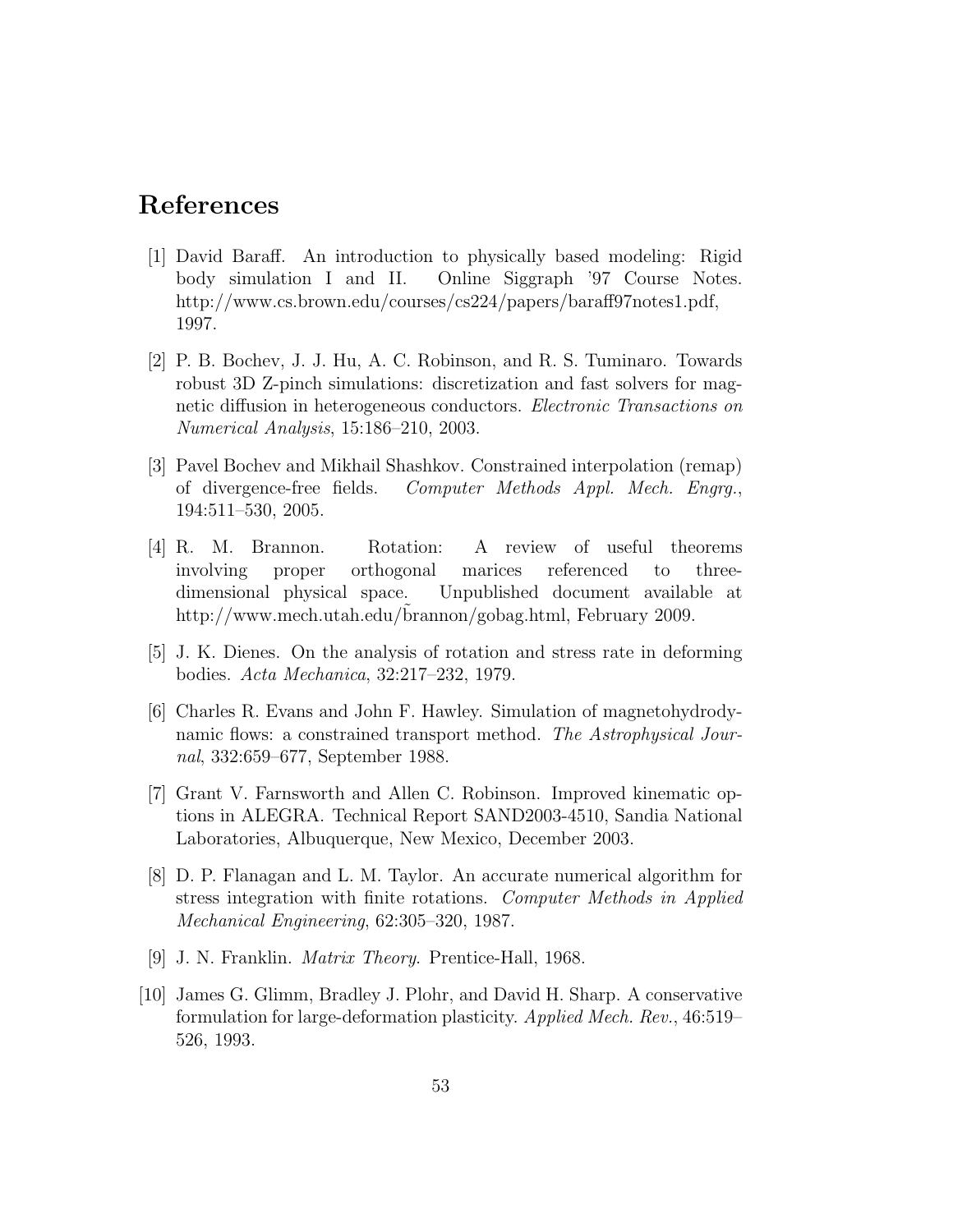- <span id="page-53-9"></span><span id="page-53-6"></span>[11] I. N. Herstein. Topics in Algebra. John Wiley & Sons, New York, 1975.
- [12] Nicholas J. Higham. Computing the polar decomposition with applications. SIAM Journal Scientific and Statistical Computing, 7(4):1160– 1174, October 1986.
- <span id="page-53-7"></span>[13] Nicholas J. Higham and Robert S. Schreiber. Fast polar decomposition of an arbitrary matrix. SIAM Journal Scientific and Statistical Computing, 11(4):648–655, July 1990.
- <span id="page-53-5"></span>[14] Thomas J. R. Hughes and James Winget. Finite rotation effects in numerical integration of rate constitutuve equations arising in largedeformation analysis. Computer Methods in Applied Mechanical Engineering, 15(12):1862–1867, 1980.
- <span id="page-53-8"></span>[15] Charles Kenney and Alan J. Laub. On scaling Newton's method for polar decompositions and the matrix sign function. SIAM Journal Matrix Analysis, 13(3):688–706, July 1992.
- <span id="page-53-4"></span>[16] X. Lin and J. Ballmann. A Riemann solver and a second-order Godunov method for elastic-plastic wave propagation in solids. International Journal of Impact Engineering, 13(3):463–478, 1993.
- <span id="page-53-10"></span>[17] P. Londrillo and L. Del Zanna. High order upwind schemes for multidimensional magnetohydrodynamics. The Astrophysical Journal, 530:508– 524, 2000.
- <span id="page-53-2"></span>[18] G. H. Miller and P. Colella. A high-order Eulerian Godunov method for elastic-plastic flow in solids. Journal of Computational Physics, 167:131– 176, 2001.
- <span id="page-53-3"></span>[19] G. H. Miller and P. Colella. A conservative three-dimensional Eulerian method for coupled solid-fluid shock capturing. Journal of Computational Physics, 183:26–82, 2002.
- <span id="page-53-0"></span>[20] James S. Peery and Daniel E. Carroll. Multi-material ALE methods in unstructured grids. Computer Methods in Applied Mechanics and Engineering, 187:591–619, 2000.
- <span id="page-53-1"></span>[21] Bradley J. Plohr. Mathematical modeling of plasticity in metals. Mat. Contemp., 11:95–120, 1996.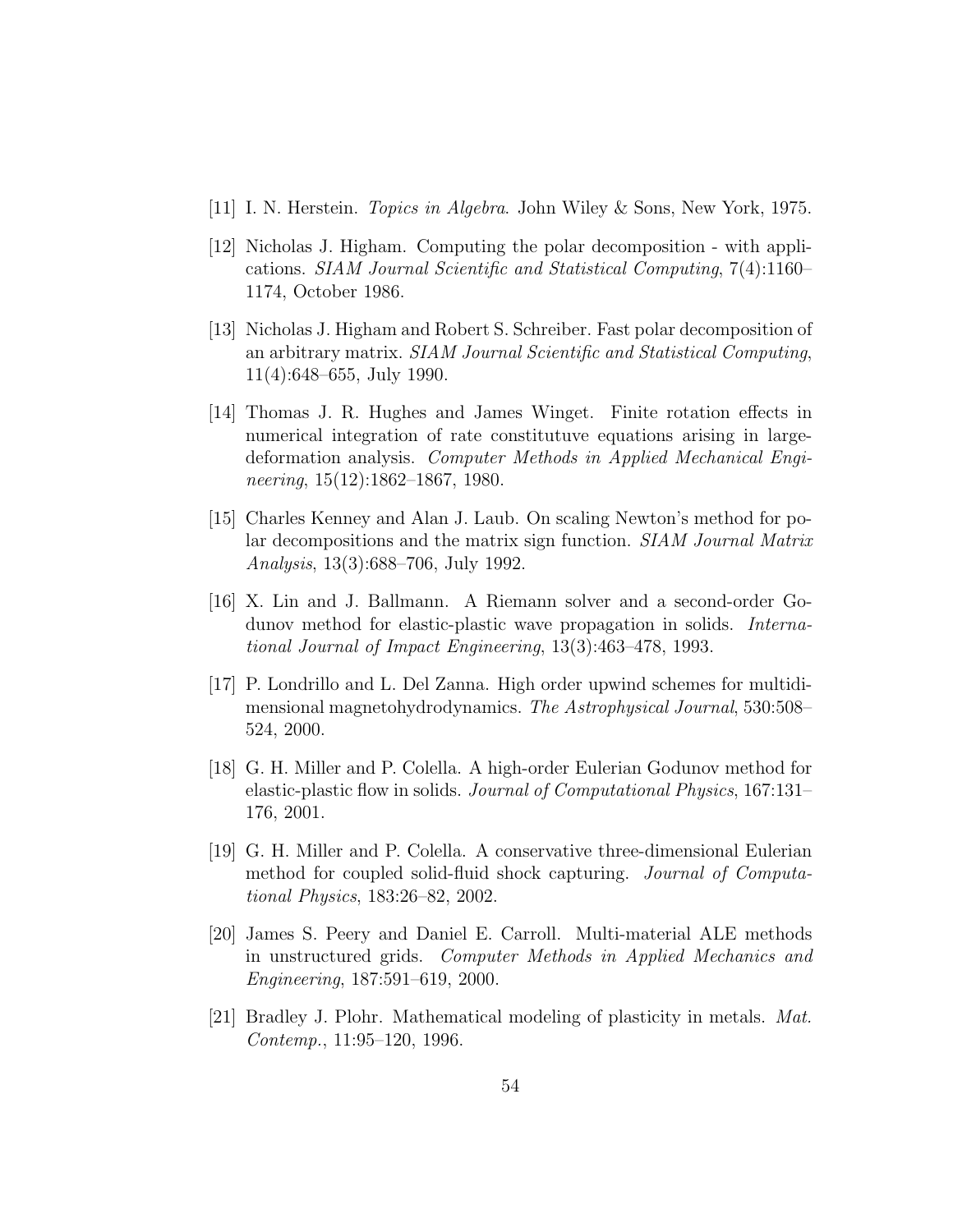- <span id="page-54-0"></span>[22] Bradley J. Plohr and David H. Sharp. A conservative Eulerian formulation of the equations for elastic flow. Advances in Applied Mathematics, 9:481–499, 1988.
- <span id="page-54-6"></span><span id="page-54-1"></span>[23] Bradley J. Plohr and David H. Sharp. A conservative formulation for plasticity. Advances in Applied Mathematics, 13:462–493, 1992.
- [24] M. M. Rashid. Material state remapping in computational solid mechanics. International Journal for Numerical Methods in Engineering, 55:431–450, 2002.
- <span id="page-54-8"></span>[25] William M. Scherzinger and Clark R. Dohrmann. A robust algorithm for finding the eigenvalues and eigenvectors of 3x3 symmetric matrices. Computer Methods in Applied Mechanics and Engineering, 197:4007– 4015, 2008.
- <span id="page-54-9"></span>[26] J. C. Simo and S. Govindjee. Non-linear b-stability and symmetry preserving return mapping algorithms for plasticity and viscoplasticity. International Journal for Numerical Methods in Engineering, 31:151–176, 1991.
- <span id="page-54-7"></span><span id="page-54-5"></span>[27] J. C. Simo and T. J. R. Hughes. Computational Inelasticity. Springer-Verlag New York, Inc., 1998.
- [28] J. C. Simo and K. S. Pister. Remarks on rate constitutive equations for finite deformation problems: Computational implications. Computer Methods in Applied Mechanics and Engineering, 46:201–215, 1984.
- <span id="page-54-3"></span>[29] John A. Trangenstein. Adaptive mesh refinement for wave propagation in nonlinear solids. SIAM Journal Scientific Computing, 16(4):819–839, July 1995.
- <span id="page-54-2"></span>[30] John A. Trangenstein and Phillip Colella. A higher-order Godunov method for modeling finite deformation in elastic-plastic solids. Communications on Pure and Applied Mathematics, 44:41–100, 1991.
- <span id="page-54-4"></span>[31] John A. Trangenstein and Richard B. Pember. The Riemann problem for longitudinal motion in an elastic-plastic bar. SIAM Journal Scientific and Statistical Computing, 12(1):180–207, 1991.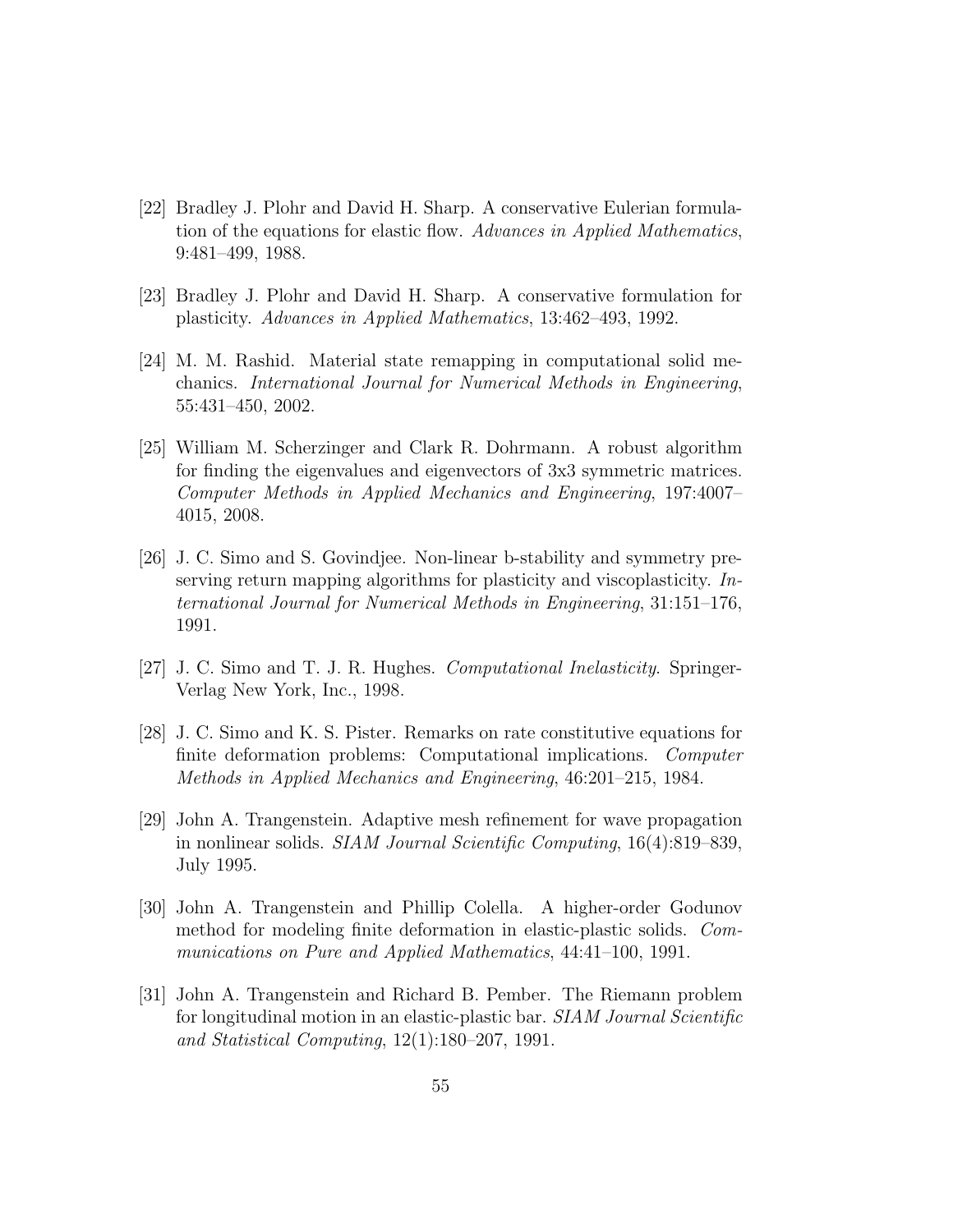- <span id="page-55-4"></span>[32] John A. Trangenstein and Richard B. Pember. Numerical algorithms for strong discontinuities in elastic-plastic solids. Journal Computational Physics, 103:63, 1992.
- <span id="page-55-5"></span>[33] H. S. Udaykumar, L. Tran, D. M. Belk, and K. J. Vanden. An Eulerian method for computation of multimaterial impact with ENO shockcapturing and sharp interfaces. Journal of Computational Physics, 186:136–177, 2003.
- <span id="page-55-2"></span>[34] John Walter, James Glimm, John Grove, Hyun-Cheol Hwang, Xiao Lin, Brakely J. Plohr, David H. Sharp, and Dahi Yu. Eulerian front tracking for solid dynamics. In K. Iyer and S. Chou, editors, Proc. 15th U. S. Army Symposium on Solid Mechanics, pages 343–366. Battelle Press, 1999.
- <span id="page-55-3"></span>[35] John Walter, Dahai Yu, Bradley J. Plohr, John Grove, and James Glimm. An algorithm for Eulerian front tracking for solid deformation. Technical Report SUNY SB-AMS-00-24, State University of New York, 2000.
- <span id="page-55-1"></span>[36] Feng Wang, James Glimm, and Bradley J. Plohr. A model for ratedependent plasticity. J. Mech. Phys. Solids, 43(9):1497–1503, 1995.
- <span id="page-55-0"></span>[37] Feng Wang, James G. Glimm, John W. Grove, Bradley J. Plohr, and David H. Sharp. A conservative Eulerian numerical scheme for elastoplasticity and application to plate impact problems. Impact Computer. Sci. Engrg., 5:285–308, 1993.
- <span id="page-55-6"></span>[38] Eric W. Weisstein. Quaternion. From MathWorld–A Wolfram Web Resource. http://mathworld.wolfram.com/Quaternion.html, 1999 CRC Press LLC, 1999-2004 Wolfram Research, Inc.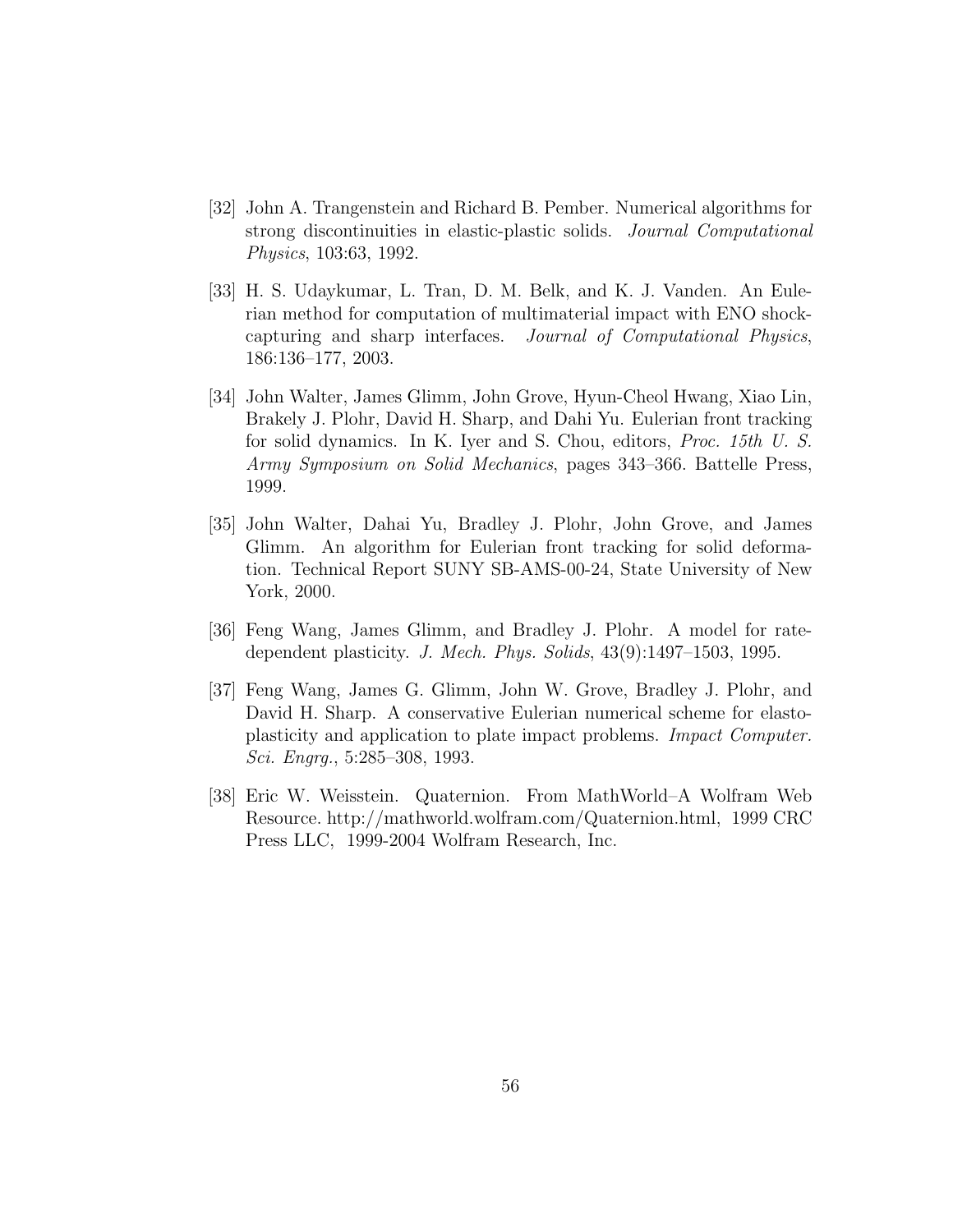## <span id="page-56-0"></span>A Alternative Method For Calculating Exact Solutions

It is possible to compute an arbitrary motion and the associated deformation gradient associated with the specification of a given velocity field,  $\mathbf{v}(\mathbf{x},t)$ . This problem can be solved in general by integrating the set of ordinary differential equations (ODE)

$$
\dot{\mathbf{x}} = \mathbf{v}(\mathbf{x}, t) \tag{A.76}
$$

<span id="page-56-1"></span>
$$
\dot{\mathbf{F}} = \mathbf{L}(\mathbf{x}, t)\mathbf{F} \tag{A.77}
$$

$$
\mathbf{x}(0) = \mathbf{a} \tag{A.78}
$$

$$
\mathbf{F}(0) = \mathbf{I} \tag{A.79}
$$

for any initial Lagrangian position **a** and  $\mathbf{L} = \nabla \mathbf{v}$ . If this set of ODEs can be solved exactly,  $\mathbf{F}(\mathbf{x},t)$  can be written explicitly which in general is preferable.

If the solution cannot be obtained exactly, it may be obtained numerically using an ODE solver as follows. Assume we desire the solution at a point  $\hat{\mathbf{x}}$ at times  $0 = T_0 < T_1 < \cdots < T_n$ . We apply a Newton iteration on **a** for a given  $\hat{\mathbf{x}}$  using

$$
\mathbf{a}_n^{k+1} = \mathbf{a}_n^k - \mathbf{F}^{-1}(\mathbf{a}_n^k)(\mathbf{x}(\mathbf{a}_n^k) - \hat{\mathbf{x}}), \quad k = 0, 1, \cdots, K_n
$$
 (A.80)

where  $\bf{F}$  and  $\bf{x}$  are obtained by numerical solution of Equations [A.76](#page-56-1) to [A.79](#page-56-1) to time  $T_n$ . The subscript refers to the time level and the superscript to the iteration level.  $K_n$  is the number of iterations to achieve convergence. The  $T_0$ solution is, of course,  $\mathbf{a}_0^k = \hat{\mathbf{x}}$ , and thereafter we use as initial guesses for the Newton iteration  $\mathbf{a}_n^0 = \mathbf{a}_{n-1}^{K_{n-1}}$  This procedure may be used to compute the "exact" solution corresponding to any desired spatial velocity field provided that sufficient accuracy is imposed on the ODE solver.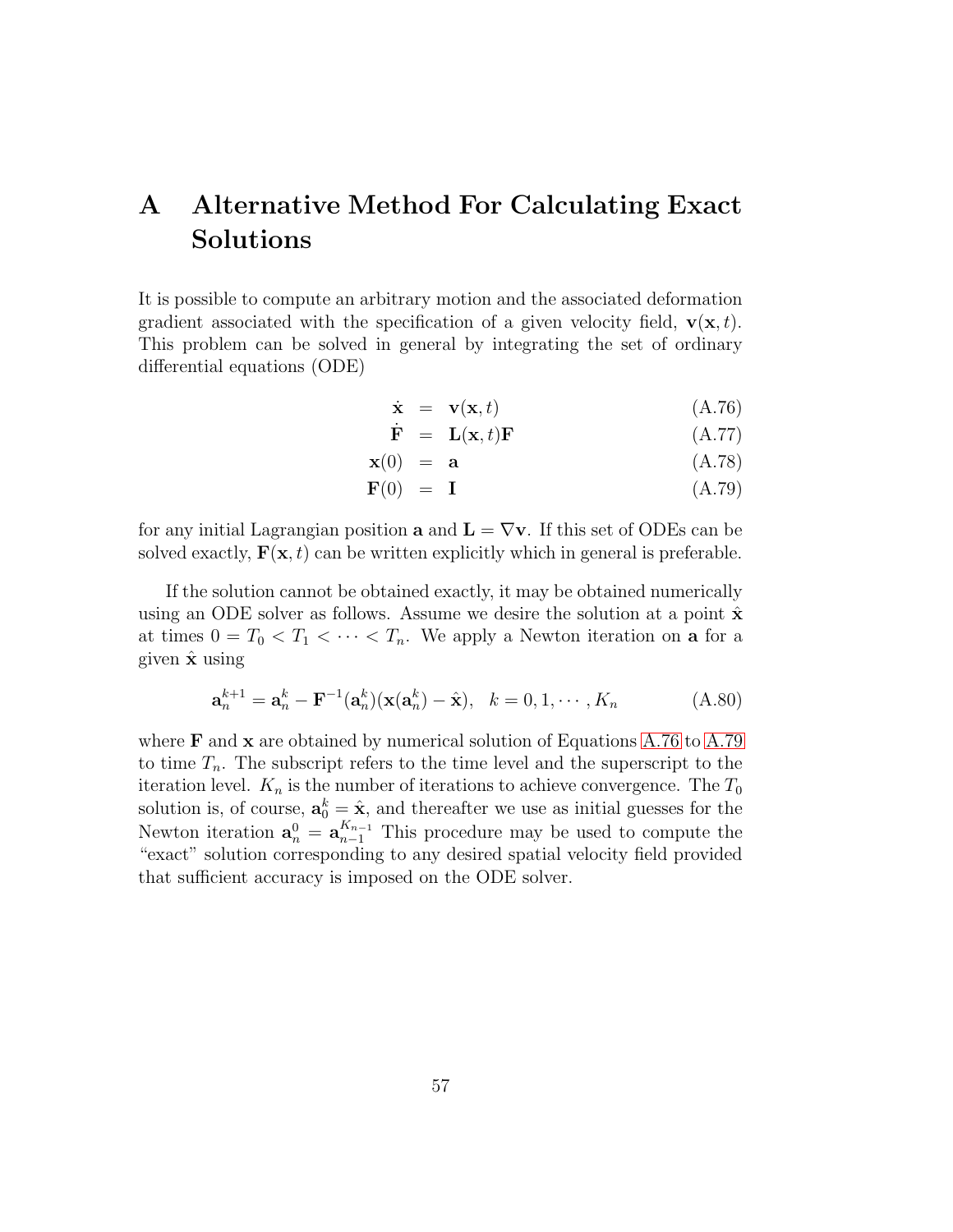## DISTRIBUTION:

- 2 Lawrence Livermore National Laboratory P.O. Box 808 Livermore, CA 94551 Attn: D. Bailey, MS L-016 Attn: R. N. Rieben, MS L-095
- 2 Los Alamos National Laboratory Los Alamos, NM 87545 Attn: M. Shashkov, T-5, MS-B284 Attn: J. Kamm, X-3, MS-B259
- 1 Air Force Research Laboratory AFRL/RDHP 3550 Aberdeen Ave SE, Bldg 322 Kirtland AFB, NM 87117-5776 Attn: D. J Amdahl

3 U.S. Army Research Laboratory AMSRL-WT-TA Aberdeen Proving Ground, MD, 21005-5066 Attn: R. Doney Attn: B. Leavy Attn: M. Love

1 R. M Brannon Department of Mechanical Engineering University of Utah 50 S. Central Campus Dr. Salt Lake City, UT 84112

1 M. A. Christon Dassult Systemes Simulia Corp. Rising Sun Mills 166 Valley Street Providence, RI 02909-2499

1 G. H. Miller Applied Science 1033 Academic Surge Davis, CA 95616

1 G. Farnsworth 800 Sherman Ave. Apt 2 Evanston, IL 60202 1 D. I. Ketcheson Department of Applied Mathematics University of Washington Box 35240 Seattle, WA 98195-2420 1 MS 0316 C. C. Ober, 1433 1 MS 0370 T. G. Trucano, 1411 1 MS 0372 A. S. Gullerud, 1524 1 MS 0372 S. T. Montgomery, 1524 1 MS 0372 W. M. Scherzinger, 1524 1 MS 0372 J. E. Bishop, 1525 1 MS 0378 T. L. Ames, 1431 1 MS 0378 S. Carroll, 1431 1 MS 0378 R. R. Drake, 1431 1 MS 0378 D. M. Hensinger, 1431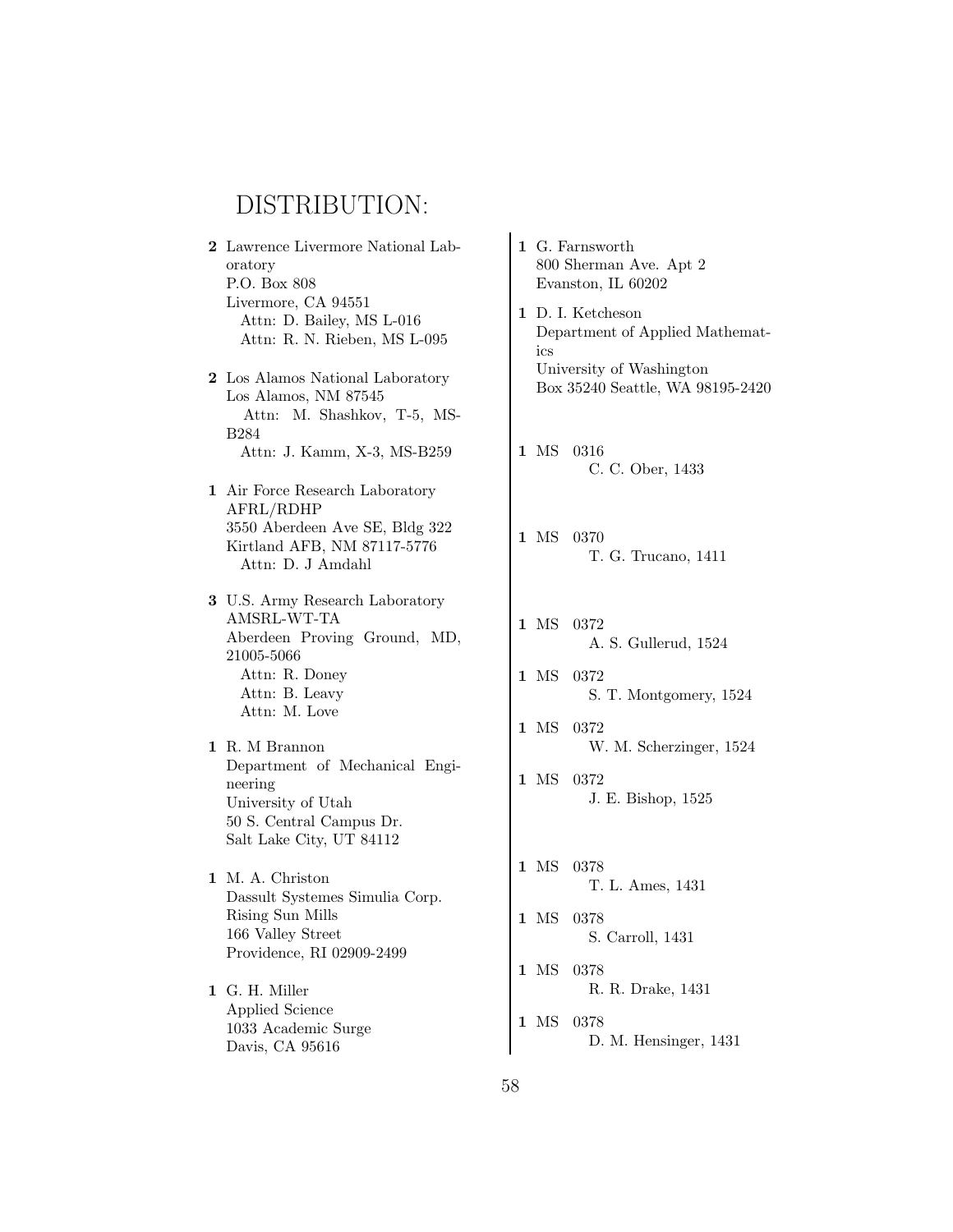1 MS 0378 M. E. Kipp, 1431 1 MS 0378 D. A. Labreche, 1431 1 MS 0378 E. Love, 1431 1 MS 0378 C. B. Luchini, 1431 1 MS 0378 S. J. Mosso, 1431 1 MS 0378 J. H. Neiderhaus, 1431 1 MS 0378 S. V. Petney, 1431 1 MS 0378 W. J. Rider, 1431 3 MS 0378 A. C. Robinson, 1431 1 MS 0378 G. Scovazzi, 1431 1 MS 0378 C. Siefert, 1431 1 MS 0378 R. M. Summers, 1431 1 MS 0378 V. G. Weirs, 1431 1 MS 0378 T. E. Voth, 1433 1 MS 0378 M. K. Wong, 1431 1 MS 0380 N. Crane, 1542 1 MS 0380 J. D. Hales, 1542 1 MS 0380 1 MS 0380 1 MS 0380 1 MS 0380 1 MS 0380 1 MS 0382 1 MS 0384 1 MS 0521 1 MS 0836 1 MS 0836 1 MS 0836

M. Heinstein, 1542 J. Jung, 1542 K. Pierson, 1542 B. W. Spencer, 1542 J. D. Thomas, 1542 M. W. Glass, 1541 P. Yarrington, 1550 K. H. Brown, 2617 S. C. Schumacher, 1516 D. A. Crawford, 1541

R. G. Schmitt, 1541